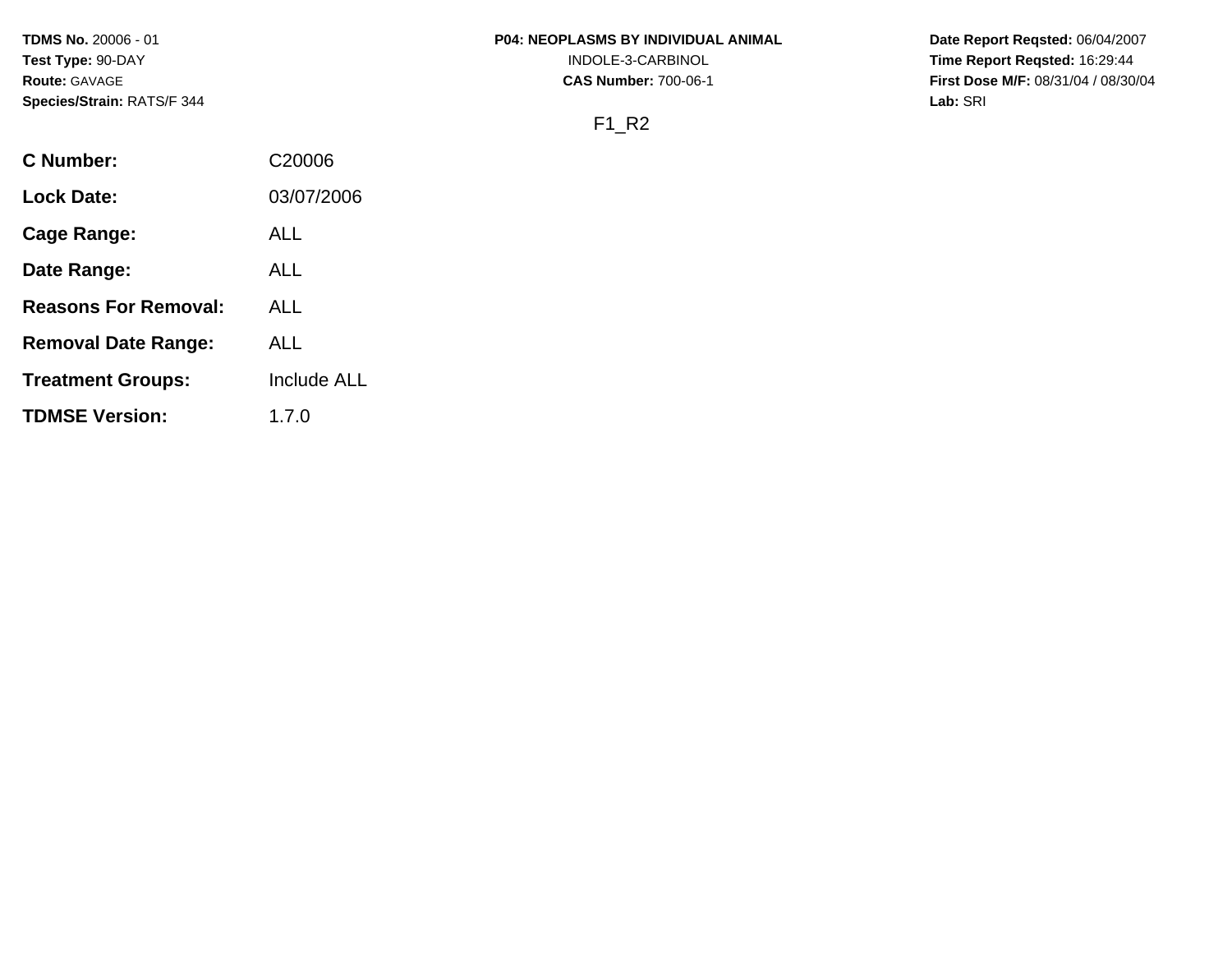TDMS No. 20006 - 01 Test Type: 90-DAY Route: GAVAGE

# Species/Strain: RATS/F 344

#### P04: NEOPLASMS BY INDIVIDUAL ANIMAL

INDOLE-3-CARBINOL

**CAS Number: 700-06-1** 

Date Report Reqsted: 06/04/2007 Time Report Reqsted: 16:29:44 First Dose M/F: 08/31/04 / 08/30/04 Lab: SRI

| DAY ON TEST                                                 | 0<br>$\pmb{0}$<br>$\boldsymbol{9}$<br>4                  | 0<br>$\mathsf 0$<br>9<br>4                                             | 0<br>$\pmb{0}$<br>9<br>4                | $\mathbf 0$<br>$\mathbf 0$<br>9<br>4                 | 0<br>$\pmb{0}$<br>9<br>4      | 0<br>0<br>9<br>4                       | 0<br>$\mathbf 0$<br>9<br>4                 | $\mathbf 0$<br>$\pmb{0}$<br>9<br>$\overline{4}$ | 0<br>0<br>9<br>4                          | 0<br>$\mathbf 0$<br>9<br>$\overline{4}$  |              |
|-------------------------------------------------------------|----------------------------------------------------------|------------------------------------------------------------------------|-----------------------------------------|------------------------------------------------------|-------------------------------|----------------------------------------|--------------------------------------------|-------------------------------------------------|-------------------------------------------|------------------------------------------|--------------|
| <b>FISCHER 344 RATS MALE</b><br><b>ANIMAL ID</b><br>0 MG/KG | 0<br>$\pmb{0}$<br>$\pmb{0}$<br>$\pmb{0}$<br>$\mathbf{1}$ | 0<br>$\mathsf{O}\xspace$<br>$\pmb{0}$<br>$\mathbf 0$<br>$\overline{c}$ | 0<br>$\pmb{0}$<br>$\mathbf 0$<br>0<br>3 | 0<br>$\pmb{0}$<br>$\mathbf 0$<br>0<br>$\overline{4}$ | 0<br>$\pmb{0}$<br>0<br>0<br>5 | 0<br>$\mathbf 0$<br>$\Omega$<br>0<br>6 | 0<br>$\pmb{0}$<br>0<br>0<br>$\overline{7}$ | $\pmb{0}$<br>$\pmb{0}$<br>0<br>$\pmb{0}$<br>8   | 0<br>$\mathbf 0$<br>$\mathbf 0$<br>0<br>9 | 0<br>$\mathbf 0$<br>$\Omega$<br>$\Omega$ | * TOTALS     |
| <b>ALIMENTARY SYSTEM</b>                                    |                                                          |                                                                        |                                         |                                                      |                               |                                        |                                            |                                                 |                                           |                                          |              |
| Esophagus                                                   |                                                          |                                                                        |                                         |                                                      |                               |                                        |                                            |                                                 |                                           |                                          | 10           |
| Intestine Large, Cecum                                      |                                                          |                                                                        |                                         |                                                      |                               |                                        |                                            |                                                 |                                           |                                          | 10           |
| Intestine Large, Colon                                      |                                                          |                                                                        |                                         |                                                      |                               |                                        |                                            |                                                 |                                           |                                          | 10           |
| Intestine Large, Rectum                                     |                                                          |                                                                        |                                         |                                                      |                               |                                        |                                            |                                                 |                                           |                                          | 10           |
| Intestine Small, Duodenum                                   |                                                          |                                                                        |                                         |                                                      |                               |                                        |                                            |                                                 |                                           | $\ddot{}$                                | 10           |
| Intestine Small, Ileum                                      |                                                          |                                                                        |                                         |                                                      |                               |                                        |                                            |                                                 |                                           |                                          | 10           |
| Intestine Small, Jejunum                                    |                                                          |                                                                        |                                         |                                                      |                               |                                        |                                            |                                                 |                                           | $\div$                                   | 10           |
| Liver                                                       |                                                          |                                                                        |                                         |                                                      |                               |                                        |                                            |                                                 |                                           |                                          | 10           |
| Mesentery                                                   |                                                          |                                                                        |                                         |                                                      |                               |                                        |                                            | $\ddot{}$                                       |                                           | $\ddot{}$                                | $\mathbf{2}$ |
| Pancreas                                                    |                                                          |                                                                        |                                         |                                                      |                               |                                        |                                            |                                                 |                                           |                                          | 10<br>       |
| Salivary Glands                                             |                                                          |                                                                        |                                         |                                                      |                               |                                        |                                            |                                                 |                                           |                                          | 10<br>       |
| Stomach, Forestomach                                        |                                                          |                                                                        |                                         |                                                      |                               |                                        |                                            |                                                 |                                           | $\ddot{}$                                | 10           |

\* .. Total animals with tissue examined microscopically; Total animals with tumor

+ .. Tissue examined microscopically

x .. Lesion present<br>I .. Insufficient tissue

M .. Missing tissue<br>A .. Autolysis precludes evaluation

BLANK .. Not examined microscopically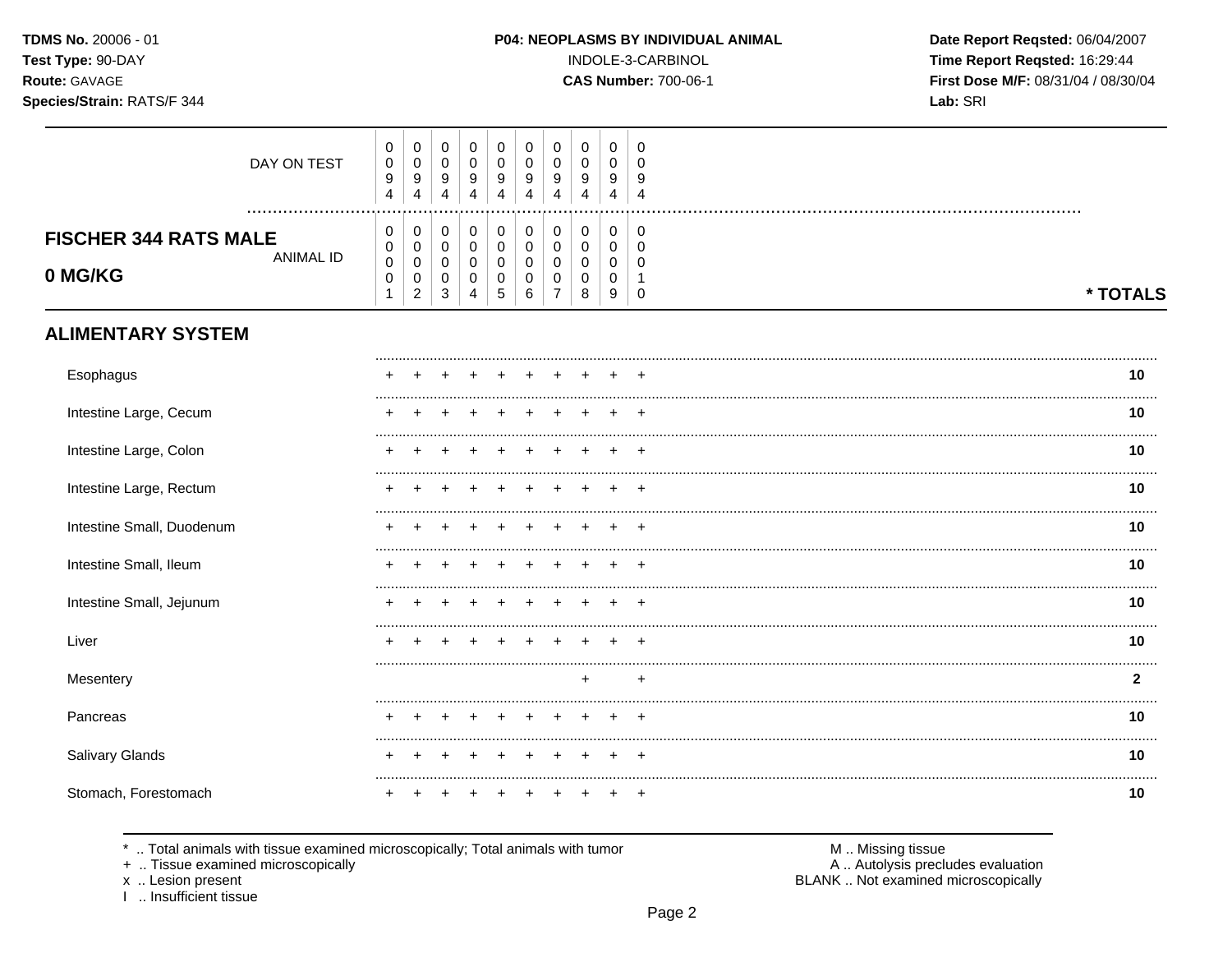| <b>TDMS No. 20006 - 01</b> |  |
|----------------------------|--|
| Test Type: 90-DAY          |  |
| <b>Route: GAVAGE</b>       |  |

Species/Strain: RATS/F 344

#### P04: NEOPLASMS BY INDIVIDUAL ANIMAL

INDOLE-3-CARBINOL

**CAS Number: 700-06-1** 

Date Report Reqsted: 06/04/2007 Time Report Reqsted: 16:29:44 First Dose M/F: 08/31/04 / 08/30/04 Lab: SRI

| DAY ON TEST                                                     | 0<br>0<br>9<br>4      | $\mathbf 0$<br>$\pmb{0}$<br>9<br>4 | $\mathbf 0$<br>$\mathbf 0$<br>9<br>4 | 0<br>$\mathbf 0$<br>9<br>$\overline{4}$ | 0<br>0<br>9<br>4      | 0<br>$\mathbf 0$<br>9<br>4    | 0<br>$\Omega$<br>9 | 0<br>0<br>9           | 0<br>0<br>9<br>Δ      | 0<br>n<br>9             |          |
|-----------------------------------------------------------------|-----------------------|------------------------------------|--------------------------------------|-----------------------------------------|-----------------------|-------------------------------|--------------------|-----------------------|-----------------------|-------------------------|----------|
| <br><b>FISCHER 344 RATS MALE</b><br><b>ANIMAL ID</b><br>0 MG/KG | 0<br>0<br>0<br>0<br>1 | 0<br>0<br>0<br>0<br>2              | 0<br>0<br>0<br>0<br>3                | 0<br>$\pmb{0}$<br>0<br>0<br>4           | 0<br>0<br>0<br>0<br>5 | 0<br>$\pmb{0}$<br>0<br>0<br>6 | 0<br>0<br>0        | 0<br>0<br>0<br>0<br>8 | 0<br>0<br>0<br>0<br>9 | 0<br>∩<br>∩<br>$\Omega$ | * TOTALS |
| Stomach, Glandular                                              |                       |                                    |                                      |                                         |                       |                               |                    |                       |                       |                         | 10       |
| <b>CARDIOVASCULAR SYSTEM</b>                                    |                       |                                    |                                      |                                         |                       |                               |                    |                       |                       |                         |          |
| Heart                                                           |                       |                                    |                                      |                                         |                       |                               |                    |                       |                       |                         | 10       |
| <b>ENDOCRINE SYSTEM</b>                                         |                       |                                    |                                      |                                         |                       |                               |                    |                       |                       |                         |          |
| <b>Adrenal Cortex</b>                                           |                       |                                    |                                      |                                         |                       |                               |                    |                       |                       | +                       | 10       |
| Adrenal Medulla                                                 |                       |                                    |                                      |                                         |                       |                               |                    |                       |                       |                         | 10       |
| Islets, Pancreatic                                              |                       |                                    |                                      |                                         |                       |                               |                    |                       |                       | $\pm$                   | 10       |
| Parathyroid Gland                                               |                       |                                    |                                      |                                         |                       |                               |                    | м                     |                       | $\pm$                   | 9        |
| <b>Pituitary Gland</b>                                          |                       |                                    |                                      |                                         |                       |                               |                    |                       |                       |                         | 10       |
| <b>Thyroid Gland</b>                                            |                       |                                    |                                      |                                         |                       |                               |                    |                       |                       | $+$                     | 10       |

# **GENERAL BODY SYSTEM**

**NONE** 

\* .. Total animals with tissue examined microscopically; Total animals with tumor

+ .. Tissue examined microscopically

x .. Lesion present<br>I .. Insufficient tissue

M .. Missing tissue<br>A .. Autolysis precludes evaluation BLANK .. Not examined microscopically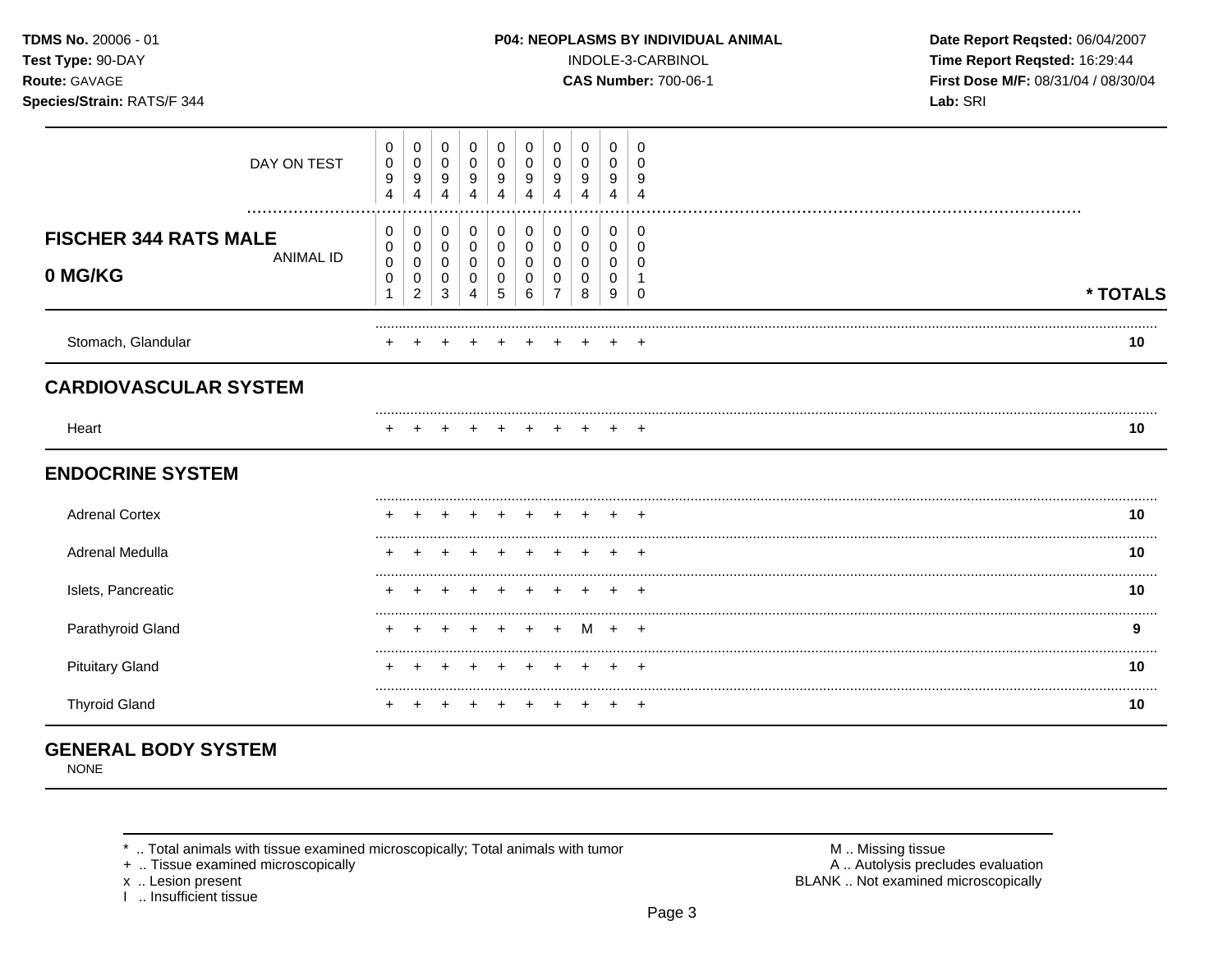TDMS No. 20006 - 01 Test Type: 90-DAY Route: GAVAGE

Species/Strain: RATS/F 344

#### P04: NEOPLASMS BY INDIVIDUAL ANIMAL

INDOLE-3-CARBINOL

**CAS Number: 700-06-1** 

Date Report Reqsted: 06/04/2007 Time Report Reqsted: 16:29:44 First Dose M/F: 08/31/04 / 08/30/04 Lab: SRI

| DAY ON TEST                                                 | 0<br>$\pmb{0}$<br>$\boldsymbol{9}$<br>4 | $\mathbf 0$<br>$\pmb{0}$<br>$\boldsymbol{9}$<br>$\overline{4}$ | 0<br>$\mathbf 0$<br>9<br>$\overline{4}$ | 0<br>$\mathbf 0$<br>9<br>4         | 0<br>$\mathbf 0$<br>9<br>4      | 0<br>$\mathbf 0$<br>9<br>4    | 0<br>$\mathbf 0$<br>9<br>4                   | 0<br>0<br>9<br>Δ      | 0<br>$\mathbf 0$<br>9<br>4 | 0<br>$\Omega$<br>9<br>4               |          |  |
|-------------------------------------------------------------|-----------------------------------------|----------------------------------------------------------------|-----------------------------------------|------------------------------------|---------------------------------|-------------------------------|----------------------------------------------|-----------------------|----------------------------|---------------------------------------|----------|--|
| <b>FISCHER 344 RATS MALE</b><br><b>ANIMAL ID</b><br>0 MG/KG | 0<br>0<br>$\pmb{0}$<br>$\mathbf 0$<br>1 | 0<br>$\pmb{0}$<br>$\pmb{0}$<br>$\pmb{0}$<br>$\overline{c}$     | 0<br>$\pmb{0}$<br>0<br>0<br>3           | 0<br>0<br>0<br>0<br>$\overline{4}$ | 0<br>$\mathbf 0$<br>0<br>0<br>5 | 0<br>$\pmb{0}$<br>0<br>0<br>6 | 0<br>$\mathbf 0$<br>0<br>0<br>$\overline{7}$ | 0<br>0<br>0<br>0<br>8 | 0<br>0<br>0<br>0<br>9      | 0<br>$\Omega$<br>$\Omega$<br>$\Omega$ | * TOTALS |  |
| <b>GENITAL SYSTEM</b>                                       |                                         |                                                                |                                         |                                    |                                 |                               |                                              |                       |                            |                                       |          |  |
| Epididymis                                                  |                                         |                                                                |                                         |                                    |                                 |                               |                                              |                       |                            |                                       | 10       |  |
| <b>Preputial Gland</b>                                      |                                         |                                                                |                                         |                                    |                                 |                               |                                              |                       |                            | -4                                    | 10       |  |
| Prostate                                                    |                                         |                                                                |                                         |                                    |                                 |                               |                                              |                       |                            |                                       | 10       |  |
| Seminal Vesicle                                             |                                         |                                                                |                                         |                                    |                                 |                               |                                              |                       |                            |                                       | 10       |  |
| <b>Testes</b>                                               |                                         |                                                                |                                         |                                    |                                 |                               |                                              |                       |                            |                                       | 10       |  |
| <b>HEMATOPOIETIC SYSTEM</b>                                 |                                         |                                                                |                                         |                                    |                                 |                               |                                              |                       |                            |                                       |          |  |
| <b>Bone Marrow</b>                                          |                                         |                                                                |                                         |                                    |                                 |                               |                                              |                       |                            |                                       | 10       |  |
| Lymph Node, Mandibular                                      | M                                       | M                                                              | M                                       | M                                  | M                               | $+$                           | M                                            | M                     |                            | M M                                   |          |  |
| Lymph Node, Mesenteric                                      | $\ddot{}$                               | A                                                              | <b>A</b>                                | <b>A</b>                           | $+$                             | $+$                           | $+$                                          |                       |                            | $\overline{1}$                        | 7        |  |
| Spleen                                                      |                                         |                                                                |                                         |                                    |                                 |                               |                                              |                       |                            |                                       | 10       |  |
| Thymus                                                      |                                         |                                                                |                                         |                                    |                                 |                               |                                              |                       |                            | $^{+}$                                | 9        |  |

\* .. Total animals with tissue examined microscopically; Total animals with tumor

+ .. Tissue examined microscopically

x .. Lesion present<br>I .. Insufficient tissue

M .. Missing tissue<br>A .. Autolysis precludes evaluation BLANK .. Not examined microscopically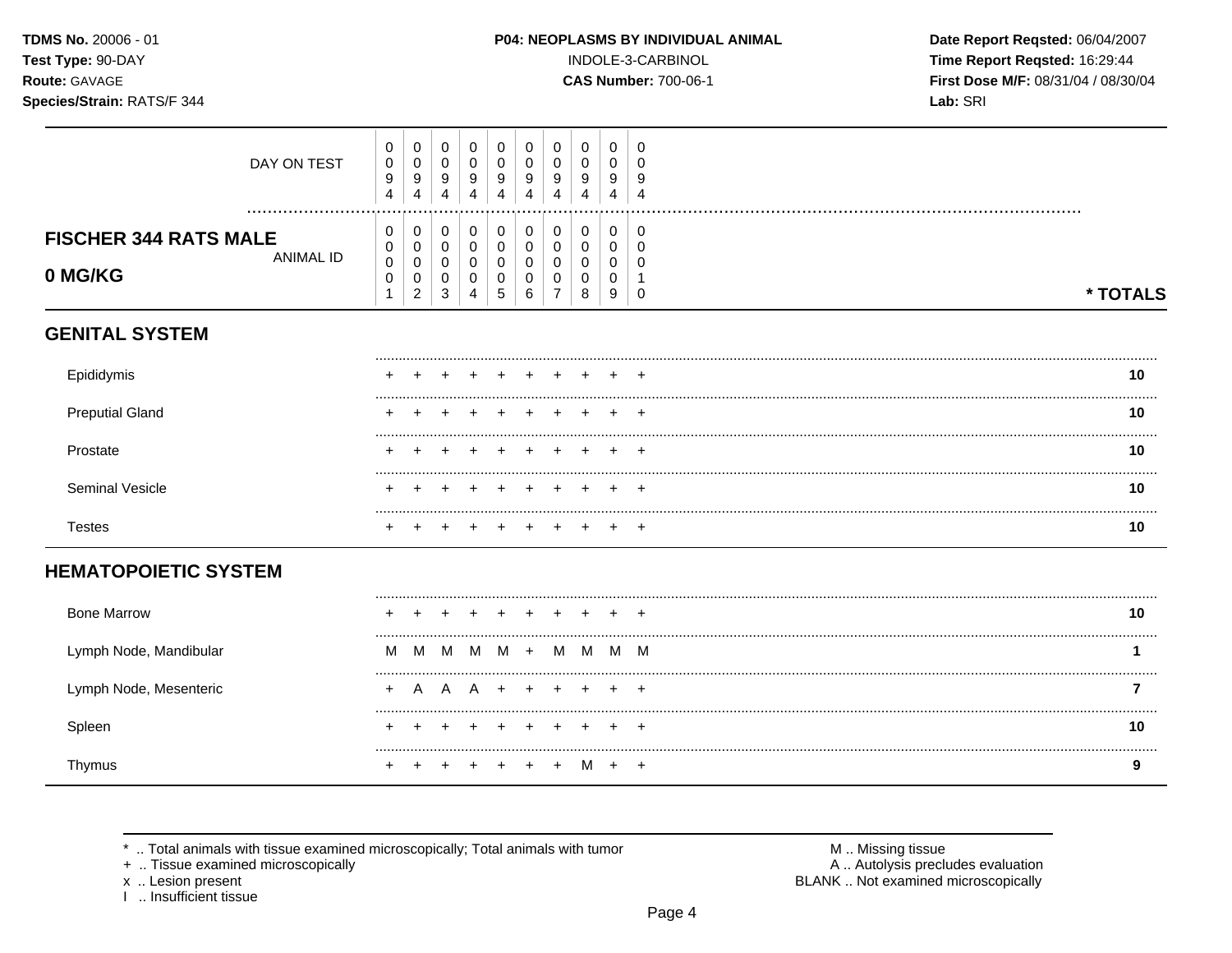| TDMS No. 20006 - 01<br>Test Type: 90-DAY<br>Route: GAVAGE<br>Species/Strain: RATS/F 344 |                                                    |                                                    |                                                  |                                                   |                                                   |                                                        |                                                        |                                                 |                                                     | P04: NEOPLASMS BY INDIVIDUAL ANIMAL<br>INDOLE-3-CARBINOL<br><b>CAS Number: 700-06-1</b> | Date Report Reqsted: 06/04/2007<br>Time Report Reqsted: 16:29:44<br>First Dose M/F: 08/31/04 / 08/30/04<br>Lab: SRI |          |  |  |  |
|-----------------------------------------------------------------------------------------|----------------------------------------------------|----------------------------------------------------|--------------------------------------------------|---------------------------------------------------|---------------------------------------------------|--------------------------------------------------------|--------------------------------------------------------|-------------------------------------------------|-----------------------------------------------------|-----------------------------------------------------------------------------------------|---------------------------------------------------------------------------------------------------------------------|----------|--|--|--|
| DAY ON TEST                                                                             | $\pmb{0}$<br>$\pmb{0}$<br>9<br>4                   | 0<br>$\pmb{0}$<br>9<br>$\overline{4}$              | $\mathbf 0$<br>$\pmb{0}$<br>9<br>$\overline{4}$  | $\mathbf 0$<br>$\mathbf 0$<br>9<br>$\overline{4}$ | 0<br>$\mathbf 0$<br>9<br>4                        | 0<br>$\mathbf 0$<br>$\boldsymbol{9}$<br>$\overline{4}$ | 0<br>$\mathbf 0$<br>9<br>4                             | 0<br>0<br>9<br>4                                | $\mathbf 0$<br>0<br>9<br>4                          | $\mathbf 0$<br>$\Omega$<br>9<br>$\overline{4}$                                          |                                                                                                                     |          |  |  |  |
| <b>FISCHER 344 RATS MALE</b><br><b>ANIMAL ID</b><br>0 MG/KG                             | 0<br>$\mathbf 0$<br>$\pmb{0}$<br>0<br>$\mathbf{1}$ | 0<br>0<br>$\pmb{0}$<br>$\pmb{0}$<br>$\overline{2}$ | 0<br>$\mathbf 0$<br>0<br>$\,0\,$<br>$\mathbf{3}$ | 0<br>$\mathbf 0$<br>0<br>0<br>4                   | 0<br>$\mathbf 0$<br>$\mathbf 0$<br>$\pmb{0}$<br>5 | 0<br>$\mathsf{O}\xspace$<br>0<br>$\pmb{0}$<br>$\,6\,$  | 0<br>$\mathbf 0$<br>$\mathbf 0$<br>0<br>$\overline{7}$ | 0<br>$\mathbf 0$<br>$\mathbf 0$<br>0<br>$\,8\,$ | $\mathbf 0$<br>$\mathbf 0$<br>0<br>$\mathbf 0$<br>9 | 0<br>$\mathbf 0$<br>0<br>$\mathbf{1}$<br>$\mathbf 0$                                    |                                                                                                                     | * TOTALS |  |  |  |
| <b>INTEGUMENTARY SYSTEM</b>                                                             |                                                    |                                                    |                                                  |                                                   |                                                   |                                                        |                                                        |                                                 |                                                     |                                                                                         |                                                                                                                     |          |  |  |  |
| <b>Mammary Gland</b>                                                                    |                                                    |                                                    |                                                  |                                                   |                                                   |                                                        |                                                        |                                                 |                                                     |                                                                                         |                                                                                                                     | 9        |  |  |  |
| Skin                                                                                    |                                                    |                                                    |                                                  |                                                   |                                                   |                                                        |                                                        |                                                 |                                                     |                                                                                         |                                                                                                                     | 10       |  |  |  |
| <b>MUSCULOSKELETAL SYSTEM</b>                                                           |                                                    |                                                    |                                                  |                                                   |                                                   |                                                        |                                                        |                                                 |                                                     |                                                                                         |                                                                                                                     |          |  |  |  |
| Bone                                                                                    |                                                    |                                                    |                                                  |                                                   |                                                   |                                                        |                                                        |                                                 | $+$                                                 | $+$                                                                                     |                                                                                                                     | 10       |  |  |  |
| <b>NERVOUS SYSTEM</b>                                                                   |                                                    |                                                    |                                                  |                                                   |                                                   |                                                        |                                                        |                                                 |                                                     |                                                                                         |                                                                                                                     |          |  |  |  |
| <b>Brain</b>                                                                            |                                                    |                                                    |                                                  |                                                   |                                                   |                                                        |                                                        |                                                 |                                                     | $\div$                                                                                  |                                                                                                                     | 10       |  |  |  |
| <b>RESPIRATORY SYSTEM</b>                                                               |                                                    |                                                    |                                                  |                                                   |                                                   |                                                        |                                                        |                                                 |                                                     |                                                                                         |                                                                                                                     |          |  |  |  |
| Lung                                                                                    |                                                    |                                                    |                                                  |                                                   |                                                   | $\div$                                                 | $\pm$                                                  |                                                 |                                                     |                                                                                         |                                                                                                                     | 10       |  |  |  |
| Nose                                                                                    |                                                    |                                                    |                                                  |                                                   |                                                   |                                                        | $\overline{+}$                                         | $\overline{+}$                                  |                                                     |                                                                                         |                                                                                                                     | 10       |  |  |  |
| Trachea                                                                                 |                                                    |                                                    |                                                  |                                                   |                                                   |                                                        |                                                        |                                                 | $+$                                                 |                                                                                         |                                                                                                                     | 10       |  |  |  |

# **SPECIAL SENSES SYSTEM**

\* .. Total animals with tissue examined microscopically; Total animals with tumor + .. Tissue examined microscopically

x .. Lesion present<br>I .. Insufficient tissue

M .. Missing tissue<br>A .. Autolysis precludes evaluation<br>BLANK .. Not examined microscopically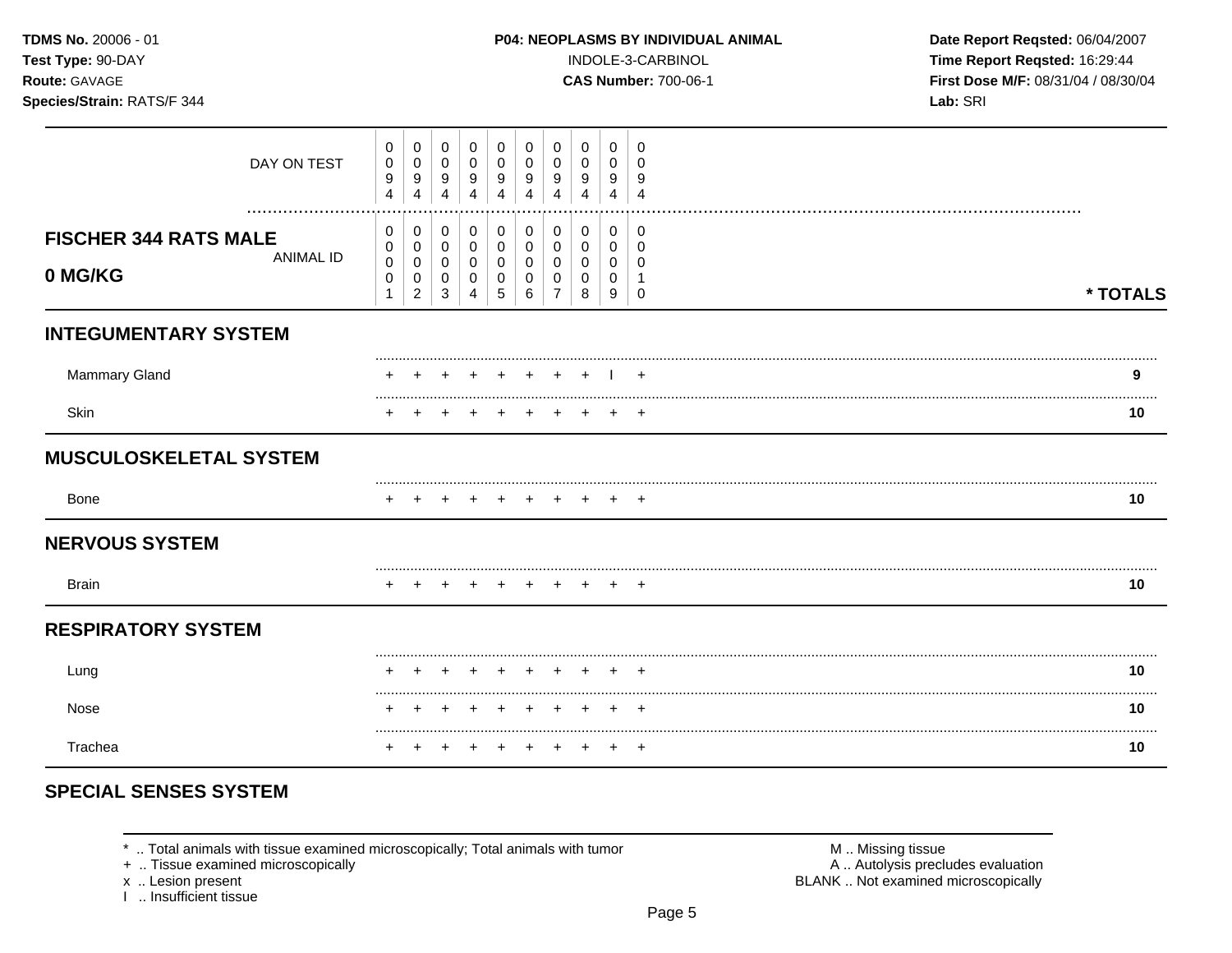#### **TDMS No.** 20006 - 01 **P04: NEOPLASMS BY INDIVIDUAL ANIMAL** Date Report Reqsted: 06/04/2007

**Test Type:** 90-DAY INDOLE-3-CARBINOL **Time Report Reqsted:** 16:29:44 **Route:** GAVAGE **CAS Number:** 700-06-1 **First Dose M/F:** 08/31/04 / 08/30/04 **Species/Strain:** RATS/F 344 **Lab:** SRI

| DAY ON TEST                      | 0<br>0<br>9<br>4 | 0<br>0<br>9<br>4         | 0<br>0<br>9<br>4 | 0<br>0<br>9<br>4 | 0<br>9<br>4 | 4 | 9<br>4 | 0<br>0<br>9<br>4 | 0<br>0<br>9<br>4 |          |          |
|----------------------------------|------------------|--------------------------|------------------|------------------|-------------|---|--------|------------------|------------------|----------|----------|
| <br><b>FISCHER 344 RATS MALE</b> | 0<br>0           | 0<br>0                   | 0                | 0<br>0           | 0           |   |        | 0<br>0           | 0<br>0           | $\Omega$ |          |
| ANIMAL ID<br>0 MG/KG             | 0<br>0           | 0<br>0<br>$\overline{c}$ | 0<br>3           | 0<br>0<br>4      | 0<br>5      | 6 |        | 0<br>0<br>8      | 0<br>0<br>9      |          | * TOTALS |
| Eye                              | ÷                |                          |                  |                  |             |   |        |                  |                  | +        | 10       |
| Harderian Gland                  |                  |                          |                  |                  |             |   |        |                  |                  |          | 10       |
| <b>URINARY SYSTEM</b>            |                  |                          |                  |                  |             |   |        |                  |                  |          |          |
| Kidney                           |                  |                          |                  |                  |             |   |        |                  |                  |          | 10       |
| <b>Urinary Bladder</b>           |                  |                          |                  |                  |             |   |        |                  |                  |          | 10       |
| <b>SYSTEMIC LESIONS</b>          |                  |                          |                  |                  |             |   |        |                  |                  |          |          |

Multiple Organ + + + + + + + + + + **10** 

\* .. Total animals with tissue examined microscopically; Total animals with tumor  $\blacksquare$  M .. Missing tissue<br>
+ .. Tissue examined microscopically

I .. Insufficient tissue

A .. Autolysis precludes evaluation x .. Lesion present **BLANK** .. Not examined microscopically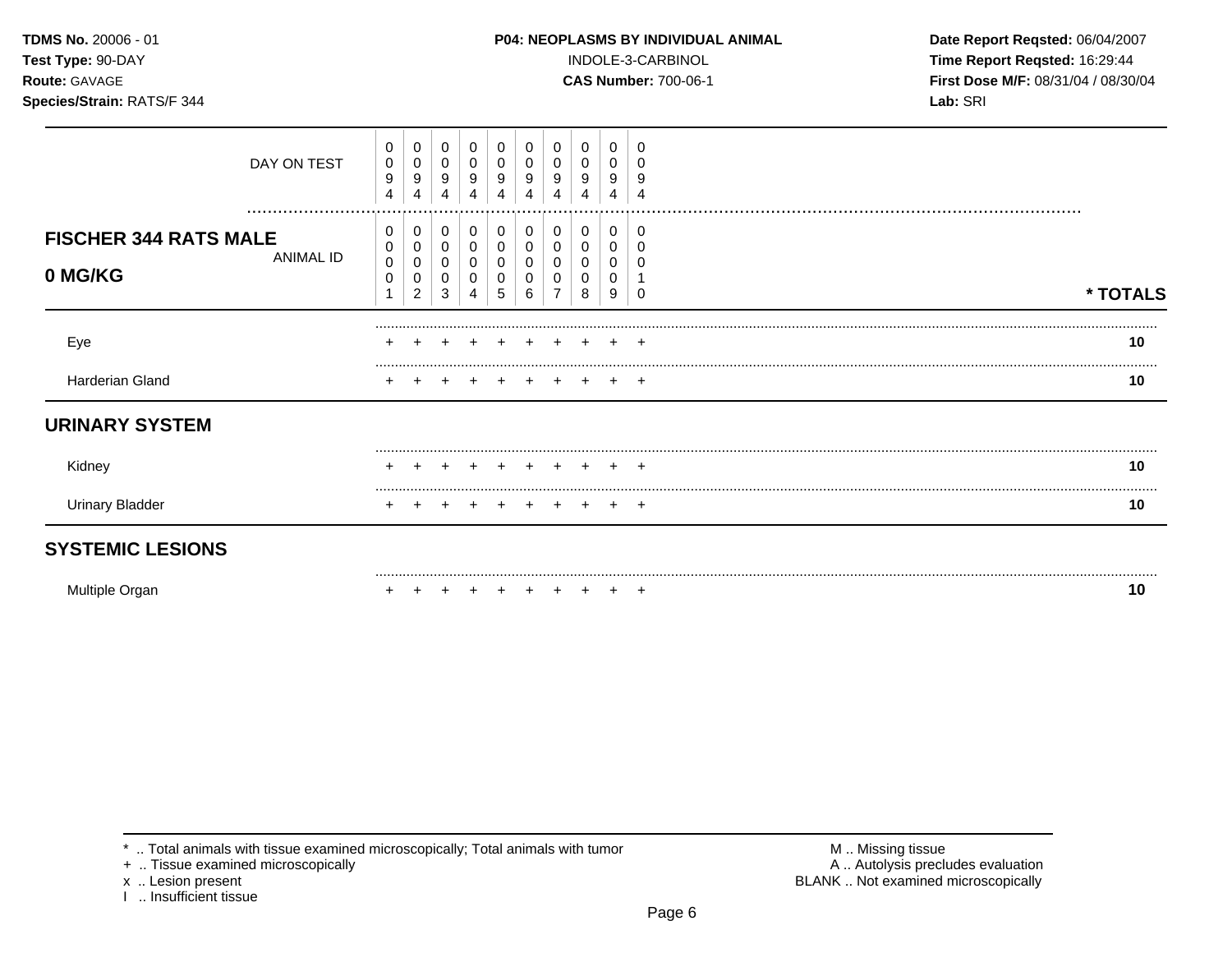## **TDMS No.** 20006 - 01 **P04: NEOPLASMS BY INDIVIDUAL ANIMAL** Date Report Reqsted: 06/04/2007

**Test Type:** 90-DAY INDOLE-3-CARBINOL **Time Report Reqsted:** 16:29:44 **Route:** GAVAGE **CAS Number:** 700-06-1 **First Dose M/F:** 08/31/04 / 08/30/04

| DAY ON TEST                                                                                                                                                          | 0<br>$\pmb{0}$<br>9<br>4                              | 0<br>$\pmb{0}$<br>9<br>4                                        | 0<br>$\pmb{0}$<br>9<br>$\overline{4}$                           | 0<br>$\mathbf 0$<br>9<br>$\overline{4}$            | 0<br>$\mathbf 0$<br>9<br>4                                    | 0<br>$\mathbf 0$<br>9<br>4       | 0<br>0<br>9<br>$\overline{4}$                                     | 0<br>$\mathbf 0$<br>9<br>$\overline{4}$                        | 0<br>0<br>9<br>$\overline{4}$                        | 0<br>$\mathbf 0$<br>9<br>$\overline{4}$                          |                                                                                               |          |
|----------------------------------------------------------------------------------------------------------------------------------------------------------------------|-------------------------------------------------------|-----------------------------------------------------------------|-----------------------------------------------------------------|----------------------------------------------------|---------------------------------------------------------------|----------------------------------|-------------------------------------------------------------------|----------------------------------------------------------------|------------------------------------------------------|------------------------------------------------------------------|-----------------------------------------------------------------------------------------------|----------|
| <br><b>FISCHER 344 RATS MALE</b><br><b>ANIMAL ID</b><br>18.75 MG/KG                                                                                                  | 0<br>0<br>$\mathbf 0$<br>$\mathbf{1}$<br>$\mathbf{1}$ | 0<br>$\mathbf 0$<br>$\pmb{0}$<br>$\mathbf{1}$<br>$\overline{c}$ | 0<br>$\mathbf 0$<br>$\mathbf 0$<br>$\mathbf{1}$<br>$\mathbf{3}$ | 0<br>$\mathbf 0$<br>$\pmb{0}$<br>$\mathbf{1}$<br>4 | 0<br>$\mathbf 0$<br>$\mathbf 0$<br>$\mathbf{1}$<br>$\sqrt{5}$ | 0<br>0<br>0<br>$\mathbf{1}$<br>6 | 0<br>$\mathbf 0$<br>$\mathbf 0$<br>$\mathbf{1}$<br>$\overline{7}$ | $\mathbf 0$<br>$\mathbf 0$<br>$\mathbf 0$<br>$\mathbf{1}$<br>8 | 0<br>$\mathbf 0$<br>$\mathbf 0$<br>$\mathbf{1}$<br>9 | 0<br>$\mathbf 0$<br>$\mathbf 0$<br>$\overline{c}$<br>$\mathbf 0$ |                                                                                               | * TOTALS |
| <b>ALIMENTARY SYSTEM</b>                                                                                                                                             |                                                       |                                                                 |                                                                 |                                                    |                                                               |                                  |                                                                   |                                                                |                                                      |                                                                  |                                                                                               |          |
| Intestine Small, Duodenum                                                                                                                                            |                                                       |                                                                 |                                                                 |                                                    |                                                               |                                  |                                                                   |                                                                |                                                      |                                                                  |                                                                                               | 10       |
| Intestine Small, Jejunum                                                                                                                                             | А                                                     |                                                                 |                                                                 |                                                    |                                                               |                                  |                                                                   |                                                                |                                                      |                                                                  |                                                                                               | 9        |
| Liver                                                                                                                                                                |                                                       |                                                                 |                                                                 |                                                    |                                                               |                                  |                                                                   |                                                                |                                                      | $\overline{1}$                                                   |                                                                                               | <br>10   |
| <b>CARDIOVASCULAR SYSTEM</b><br><b>NONE</b>                                                                                                                          |                                                       |                                                                 |                                                                 |                                                    |                                                               |                                  |                                                                   |                                                                |                                                      |                                                                  |                                                                                               |          |
| <b>ENDOCRINE SYSTEM</b><br><b>NONE</b>                                                                                                                               |                                                       |                                                                 |                                                                 |                                                    |                                                               |                                  |                                                                   |                                                                |                                                      |                                                                  |                                                                                               |          |
| <b>GENERAL BODY SYSTEM</b><br><b>NONE</b>                                                                                                                            |                                                       |                                                                 |                                                                 |                                                    |                                                               |                                  |                                                                   |                                                                |                                                      |                                                                  |                                                                                               |          |
| <b>GENITAL SYSTEM</b><br><b>NONE</b>                                                                                                                                 |                                                       |                                                                 |                                                                 |                                                    |                                                               |                                  |                                                                   |                                                                |                                                      |                                                                  |                                                                                               |          |
| <b>HEMATOPOIETIC SYSTEM</b>                                                                                                                                          |                                                       |                                                                 |                                                                 |                                                    |                                                               |                                  |                                                                   |                                                                |                                                      |                                                                  |                                                                                               |          |
| Lymph Node, Mesenteric                                                                                                                                               | $^+$                                                  | $\div$                                                          | $\overline{+}$                                                  | $\ddot{}$                                          | $+$                                                           | $+$                              | $+$                                                               | $^{+}$                                                         | $+$                                                  | $+$                                                              |                                                                                               | 10       |
| *  Total animals with tissue examined microscopically; Total animals with tumor<br>+  Tissue examined microscopically<br>x  Lesion present<br>I  Insufficient tissue |                                                       |                                                                 |                                                                 |                                                    |                                                               |                                  |                                                                   |                                                                |                                                      | $\sim$                                                           | M  Missing tissue<br>A  Autolysis precludes evaluation<br>BLANK  Not examined microscopically |          |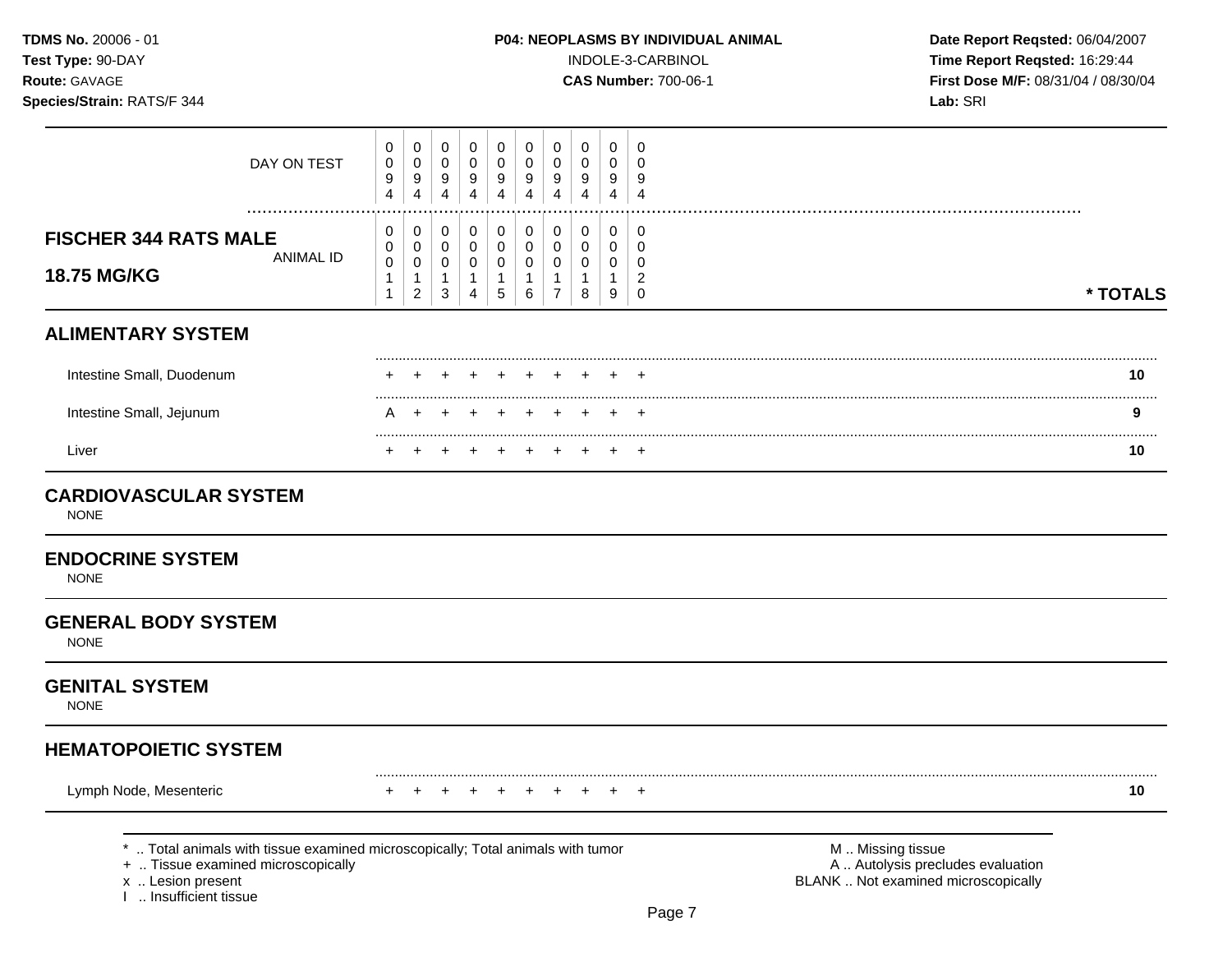**Test Type:** 90-DAY INDOLE-3-CARBINOL **Time Report Reqsted:** 16:29:44 **Route:** GAVAGE **CAS Number:** 700-06-1 **First Dose M/F:** 08/31/04 / 08/30/04

| DAY ON TEST                                                     | 0<br>0<br>9<br>$\overline{4}$                       | $\mathbf 0$<br>0<br>$\boldsymbol{9}$<br>4                       | $\overline{0}$<br>$\mathbf 0$<br>9<br>4                            | 0<br>$\mathbf 0$<br>$\boldsymbol{9}$<br>$\overline{4}$            | 0<br>$\mathbf 0$<br>$\boldsymbol{9}$<br>$\overline{4}$        | $\mathbf 0$<br>$\Omega$<br>9<br>4                    | 0<br>$\Omega$<br>9<br>$\overline{4}$                    | 0<br>$\mathbf 0$<br>9<br>4                | $\mathbf 0$<br>$\Omega$<br>9<br>4                      | 0<br>$\Omega$<br>9<br>$\overline{4}$                       |          |
|-----------------------------------------------------------------|-----------------------------------------------------|-----------------------------------------------------------------|--------------------------------------------------------------------|-------------------------------------------------------------------|---------------------------------------------------------------|------------------------------------------------------|---------------------------------------------------------|-------------------------------------------|--------------------------------------------------------|------------------------------------------------------------|----------|
| <b>FISCHER 344 RATS MALE</b><br><b>ANIMAL ID</b><br>18.75 MG/KG | 0<br>0<br>$\pmb{0}$<br>$\mathbf{1}$<br>$\mathbf{1}$ | 0<br>$\mathbf 0$<br>$\pmb{0}$<br>$\mathbf{1}$<br>$\overline{2}$ | 0<br>$\mathbf 0$<br>$\overline{0}$<br>$\mathbf{1}$<br>$\mathbf{3}$ | 0<br>$\mathbf 0$<br>$\mathbf 0$<br>$\mathbf{1}$<br>$\overline{4}$ | 0<br>$\mathbf 0$<br>$\mathbf 0$<br>$\mathbf{1}$<br>$\sqrt{5}$ | 0<br>$\mathbf 0$<br>$\mathbf 0$<br>$\mathbf{1}$<br>6 | 0<br>$\mathbf 0$<br>0<br>$\mathbf{1}$<br>$\overline{7}$ | 0<br>$\mathbf 0$<br>$\mathbf 0$<br>1<br>8 | 0<br>$\mathbf 0$<br>$\overline{0}$<br>$\mathbf 1$<br>9 | 0<br>$\Omega$<br>$\mathbf 0$<br>$\overline{c}$<br>$\Omega$ | * TOTALS |
| <b>INTEGUMENTARY SYSTEM</b><br><b>NONE</b>                      |                                                     |                                                                 |                                                                    |                                                                   |                                                               |                                                      |                                                         |                                           |                                                        |                                                            |          |
| <b>MUSCULOSKELETAL SYSTEM</b><br><b>NONE</b>                    |                                                     |                                                                 |                                                                    |                                                                   |                                                               |                                                      |                                                         |                                           |                                                        |                                                            |          |
| <b>NERVOUS SYSTEM</b><br><b>NONE</b>                            |                                                     |                                                                 |                                                                    |                                                                   |                                                               |                                                      |                                                         |                                           |                                                        |                                                            |          |
| <b>RESPIRATORY SYSTEM</b><br><b>NONE</b>                        |                                                     |                                                                 |                                                                    |                                                                   |                                                               |                                                      |                                                         |                                           |                                                        |                                                            |          |
| <b>SPECIAL SENSES SYSTEM</b><br><b>NONE</b>                     |                                                     |                                                                 |                                                                    |                                                                   |                                                               |                                                      |                                                         |                                           |                                                        |                                                            |          |
| <b>URINARY SYSTEM</b><br><b>NONE</b>                            |                                                     |                                                                 |                                                                    |                                                                   |                                                               |                                                      |                                                         |                                           |                                                        |                                                            |          |
| <b>SYSTEMIC LESIONS</b>                                         |                                                     |                                                                 |                                                                    |                                                                   |                                                               |                                                      |                                                         |                                           |                                                        |                                                            |          |
| Multiple Organ                                                  | $+$                                                 | $+$                                                             | $+$                                                                | $+$                                                               | $+$                                                           | $+$                                                  | $+$                                                     | $\pm$                                     | $+$                                                    | $+$                                                        | 10       |
|                                                                 |                                                     |                                                                 |                                                                    |                                                                   |                                                               |                                                      |                                                         |                                           |                                                        |                                                            |          |

\* .. Total animals with tissue examined microscopically; Total animals with tumor  $\blacksquare$  M .. Missing tissue<br>
+ .. Tissue examined microscopically

x .. Lesion present<br>I .. Insufficient tissue

A .. Autolysis precludes evaluation BLANK .. Not examined microscopically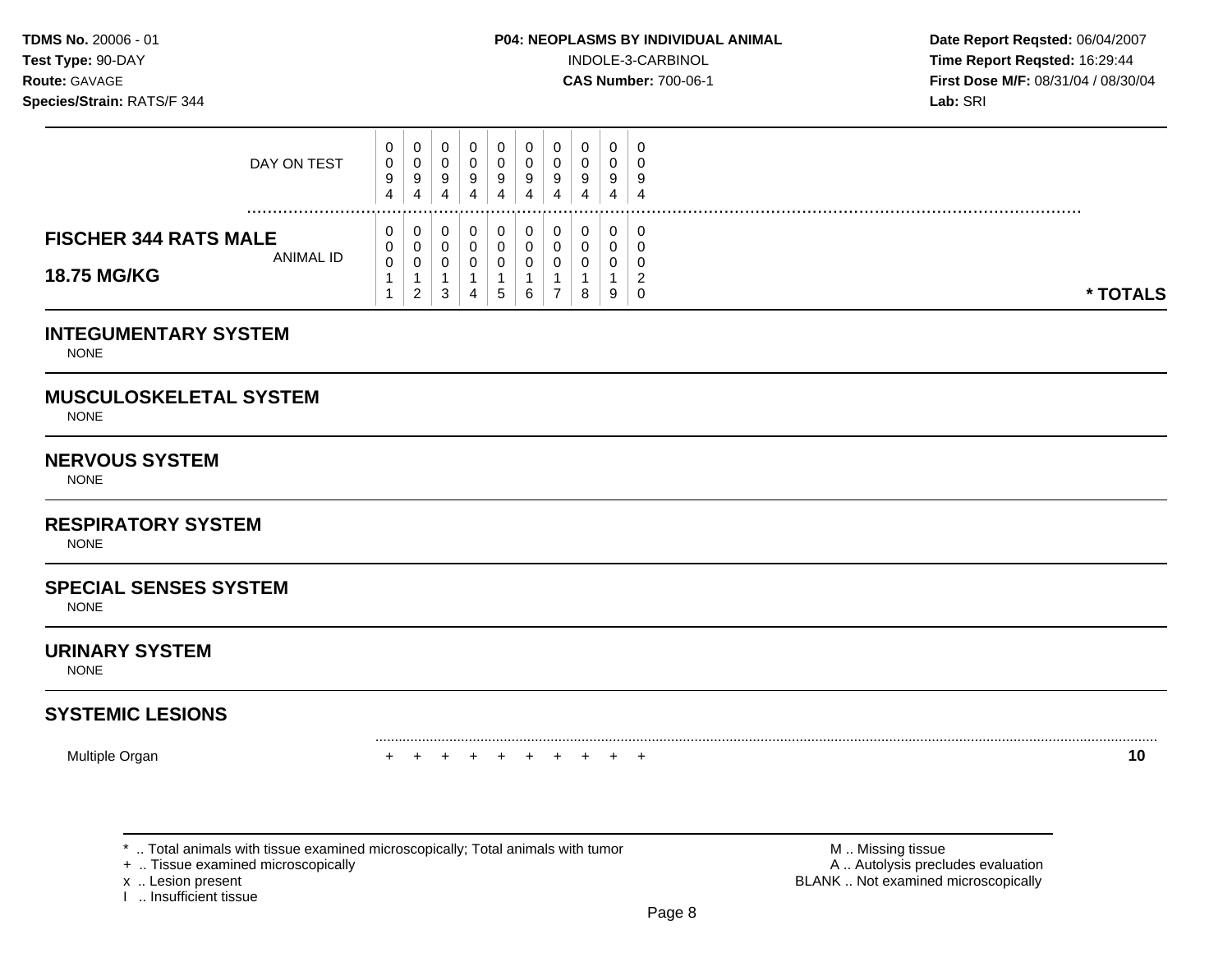**Test Type:** 90-DAY INDOLE-3-CARBINOL **Time Report Reqsted:** 16:29:44 **Route:** GAVAGE **CAS Number:** 700-06-1 **First Dose M/F:** 08/31/04 / 08/30/04

| DAY ON TEST                                                                                                                                                          | 0<br>$\boldsymbol{0}$<br>$\boldsymbol{9}$<br>$\overline{4}$ | $\pmb{0}$<br>$\pmb{0}$<br>$\boldsymbol{9}$<br>4 | 0<br>$\mathbf 0$<br>$\boldsymbol{9}$<br>$\overline{\mathbf{4}}$ | $\pmb{0}$<br>$\mathsf{O}\xspace$<br>$\boldsymbol{9}$<br>$\overline{4}$ | $\mathbf 0$<br>$\mathbf 0$<br>$\boldsymbol{9}$<br>4 | 0<br>$\pmb{0}$<br>9<br>$\overline{\mathbf{4}}$ | 0<br>0<br>9<br>$\overline{4}$         | $\mathbf 0$<br>$\pmb{0}$<br>$\boldsymbol{9}$<br>4 | $\mathbf 0$<br>$\mathsf 0$<br>$\boldsymbol{9}$<br>$\overline{4}$ | 0<br>$\mathbf 0$<br>9<br>$\overline{4}$  |                                                                                               |          |
|----------------------------------------------------------------------------------------------------------------------------------------------------------------------|-------------------------------------------------------------|-------------------------------------------------|-----------------------------------------------------------------|------------------------------------------------------------------------|-----------------------------------------------------|------------------------------------------------|---------------------------------------|---------------------------------------------------|------------------------------------------------------------------|------------------------------------------|-----------------------------------------------------------------------------------------------|----------|
| <b>FISCHER 344 RATS MALE</b>                                                                                                                                         | 0<br>0                                                      | 0<br>$\pmb{0}$                                  | 0<br>$\mathbf 0$                                                | 0<br>$\mathbf 0$                                                       | 0<br>$\mathbf 0$                                    | 0<br>0                                         | 0<br>0                                | 0<br>$\mathbf 0$                                  | 0<br>$\mathbf 0$                                                 | 0<br>$\mathbf 0$                         |                                                                                               |          |
| <b>ANIMAL ID</b><br>37.5 MG/KG                                                                                                                                       | $\pmb{0}$<br>$\overline{c}$<br>$\mathbf{1}$                 | $\pmb{0}$<br>$\sqrt{2}$<br>$\boldsymbol{2}$     | $\mathbf 0$<br>$\overline{2}$<br>$\sqrt{3}$                     | $\mathbf 0$<br>$\overline{c}$<br>$\overline{4}$                        | $\mathbf 0$<br>$\sqrt{2}$<br>$\sqrt{5}$             | 0<br>$\overline{a}$<br>6                       | 0<br>$\overline{2}$<br>$\overline{7}$ | $\mathbf 0$<br>$\overline{c}$<br>8                | $\mathbf 0$<br>$\overline{2}$<br>$\boldsymbol{9}$                | $\mathbf 0$<br>$\sqrt{3}$<br>$\mathbf 0$ |                                                                                               | * TOTALS |
| <b>ALIMENTARY SYSTEM</b>                                                                                                                                             |                                                             |                                                 |                                                                 |                                                                        |                                                     |                                                |                                       |                                                   |                                                                  |                                          |                                                                                               |          |
| Intestine Small, Duodenum                                                                                                                                            |                                                             |                                                 |                                                                 |                                                                        |                                                     |                                                |                                       |                                                   |                                                                  |                                          |                                                                                               | 10       |
| Intestine Small, Jejunum                                                                                                                                             |                                                             |                                                 |                                                                 |                                                                        |                                                     |                                                |                                       |                                                   |                                                                  |                                          |                                                                                               | 10       |
| Liver                                                                                                                                                                |                                                             |                                                 |                                                                 |                                                                        |                                                     |                                                |                                       |                                                   |                                                                  | $\overline{1}$                           |                                                                                               | 10       |
| <b>CARDIOVASCULAR SYSTEM</b><br><b>NONE</b>                                                                                                                          |                                                             |                                                 |                                                                 |                                                                        |                                                     |                                                |                                       |                                                   |                                                                  |                                          |                                                                                               |          |
| <b>ENDOCRINE SYSTEM</b><br><b>NONE</b>                                                                                                                               |                                                             |                                                 |                                                                 |                                                                        |                                                     |                                                |                                       |                                                   |                                                                  |                                          |                                                                                               |          |
| <b>GENERAL BODY SYSTEM</b><br><b>NONE</b>                                                                                                                            |                                                             |                                                 |                                                                 |                                                                        |                                                     |                                                |                                       |                                                   |                                                                  |                                          |                                                                                               |          |
| <b>GENITAL SYSTEM</b><br><b>NONE</b>                                                                                                                                 |                                                             |                                                 |                                                                 |                                                                        |                                                     |                                                |                                       |                                                   |                                                                  |                                          |                                                                                               |          |
| <b>HEMATOPOIETIC SYSTEM</b>                                                                                                                                          |                                                             |                                                 |                                                                 |                                                                        |                                                     |                                                |                                       |                                                   |                                                                  |                                          |                                                                                               |          |
| Lymph Node, Mesenteric                                                                                                                                               |                                                             |                                                 | $\ddot{}$                                                       | $\ddot{}$                                                              |                                                     | $\ddot{}$                                      | $\pm$                                 |                                                   | $\ddot{}$                                                        | $^{+}$                                   |                                                                                               | 9        |
| *  Total animals with tissue examined microscopically; Total animals with tumor<br>+  Tissue examined microscopically<br>x  Lesion present<br>I  Insufficient tissue |                                                             |                                                 |                                                                 |                                                                        |                                                     |                                                |                                       |                                                   |                                                                  |                                          | M  Missing tissue<br>A  Autolysis precludes evaluation<br>BLANK  Not examined microscopically |          |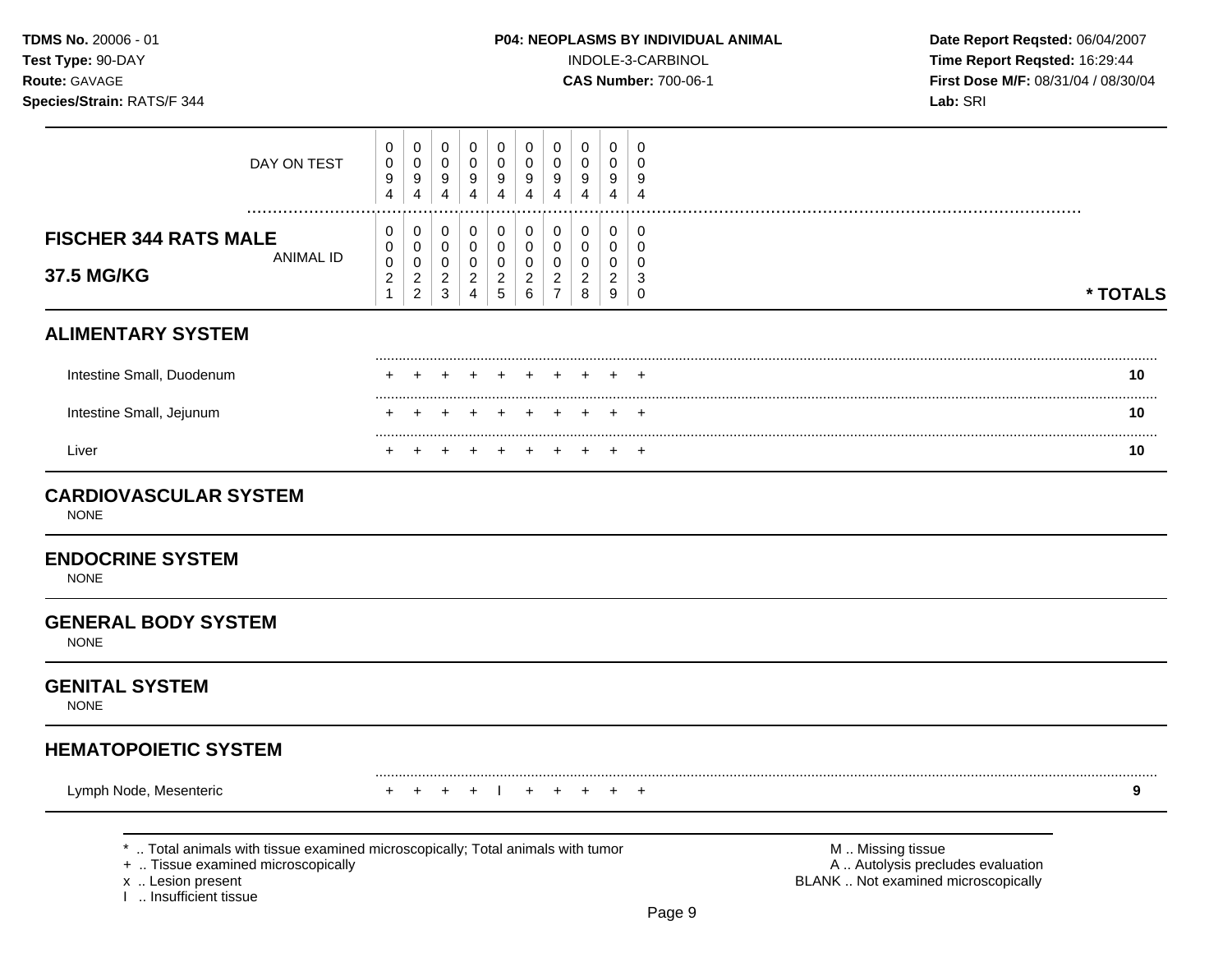**Test Type:**  $90-DAY$  **INDOLE-3-CARBINOL Time Report Reqsted: 16:29:44 Route:** GAVAGE **CAS Number:** 700-06-1 **First Dose M/F:** 08/31/04 / 08/30/04

| DAY ON TEST                                                    | 0<br>0<br>9<br>4             | 0<br>U<br>9<br>4                                   | 4 | 0<br>9<br>4 | 0<br>υ<br>9<br>4                 | 0<br>9<br>4                | 9<br>4 | 9<br>4 | 0<br>U<br>9<br>4                  | - 0<br>J.<br>-9<br>4        |  |  |  |  |          |  |
|----------------------------------------------------------------|------------------------------|----------------------------------------------------|---|-------------|----------------------------------|----------------------------|--------|--------|-----------------------------------|-----------------------------|--|--|--|--|----------|--|
| <b>FISCHER 344 RATS MALE</b><br><b>ANIMAL ID</b><br>37.5 MG/KG | 0<br>0<br>0<br>ົ<br><u>L</u> | U<br>0<br>U<br><sup>o</sup><br>∼<br>$\overline{2}$ | đ | 0<br>⌒<br>4 | U<br>υ<br>υ<br>$\sim$<br>∼<br>C. | υ<br>u<br>u<br>◠<br>ے<br>6 | -      | ◠<br>8 | 0<br>U<br>U<br>ົ<br><u>_</u><br>9 | -0<br>ັບ<br>ັບ<br>-3<br>– ∪ |  |  |  |  | * TOTALS |  |

# **INTEGUMENTARY SYSTEM**

NONE

# **MUSCULOSKELETAL SYSTEM**

NONE

# **NERVOUS SYSTEM**

**NONE** 

# **RESPIRATORY SYSTEM**

NONE

# **SPECIAL SENSES SYSTEM**

NONE

#### **URINARY SYSTEM**

NONE

# **SYSTEMIC LESIONS**

Multiple Organ + + + + + + + + + + **10** 

+ .. Tissue examined microscopically

I .. Insufficient tissue

\* .. Total animals with tissue examined microscopically; Total animals with tumor **M** . Missing tissue M .. Missing tissue<br>  $\blacksquare$  . Tissue examined microscopically<br>  $\blacksquare$  . Autolysis precludes evaluation x .. Lesion present **BLANK** .. Not examined microscopically

.........................................................................................................................................................................................................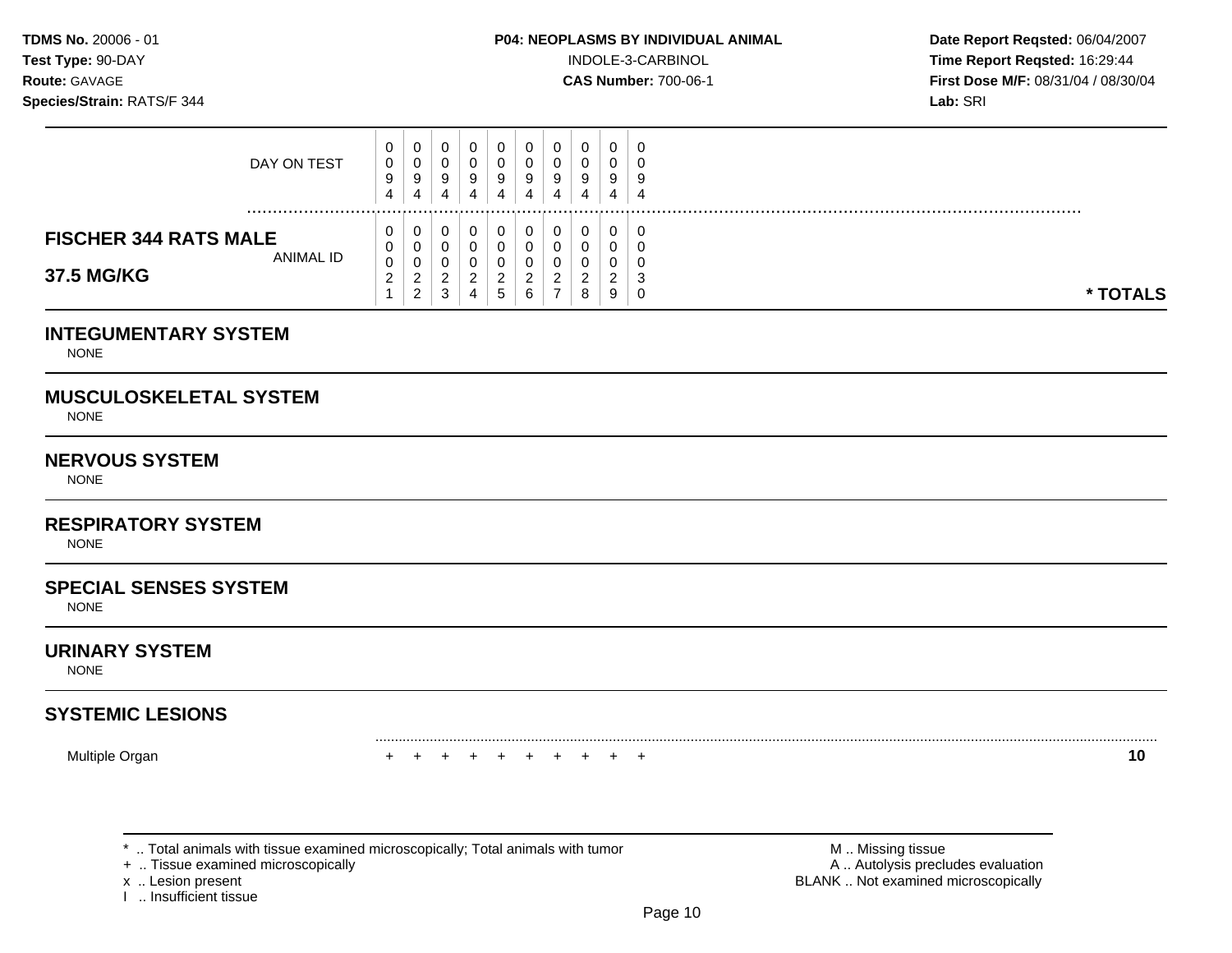**Test Type:** 90-DAY INDOLE-3-CARBINOL **Time Report Reqsted:** 16:29:44 **Route:** GAVAGE **CAS Number:** 700-06-1 **First Dose M/F:** 08/31/04 / 08/30/04

| DAY ON TEST<br>.                                                                                                                                                     | 0<br>0<br>9<br>$\overline{4}$              | 0<br>$\boldsymbol{0}$<br>9<br>$\overline{\mathbf{4}}$                             | 0<br>$\mathbf 0$<br>9<br>$\overline{4}$     | 0<br>$\boldsymbol{0}$<br>9<br>$\overline{4}$                                       | 0<br>$\pmb{0}$<br>9<br>$\overline{4}$                                          | 0<br>0<br>9<br>$\overline{4}$             | 0<br>0<br>9<br>$\overline{4}$                                  | 0<br>$\pmb{0}$<br>9<br>$\overline{4}$                           | 0<br>0<br>9<br>$\overline{4}$                       | 0<br>0<br>9<br>$\overline{4}$                                    |                                                                                               |          |
|----------------------------------------------------------------------------------------------------------------------------------------------------------------------|--------------------------------------------|-----------------------------------------------------------------------------------|---------------------------------------------|------------------------------------------------------------------------------------|--------------------------------------------------------------------------------|-------------------------------------------|----------------------------------------------------------------|-----------------------------------------------------------------|-----------------------------------------------------|------------------------------------------------------------------|-----------------------------------------------------------------------------------------------|----------|
| <b>FISCHER 344 RATS MALE</b><br><b>ANIMAL ID</b><br>75 MG/KG                                                                                                         | 0<br>0<br>$\mathbf 0$<br>3<br>$\mathbf{1}$ | $\pmb{0}$<br>$\mathsf 0$<br>$\pmb{0}$<br>$\ensuremath{\mathsf{3}}$<br>$\mathbf 2$ | 0<br>0<br>0<br>$\mathbf{3}$<br>$\mathbf{3}$ | $\pmb{0}$<br>$\mathsf{O}$<br>$\mathsf{O}\xspace$<br>$\mathbf{3}$<br>$\overline{4}$ | $\pmb{0}$<br>$\pmb{0}$<br>$\pmb{0}$<br>$\ensuremath{\mathsf{3}}$<br>$\sqrt{5}$ | 0<br>$\mathbf 0$<br>$\mathbf 0$<br>3<br>6 | $\pmb{0}$<br>$\mathbf 0$<br>$\mathbf 0$<br>3<br>$\overline{7}$ | $\pmb{0}$<br>$\mathbf 0$<br>$\mathbf 0$<br>$\sqrt{3}$<br>$\bf8$ | $\mathbf 0$<br>$\mathbf 0$<br>$\mathbf 0$<br>3<br>9 | 0<br>$\mathbf 0$<br>$\mathbf 0$<br>$\overline{4}$<br>$\mathbf 0$ |                                                                                               | * TOTALS |
| <b>ALIMENTARY SYSTEM</b>                                                                                                                                             |                                            |                                                                                   |                                             |                                                                                    |                                                                                |                                           |                                                                |                                                                 |                                                     |                                                                  |                                                                                               |          |
| Intestine Small, Duodenum                                                                                                                                            |                                            |                                                                                   |                                             | $\div$                                                                             | $\div$                                                                         | $\div$                                    | ÷                                                              |                                                                 | +                                                   | +                                                                |                                                                                               | 10       |
| Intestine Small, Jejunum                                                                                                                                             |                                            |                                                                                   |                                             |                                                                                    |                                                                                |                                           |                                                                |                                                                 |                                                     |                                                                  |                                                                                               | 10       |
| Liver                                                                                                                                                                |                                            |                                                                                   | $\div$                                      | $\pm$                                                                              | $\div$                                                                         |                                           |                                                                |                                                                 |                                                     | $\pm$                                                            |                                                                                               | 10       |
| <b>CARDIOVASCULAR SYSTEM</b><br><b>NONE</b>                                                                                                                          |                                            |                                                                                   |                                             |                                                                                    |                                                                                |                                           |                                                                |                                                                 |                                                     |                                                                  |                                                                                               |          |
| <b>ENDOCRINE SYSTEM</b><br><b>NONE</b>                                                                                                                               |                                            |                                                                                   |                                             |                                                                                    |                                                                                |                                           |                                                                |                                                                 |                                                     |                                                                  |                                                                                               |          |
| <b>GENERAL BODY SYSTEM</b><br><b>NONE</b>                                                                                                                            |                                            |                                                                                   |                                             |                                                                                    |                                                                                |                                           |                                                                |                                                                 |                                                     |                                                                  |                                                                                               |          |
| <b>GENITAL SYSTEM</b><br><b>NONE</b>                                                                                                                                 |                                            |                                                                                   |                                             |                                                                                    |                                                                                |                                           |                                                                |                                                                 |                                                     |                                                                  |                                                                                               |          |
| <b>HEMATOPOIETIC SYSTEM</b>                                                                                                                                          |                                            |                                                                                   |                                             |                                                                                    |                                                                                |                                           |                                                                |                                                                 |                                                     |                                                                  |                                                                                               |          |
| Lymph Node, Mesenteric                                                                                                                                               |                                            |                                                                                   |                                             |                                                                                    |                                                                                |                                           |                                                                |                                                                 |                                                     | $\pm$                                                            |                                                                                               | 10       |
| *  Total animals with tissue examined microscopically; Total animals with tumor<br>+  Tissue examined microscopically<br>x  Lesion present<br>I  Insufficient tissue |                                            |                                                                                   |                                             |                                                                                    |                                                                                |                                           |                                                                |                                                                 |                                                     |                                                                  | M  Missing tissue<br>A  Autolysis precludes evaluation<br>BLANK  Not examined microscopically |          |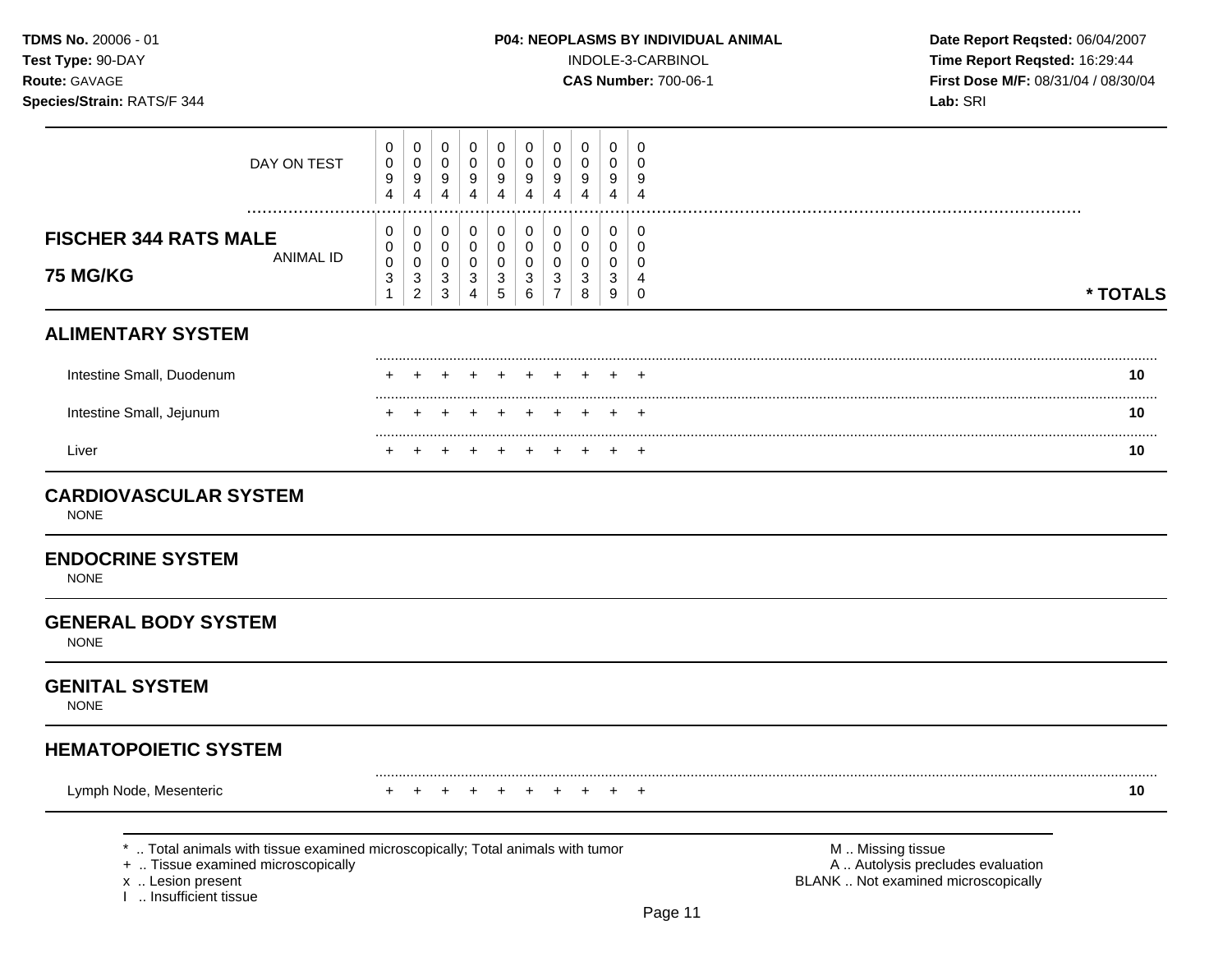**Test Type:**  $90-DAY$  **INDOLE-3-CARBINOL Time Report Reqsted: 16:29:44 Route:** GAVAGE **CAS Number:** 700-06-1 **First Dose M/F:** 08/31/04 / 08/30/04

| <b>INTEGUMENTARY SYSTEM</b>  |        |                          |        |             |        |        |   |        |        |          |
|------------------------------|--------|--------------------------|--------|-------------|--------|--------|---|--------|--------|----------|
| <b>75 MG/KG</b>              | 3      | U<br>3<br>$\overline{2}$ | 3<br>3 | U<br>3<br>4 | 3<br>ა | 3<br>6 | ີ | 3<br>8 | 3<br>9 | * TOTALS |
| <b>ANIMAL ID</b>             | 0<br>0 | U                        | 0<br>0 | U           |        | 0      |   | 0<br>0 | 0<br>0 |          |
| <b>FISCHER 344 RATS MALE</b> | 0      | U                        | 0      | U           |        | 0      |   | 0      | 0      |          |
|                              | 4      | 4                        | 4      | 4           | 4      | 4      | 4 | 4      | 4      | .        |
| DAY ON TEST                  | 0<br>9 | U<br>9                   | 0<br>9 | U<br>9      | 9      | 0<br>9 |   | 0<br>9 | 0<br>9 |          |
|                              | 0      | 0                        | 0      | 0           |        | 0      |   | 0      | 0      |          |

NONE

# **MUSCULOSKELETAL SYSTEM**

NONE

# **NERVOUS SYSTEM**

NONE

# **RESPIRATORY SYSTEM**

NONE

# **SPECIAL SENSES SYSTEM**

NONE

#### **URINARY SYSTEM**

NONE

# **SYSTEMIC LESIONS**

Multiple Organ + + + + + + + + + + **10** 

+ .. Tissue examined microscopically

I .. Insufficient tissue

\* .. Total animals with tissue examined microscopically; Total animals with tumor **M** . Missing tissue M .. Missing tissue<br>  $\blacksquare$  . Tissue examined microscopically<br>  $\blacksquare$  . Autolysis precludes evaluation x .. Lesion present **BLANK** .. Not examined microscopically

.........................................................................................................................................................................................................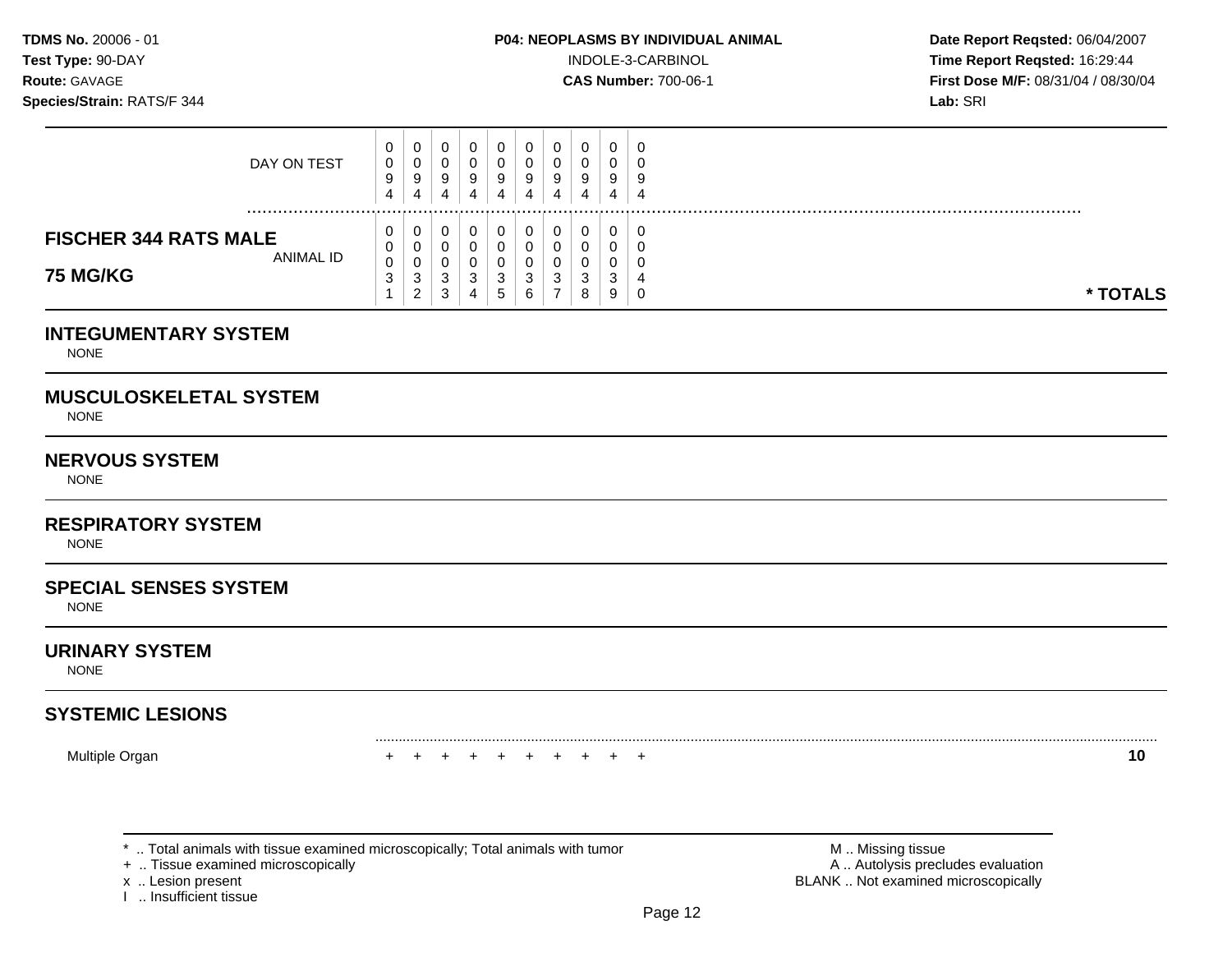**Test Type:** 90-DAY INDOLE-3-CARBINOL **Time Report Reqsted:** 16:29:44 **Route:** GAVAGE **CAS Number:** 700-06-1 **First Dose M/F:** 08/31/04 / 08/30/04

| DAY ON TEST                                                                                                                                                          | 0<br>0<br>9<br>$\overline{4}$              | $\pmb{0}$<br>$\pmb{0}$<br>9<br>$\overline{4}$        | 0<br>$\mathbf 0$<br>9<br>$\overline{4}$                 | $\pmb{0}$<br>$\pmb{0}$<br>9<br>$\overline{4}$                           | $\mathbf 0$<br>$\pmb{0}$<br>$\boldsymbol{9}$<br>$\overline{4}$ | 0<br>$\mathbf 0$<br>9<br>4                | 0<br>0<br>9<br>4                             | $\mathbf 0$<br>$\mathbf 0$<br>9<br>$\overline{4}$                     | 0<br>0<br>9<br>$\overline{4}$             | 0<br>$\mathbf 0$<br>9<br>$\overline{4}$             |                                                                                               |          |
|----------------------------------------------------------------------------------------------------------------------------------------------------------------------|--------------------------------------------|------------------------------------------------------|---------------------------------------------------------|-------------------------------------------------------------------------|----------------------------------------------------------------|-------------------------------------------|----------------------------------------------|-----------------------------------------------------------------------|-------------------------------------------|-----------------------------------------------------|-----------------------------------------------------------------------------------------------|----------|
| <b>FISCHER 344 RATS MALE</b><br><b>ANIMAL ID</b><br><b>150 MG/KG</b>                                                                                                 | 0<br>0<br>$\mathbf 0$<br>4<br>$\mathbf{1}$ | 0<br>$\mathbf 0$<br>$\pmb{0}$<br>4<br>$\overline{c}$ | 0<br>0<br>$\mathbf 0$<br>$\overline{4}$<br>$\mathbf{3}$ | $\pmb{0}$<br>$\pmb{0}$<br>$\pmb{0}$<br>$\overline{4}$<br>$\overline{4}$ | $\pmb{0}$<br>$\mathbf 0$<br>$\pmb{0}$<br>4<br>$\sqrt{5}$       | 0<br>$\mathbf 0$<br>$\mathbf 0$<br>4<br>6 | 0<br>$\mathbf 0$<br>0<br>4<br>$\overline{7}$ | $\mathbf 0$<br>$\mathbf 0$<br>$\mathbf 0$<br>$\overline{4}$<br>$\bf8$ | 0<br>$\mathbf 0$<br>$\mathbf 0$<br>4<br>9 | 0<br>$\mathbf 0$<br>$\mathbf 0$<br>5<br>$\mathbf 0$ |                                                                                               | * TOTALS |
| <b>ALIMENTARY SYSTEM</b>                                                                                                                                             |                                            |                                                      |                                                         |                                                                         |                                                                |                                           |                                              |                                                                       |                                           |                                                     |                                                                                               |          |
| Intestine Small, Duodenum                                                                                                                                            |                                            |                                                      |                                                         |                                                                         |                                                                |                                           |                                              |                                                                       |                                           |                                                     |                                                                                               | 10       |
| Intestine Small, Jejunum                                                                                                                                             |                                            |                                                      |                                                         |                                                                         |                                                                |                                           |                                              |                                                                       |                                           |                                                     |                                                                                               | 10       |
| Liver                                                                                                                                                                |                                            |                                                      |                                                         |                                                                         |                                                                |                                           |                                              |                                                                       |                                           |                                                     |                                                                                               | .<br>10  |
| <b>CARDIOVASCULAR SYSTEM</b><br><b>NONE</b><br><b>ENDOCRINE SYSTEM</b><br><b>NONE</b>                                                                                |                                            |                                                      |                                                         |                                                                         |                                                                |                                           |                                              |                                                                       |                                           |                                                     |                                                                                               |          |
| <b>GENERAL BODY SYSTEM</b><br><b>NONE</b>                                                                                                                            |                                            |                                                      |                                                         |                                                                         |                                                                |                                           |                                              |                                                                       |                                           |                                                     |                                                                                               |          |
| <b>GENITAL SYSTEM</b><br><b>NONE</b>                                                                                                                                 |                                            |                                                      |                                                         |                                                                         |                                                                |                                           |                                              |                                                                       |                                           |                                                     |                                                                                               |          |
| <b>HEMATOPOIETIC SYSTEM</b>                                                                                                                                          |                                            |                                                      |                                                         |                                                                         |                                                                |                                           |                                              |                                                                       |                                           |                                                     |                                                                                               |          |
| Lymph Node, Mesenteric                                                                                                                                               |                                            |                                                      |                                                         |                                                                         |                                                                |                                           |                                              |                                                                       |                                           |                                                     |                                                                                               | 10       |
| *  Total animals with tissue examined microscopically; Total animals with tumor<br>+  Tissue examined microscopically<br>x  Lesion present<br>I  Insufficient tissue |                                            |                                                      |                                                         |                                                                         |                                                                |                                           |                                              |                                                                       |                                           | Page 13                                             | M  Missing tissue<br>A  Autolysis precludes evaluation<br>BLANK  Not examined microscopically |          |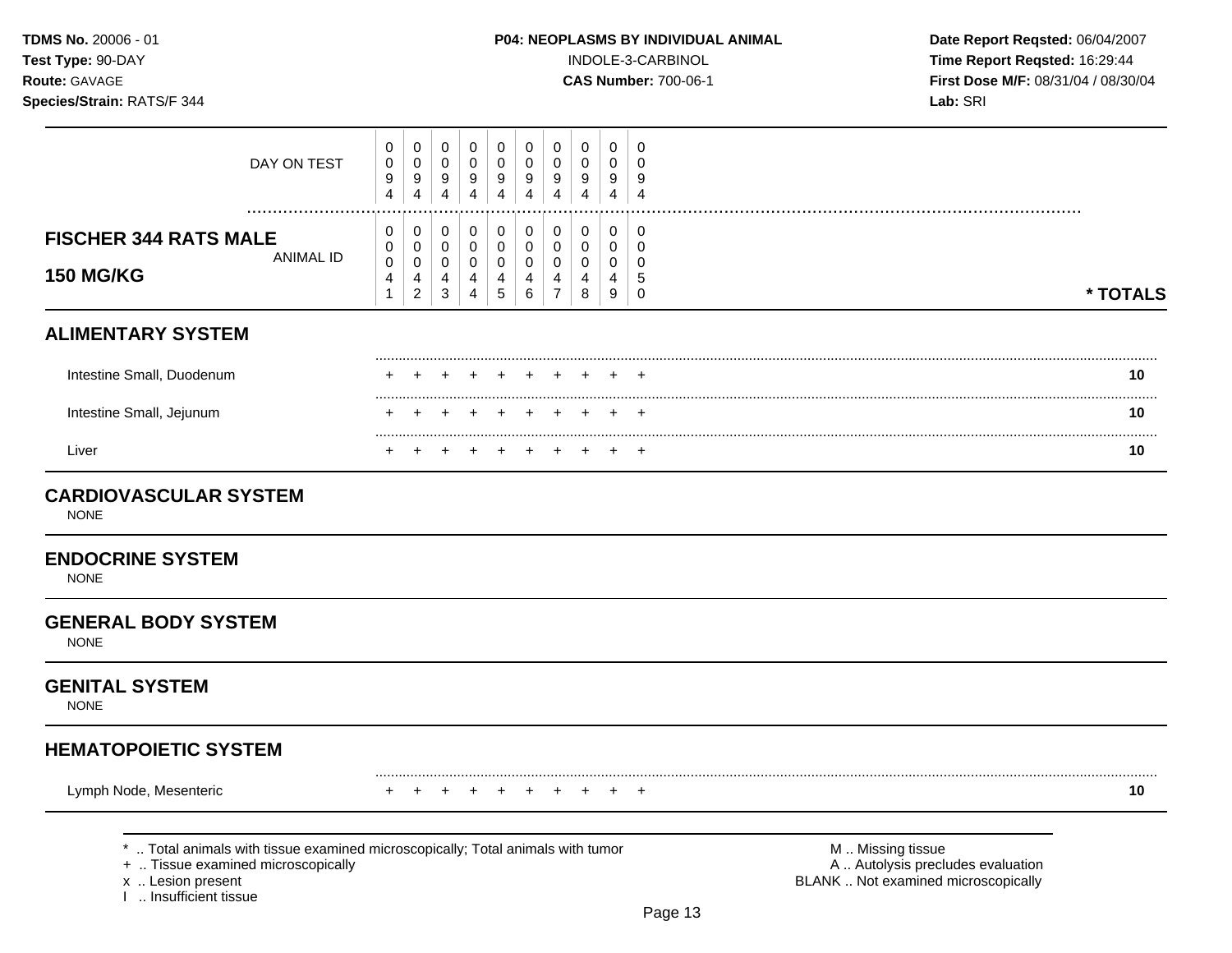**Test Type:**  $90-DAY$  **INDOLE-3-CARBINOL Time Report Reqsted: 16:29:44 Route:** GAVAGE **CAS Number:** 700-06-1 **First Dose M/F:** 08/31/04 / 08/30/04

| DAY ON TEST                                                   | 0<br>0<br>9<br>4 | 0<br>0<br>9<br>4      | 4 | 0<br>U<br>9<br>4        | - 0<br>9<br>4 | 0<br>J<br>9<br>4 | 0<br>υ<br>9<br>4 | 0<br>0<br>9<br>4 | 0<br>υ<br>9<br>4      | - 0<br>÷<br>-4  |          |
|---------------------------------------------------------------|------------------|-----------------------|---|-------------------------|---------------|------------------|------------------|------------------|-----------------------|-----------------|----------|
| <b>FISCHER 344 RATS MALE</b><br>ANIMAL ID<br><b>150 MG/KG</b> | 0<br>0<br>0<br>4 | 0<br>0<br>0<br>4<br>2 | 3 | <b>O</b><br>0<br>4<br>4 | 4<br>G        | 0<br>6           | υ<br>υ<br>ν<br>- | 0<br>8           | U<br>U<br>U<br>4<br>9 | - 6<br>ು<br>- 0 | * TOTALS |

# **INTEGUMENTARY SYSTEM**

NONE

# **MUSCULOSKELETAL SYSTEM**

NONE

# **NERVOUS SYSTEM**

NONE

# **RESPIRATORY SYSTEM**

NONE

# **SPECIAL SENSES SYSTEM**

NONE

#### **URINARY SYSTEM**

NONE

# **SYSTEMIC LESIONS**

Multiple Organ + + + + + + + + + + **10** 

+ .. Tissue examined microscopically

I .. Insufficient tissue

\* .. Total animals with tissue examined microscopically; Total animals with tumor **M** . Missing tissue M .. Missing tissue<br>  $\blacksquare$  . Tissue examined microscopically<br>  $\blacksquare$  . Autolysis precludes evaluation x .. Lesion present **BLANK** .. Not examined microscopically

.........................................................................................................................................................................................................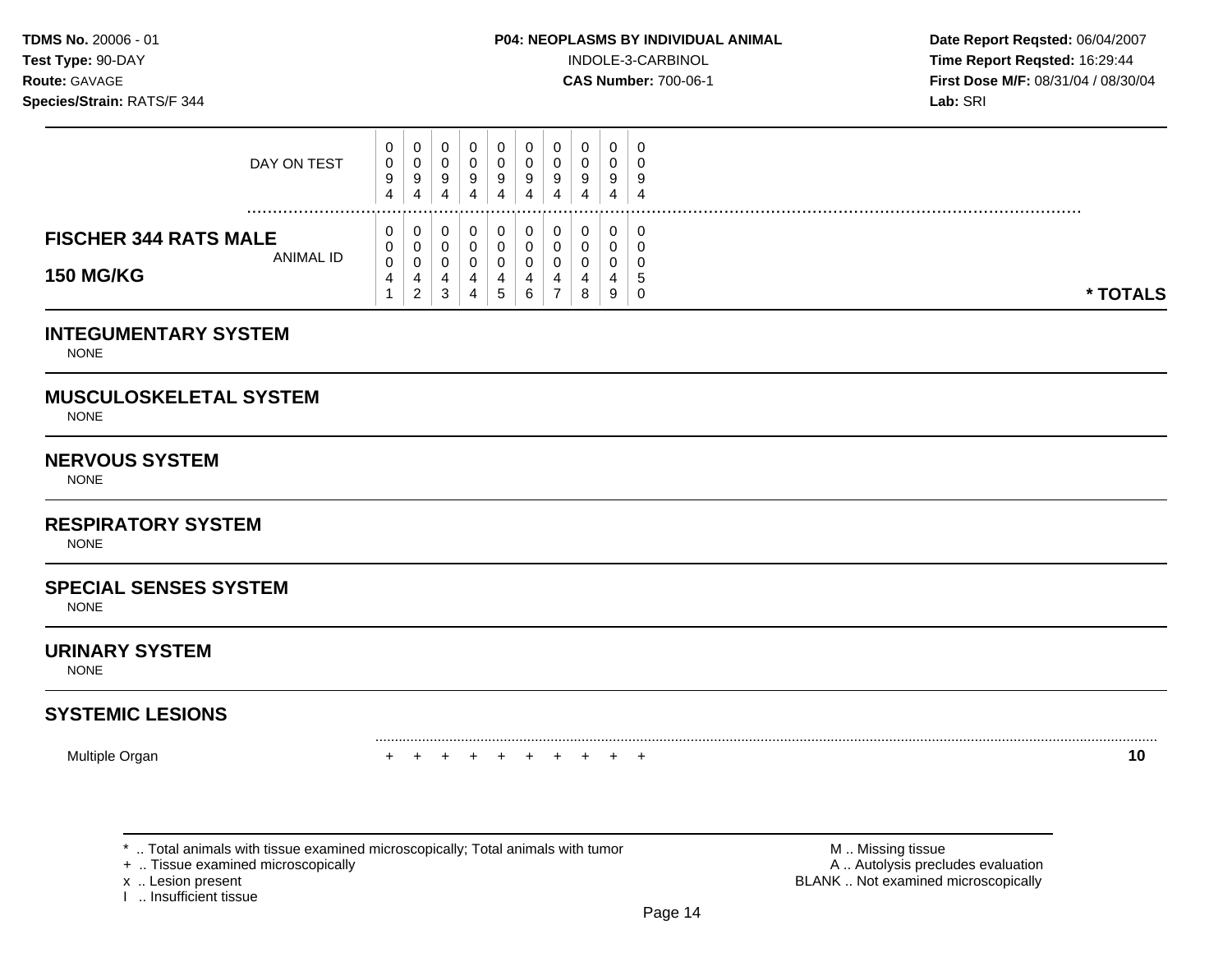TDMS No. 20006 - 01 Test Type: 90-DAY Route: GAVAGE

## Species/Strain: RATS/F 344

INDOLE-3-CARBINOL

**CAS Number: 700-06-1** 

Date Report Reqsted: 06/04/2007 Time Report Reqsted: 16:29:44 First Dose M/F: 08/31/04 / 08/30/04 Lab: SRI

| DAY ON TEST                                                          | $\boldsymbol{0}$<br>$\pmb{0}$<br>9<br>4  | $\pmb{0}$<br>$\pmb{0}$<br>$\boldsymbol{9}$<br>$\overline{4}$             | 0<br>$\mathsf 0$<br>9<br>4                          | $\mathbf 0$<br>$\mathsf{O}\xspace$<br>9<br>4                       | $\mathbf 0$<br>$\mathbf 0$<br>9<br>$\overline{\mathbf{4}}$ | 0<br>$\pmb{0}$<br>9<br>4        | 0<br>$\mathbf 0$<br>9<br>4                          | 0<br>$\mathbf 0$<br>9<br>4      | 0<br>$\mathbf 0$<br>9<br>$\overline{4}$        | 0<br>$\Omega$<br>9<br>$\overline{4}$   |          |
|----------------------------------------------------------------------|------------------------------------------|--------------------------------------------------------------------------|-----------------------------------------------------|--------------------------------------------------------------------|------------------------------------------------------------|---------------------------------|-----------------------------------------------------|---------------------------------|------------------------------------------------|----------------------------------------|----------|
| <b>FISCHER 344 RATS MALE</b><br><b>ANIMAL ID</b><br><b>300 MG/KG</b> | 0<br>0<br>$\pmb{0}$<br>5<br>$\mathbf{1}$ | $\pmb{0}$<br>$\mathbf 0$<br>$\mathbf 0$<br>$\,$ 5 $\,$<br>$\overline{2}$ | 0<br>$\overline{0}$<br>$\pmb{0}$<br>$\sqrt{5}$<br>3 | 0<br>$\mathsf{O}\xspace$<br>$\mathsf{O}\xspace$<br>$\sqrt{5}$<br>4 | 0<br>$\mathbf 0$<br>$\pmb{0}$<br>$\sqrt{5}$<br>$\sqrt{5}$  | 0<br>$\mathbf 0$<br>0<br>5<br>6 | 0<br>$\mathbf 0$<br>$\Omega$<br>5<br>$\overline{7}$ | 0<br>$\mathbf 0$<br>0<br>5<br>8 | 0<br>0<br>$\mathbf 0$<br>5<br>$\boldsymbol{9}$ | 0<br>0<br>$\Omega$<br>6<br>$\mathbf 0$ | * TOTALS |
| <b>ALIMENTARY SYSTEM</b>                                             |                                          |                                                                          |                                                     |                                                                    |                                                            |                                 |                                                     |                                 |                                                |                                        |          |
| Esophagus                                                            |                                          |                                                                          |                                                     |                                                                    |                                                            |                                 |                                                     |                                 |                                                |                                        | 9        |
| Intestine Large, Cecum                                               |                                          |                                                                          |                                                     |                                                                    |                                                            |                                 |                                                     |                                 |                                                |                                        | 10       |
| Intestine Large, Colon                                               |                                          |                                                                          |                                                     |                                                                    |                                                            |                                 |                                                     |                                 |                                                |                                        | 10       |
| Intestine Large, Rectum                                              |                                          |                                                                          |                                                     |                                                                    | $\overline{ }$                                             | $+$                             | M                                                   | $\ddot{}$                       |                                                |                                        | 9        |
| Intestine Small, Duodenum                                            |                                          |                                                                          |                                                     |                                                                    |                                                            |                                 |                                                     |                                 |                                                |                                        | 10       |
| Intestine Small, Ileum                                               |                                          |                                                                          |                                                     |                                                                    |                                                            |                                 |                                                     |                                 |                                                |                                        | 10       |
| Intestine Small, Jejunum                                             |                                          |                                                                          |                                                     |                                                                    |                                                            |                                 |                                                     |                                 |                                                |                                        | 10       |
| Liver                                                                |                                          |                                                                          |                                                     |                                                                    |                                                            |                                 |                                                     |                                 |                                                |                                        | 10       |
| Pancreas                                                             |                                          |                                                                          |                                                     |                                                                    |                                                            |                                 |                                                     |                                 |                                                |                                        | 10       |
| Salivary Glands                                                      |                                          |                                                                          |                                                     |                                                                    |                                                            |                                 |                                                     |                                 |                                                |                                        | 10       |
| Stomach, Forestomach                                                 |                                          |                                                                          |                                                     |                                                                    |                                                            |                                 |                                                     |                                 |                                                |                                        | 10       |
| Stomach, Glandular                                                   |                                          |                                                                          |                                                     |                                                                    |                                                            |                                 |                                                     |                                 |                                                |                                        | 10       |

.. Total animals with tissue examined microscopically; Total animals with tumor  $\star$ 

+ .. Tissue examined microscopically

x .. Lesion present<br>I .. Insufficient tissue

M .. Missing tissue<br>A .. Autolysis precludes evaluation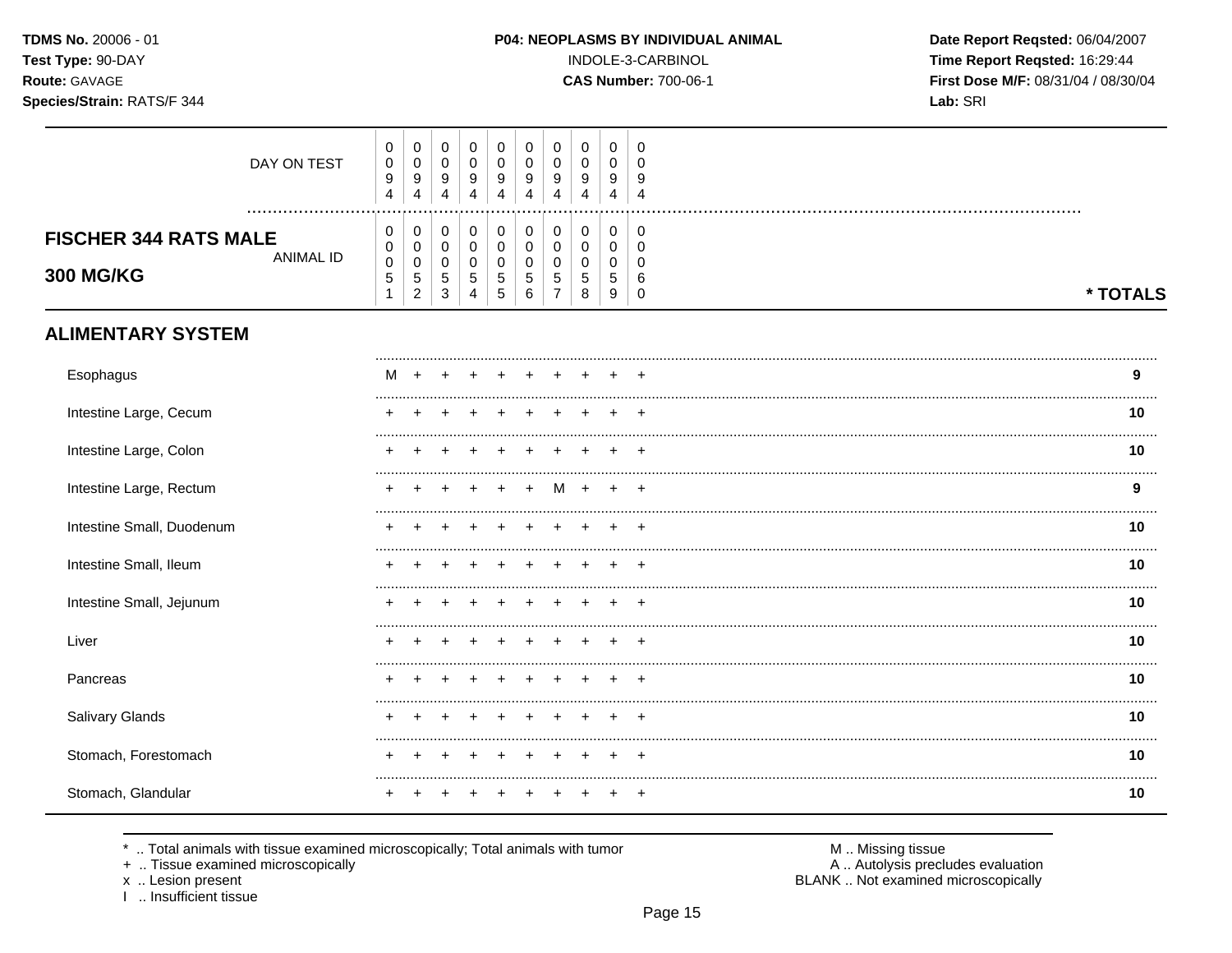| <b>TDMS No. 20006 - 01</b> |  |
|----------------------------|--|
| <b>Test Type: 90-DAY</b>   |  |
| Route: GAVAGE              |  |

Species/Strain: RATS/F 344

INDOLE-3-CARBINOL

**CAS Number: 700-06-1** 

Date Report Reqsted: 06/04/2007 Time Report Reqsted: 16:29:44 First Dose M/F: 08/31/04 / 08/30/04 Lab: SRI

| DAY ON TEST                                                                                                                                                          | 0<br>$\pmb{0}$<br>$\boldsymbol{9}$<br>4          | 0<br>$\pmb{0}$<br>$\boldsymbol{9}$<br>$\overline{4}$                | 0<br>$\pmb{0}$<br>$\boldsymbol{9}$<br>$\overline{4}$                  | 0<br>$\pmb{0}$<br>9<br>$\overline{4}$               | 0<br>$\mathsf 0$<br>$\boldsymbol{9}$<br>$\overline{4}$                | 0<br>$\mathbf 0$<br>9<br>4      | $\mathbf 0$<br>$\pmb{0}$<br>$\boldsymbol{9}$<br>4                     | 0<br>$\mathbf 0$<br>9<br>4                                   | 0<br>$\pmb{0}$<br>9<br>4                  | 0<br>$\mathbf 0$<br>9<br>$\overline{4}$                    |                                                                                               |          |
|----------------------------------------------------------------------------------------------------------------------------------------------------------------------|--------------------------------------------------|---------------------------------------------------------------------|-----------------------------------------------------------------------|-----------------------------------------------------|-----------------------------------------------------------------------|---------------------------------|-----------------------------------------------------------------------|--------------------------------------------------------------|-------------------------------------------|------------------------------------------------------------|-----------------------------------------------------------------------------------------------|----------|
| <b>FISCHER 344 RATS MALE</b><br><b>ANIMAL ID</b><br><b>300 MG/KG</b>                                                                                                 | $\pmb{0}$<br>0<br>$\pmb{0}$<br>5<br>$\mathbf{1}$ | $\mathbf 0$<br>$\mathbf 0$<br>$\pmb{0}$<br>$\sqrt{5}$<br>$\sqrt{2}$ | $\pmb{0}$<br>$\mathbf 0$<br>$\mathbf 0$<br>$\sqrt{5}$<br>$\mathbf{3}$ | $\pmb{0}$<br>0<br>0<br>$\sqrt{5}$<br>$\overline{4}$ | $\pmb{0}$<br>$\mathbf 0$<br>$\pmb{0}$<br>$\sqrt{5}$<br>$\overline{5}$ | 0<br>0<br>0<br>$\,$ 5 $\,$<br>6 | $\pmb{0}$<br>$\pmb{0}$<br>$\mathbf 0$<br>$\sqrt{5}$<br>$\overline{7}$ | $\mathbf 0$<br>$\mathbf 0$<br>$\mathbf 0$<br>$\sqrt{5}$<br>8 | 0<br>$\mathbf 0$<br>$\mathbf 0$<br>5<br>9 | $\mathbf 0$<br>$\mathbf 0$<br>$\Omega$<br>6<br>$\mathbf 0$ |                                                                                               | * TOTALS |
| <b>CARDIOVASCULAR SYSTEM</b>                                                                                                                                         |                                                  |                                                                     |                                                                       |                                                     |                                                                       |                                 |                                                                       |                                                              |                                           |                                                            |                                                                                               |          |
| Heart                                                                                                                                                                |                                                  |                                                                     |                                                                       |                                                     |                                                                       |                                 |                                                                       |                                                              |                                           |                                                            |                                                                                               | 10       |
| <b>ENDOCRINE SYSTEM</b>                                                                                                                                              |                                                  |                                                                     |                                                                       |                                                     |                                                                       |                                 |                                                                       |                                                              |                                           |                                                            |                                                                                               |          |
| <b>Adrenal Cortex</b>                                                                                                                                                |                                                  |                                                                     |                                                                       |                                                     |                                                                       |                                 |                                                                       |                                                              |                                           |                                                            |                                                                                               | 10       |
| <b>Adrenal Medulla</b>                                                                                                                                               |                                                  |                                                                     |                                                                       |                                                     |                                                                       |                                 |                                                                       |                                                              |                                           |                                                            |                                                                                               | 10       |
| Islets, Pancreatic                                                                                                                                                   |                                                  |                                                                     |                                                                       |                                                     |                                                                       |                                 |                                                                       |                                                              |                                           |                                                            |                                                                                               | 10       |
| Parathyroid Gland                                                                                                                                                    |                                                  |                                                                     |                                                                       |                                                     |                                                                       |                                 |                                                                       |                                                              |                                           |                                                            |                                                                                               | 10       |
| <b>Pituitary Gland</b>                                                                                                                                               |                                                  |                                                                     |                                                                       |                                                     |                                                                       |                                 |                                                                       |                                                              |                                           |                                                            |                                                                                               | 10       |
| <b>Thyroid Gland</b>                                                                                                                                                 |                                                  |                                                                     |                                                                       |                                                     |                                                                       |                                 |                                                                       |                                                              |                                           | $\overline{ }$                                             |                                                                                               | 10       |
| <b>GENERAL BODY SYSTEM</b><br><b>NONE</b>                                                                                                                            |                                                  |                                                                     |                                                                       |                                                     |                                                                       |                                 |                                                                       |                                                              |                                           |                                                            |                                                                                               |          |
| <b>GENITAL SYSTEM</b>                                                                                                                                                |                                                  |                                                                     |                                                                       |                                                     |                                                                       |                                 |                                                                       |                                                              |                                           |                                                            |                                                                                               |          |
| Epididymis                                                                                                                                                           |                                                  |                                                                     |                                                                       |                                                     |                                                                       |                                 |                                                                       |                                                              |                                           |                                                            |                                                                                               | 10       |
| *  Total animals with tissue examined microscopically; Total animals with tumor<br>+  Tissue examined microscopically<br>x  Lesion present<br>I  Insufficient tissue |                                                  |                                                                     |                                                                       |                                                     |                                                                       |                                 |                                                                       |                                                              |                                           | Page 16                                                    | M  Missing tissue<br>A  Autolysis precludes evaluation<br>BLANK  Not examined microscopically |          |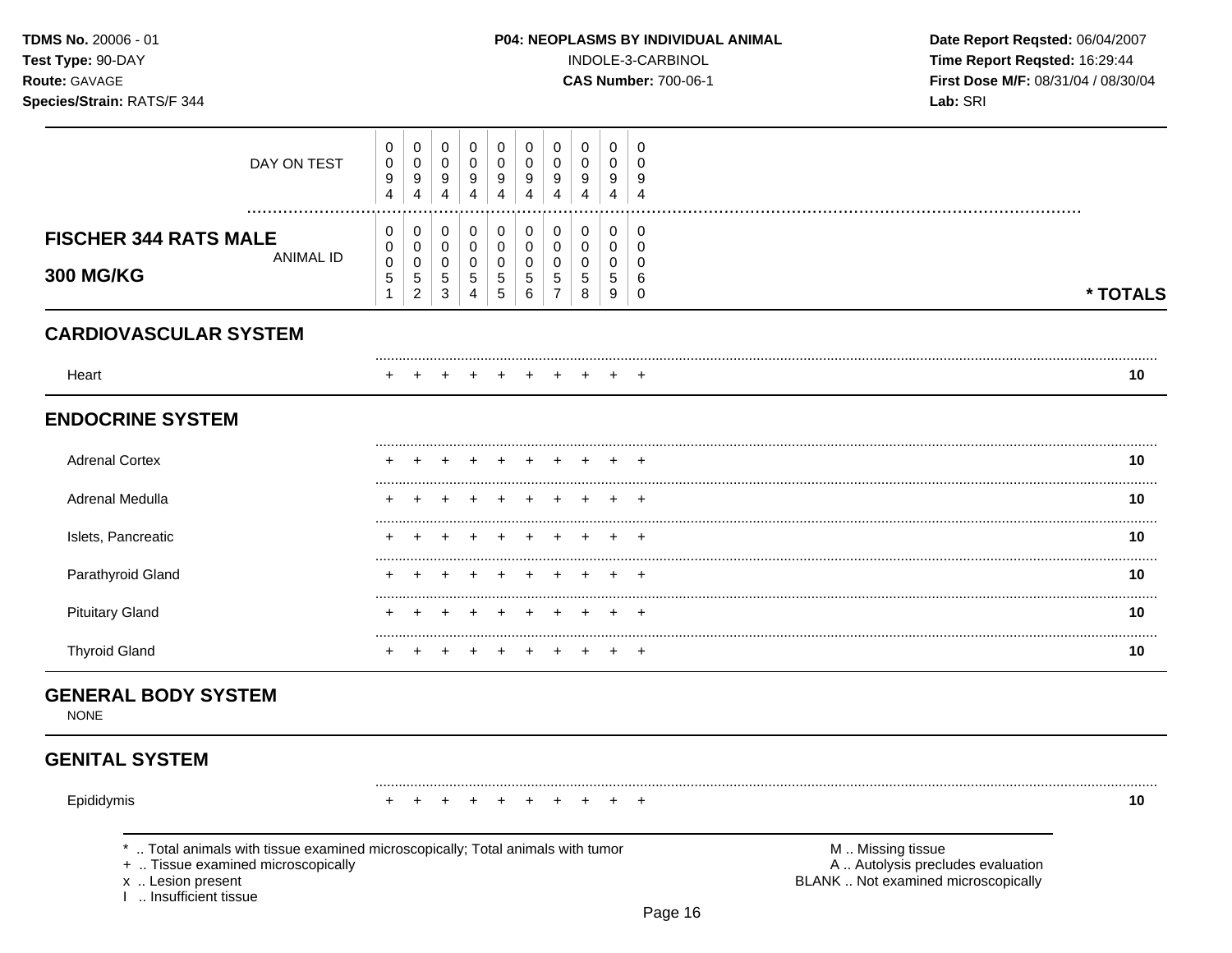TDMS No. 20006 - 01 Test Type: 90-DAY

Species/Strain: RATS/F 344

Route: GAVAGE

#### P04: NEOPLASMS BY INDIVIDUAL ANIMAL

INDOLE-3-CARBINOL

**CAS Number: 700-06-1** 

Date Report Reqsted: 06/04/2007 Time Report Reqsted: 16:29:44 First Dose M/F: 08/31/04 / 08/30/04 Lab: SRI

| DAY ON TEST                                                                     | 0<br>$\pmb{0}$<br>$\boldsymbol{9}$<br>$\overline{4}$ | 0<br>$\boldsymbol{0}$<br>$\boldsymbol{9}$<br>$\overline{4}$ | 0<br>0<br>9<br>$\overline{4}$            | 0<br>$\mathbf 0$<br>9<br>4              | 0<br>0<br>9<br>$\overline{4}$                       | 0<br>0<br>9<br>4      | 0<br>0<br>9<br>$\overline{4}$                | $\mathbf 0$<br>0<br>$9\,$<br>$\overline{4}$ | 0<br>$\mathbf 0$<br>9<br>$\overline{4}$   | 0<br>0<br>9<br>$\overline{\mathbf{4}}$    |                   |          |
|---------------------------------------------------------------------------------|------------------------------------------------------|-------------------------------------------------------------|------------------------------------------|-----------------------------------------|-----------------------------------------------------|-----------------------|----------------------------------------------|---------------------------------------------|-------------------------------------------|-------------------------------------------|-------------------|----------|
| <b>FISCHER 344 RATS MALE</b><br><b>ANIMAL ID</b><br><b>300 MG/KG</b>            | 0<br>0<br>$\mathbf 0$<br>$\sqrt{5}$<br>$\mathbf{1}$  | 0<br>0<br>$\mathsf 0$<br>$\,$ 5 $\,$<br>$\overline{2}$      | 0<br>0<br>$\mathbf 0$<br>$\sqrt{5}$<br>3 | 0<br>$\pmb{0}$<br>$\mathbf 0$<br>5<br>4 | 0<br>$\mathbf 0$<br>$\mathbf 0$<br>$\mathbf 5$<br>5 | 0<br>0<br>0<br>5<br>6 | $\mathbf 0$<br>0<br>0<br>5<br>$\overline{7}$ | 0<br>0<br>$\mathbf 0$<br>5<br>8             | 0<br>$\mathbf 0$<br>$\mathbf 0$<br>5<br>9 | 0<br>$\mathbf 0$<br>0<br>6<br>$\mathbf 0$ |                   | * TOTALS |
| <b>Preputial Gland</b>                                                          |                                                      |                                                             |                                          |                                         |                                                     |                       |                                              |                                             |                                           |                                           |                   | 10       |
| Prostate                                                                        |                                                      |                                                             |                                          |                                         |                                                     |                       |                                              |                                             |                                           |                                           |                   | 10       |
| Seminal Vesicle                                                                 |                                                      |                                                             |                                          |                                         |                                                     |                       |                                              |                                             |                                           |                                           |                   | 10       |
| <b>Testes</b>                                                                   |                                                      |                                                             |                                          |                                         |                                                     |                       |                                              |                                             |                                           |                                           |                   | 10       |
| <b>HEMATOPOIETIC SYSTEM</b>                                                     |                                                      |                                                             |                                          |                                         |                                                     |                       |                                              |                                             |                                           |                                           |                   |          |
| <b>Bone Marrow</b>                                                              |                                                      |                                                             |                                          |                                         |                                                     |                       |                                              |                                             |                                           |                                           |                   | 10       |
| Lymph Node, Mandibular                                                          |                                                      |                                                             |                                          |                                         | M                                                   | м                     |                                              |                                             |                                           |                                           |                   | 2        |
| Lymph Node, Mesenteric                                                          |                                                      |                                                             |                                          |                                         |                                                     |                       |                                              |                                             |                                           |                                           |                   | 10       |
| Spleen                                                                          |                                                      |                                                             |                                          |                                         |                                                     |                       |                                              |                                             |                                           |                                           |                   | 10       |
| Thymus                                                                          |                                                      |                                                             |                                          |                                         |                                                     |                       |                                              |                                             |                                           |                                           |                   | 9        |
| <b>INTEGUMENTARY SYSTEM</b>                                                     |                                                      |                                                             |                                          |                                         |                                                     |                       |                                              |                                             |                                           |                                           |                   |          |
| Mammary Gland                                                                   |                                                      |                                                             |                                          |                                         |                                                     |                       |                                              |                                             |                                           |                                           |                   | 8        |
|                                                                                 |                                                      |                                                             |                                          |                                         |                                                     |                       |                                              |                                             |                                           |                                           |                   |          |
| *  Total animals with tissue examined microscopically; Total animals with tumor |                                                      |                                                             |                                          |                                         |                                                     |                       |                                              |                                             |                                           |                                           | M  Missing tissue |          |

+ .. Tissue examined microscopically

x .. Lesion present<br>I .. Insufficient tissue

M .. Missing tissue<br>A .. Autolysis precludes evaluation BLANK .. Not examined microscopically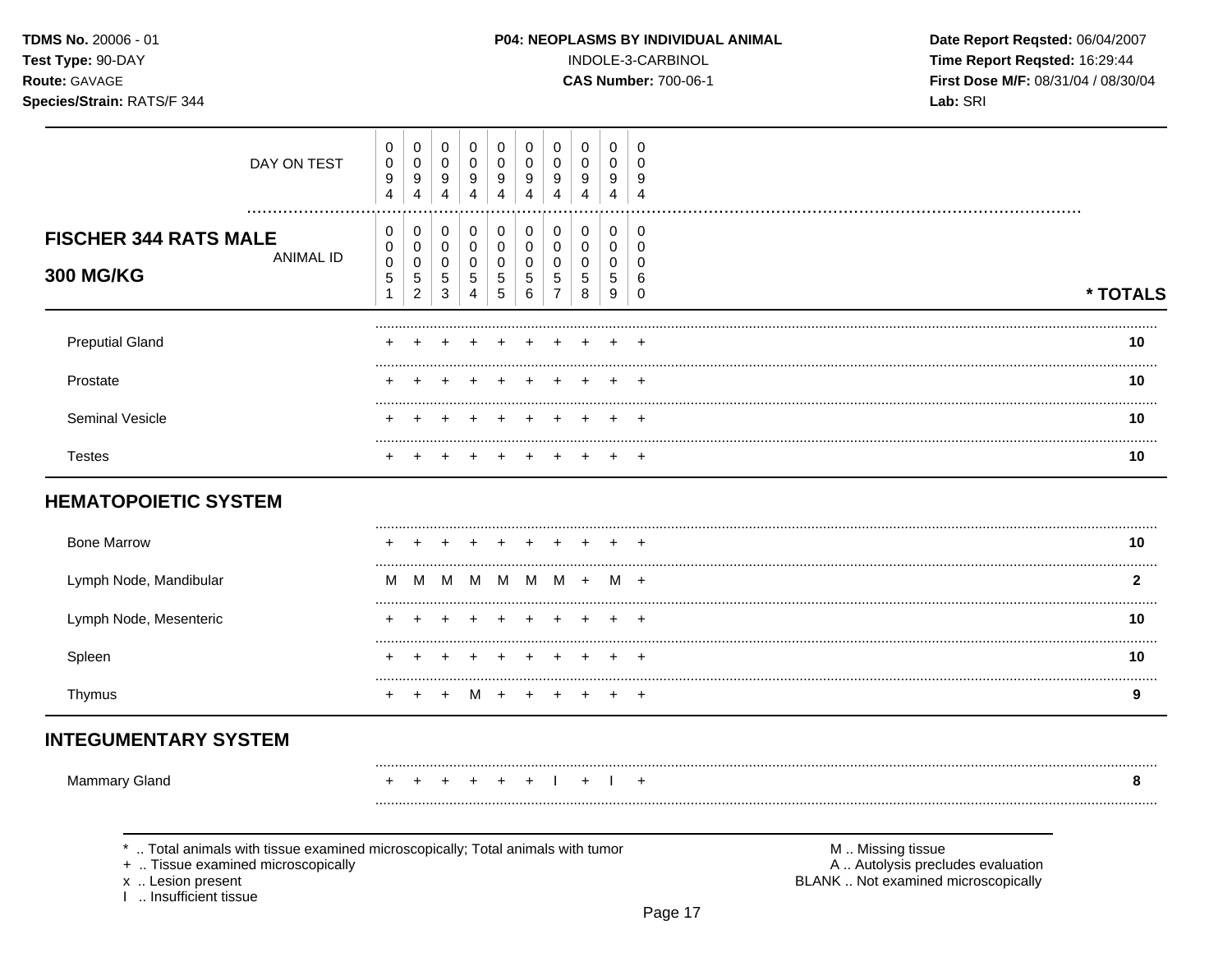TDMS No. 20006 - 01 Test Type: 90-DAY Route: GAVAGE

# Species/Strain: RATS/F 344

#### P04: NEOPLASMS BY INDIVIDUAL ANIMAL

INDOLE-3-CARBINOL

**CAS Number: 700-06-1** 

Date Report Reqsted: 06/04/2007 Time Report Reqsted: 16:29:44 First Dose M/F: 08/31/04 / 08/30/04 Lab: SRI

| DAY ON TEST                                                          | 0<br>0<br>$\boldsymbol{9}$<br>4         | $\pmb{0}$<br>$\pmb{0}$<br>$\boldsymbol{9}$<br>$\overline{4}$          | $\mathbf 0$<br>$\mathbf 0$<br>$\boldsymbol{9}$<br>$\overline{4}$ | 0<br>0<br>9<br>4                                                | 0<br>0<br>9<br>4                                   | 0<br>$\mathbf 0$<br>9<br>4             | 0<br>0<br>9<br>4                  | $\pmb{0}$<br>$\mathbf 0$<br>9<br>4                 | 0<br>0<br>9<br>4                | 0<br>$\Omega$<br>9<br>$\overline{4}$             |          |
|----------------------------------------------------------------------|-----------------------------------------|-----------------------------------------------------------------------|------------------------------------------------------------------|-----------------------------------------------------------------|----------------------------------------------------|----------------------------------------|-----------------------------------|----------------------------------------------------|---------------------------------|--------------------------------------------------|----------|
| <b>FISCHER 344 RATS MALE</b><br><b>ANIMAL ID</b><br><b>300 MG/KG</b> | 0<br>0<br>$\pmb{0}$<br>$\,$ 5 $\,$<br>1 | 0<br>$\pmb{0}$<br>$\mathsf{O}\xspace$<br>$\sqrt{5}$<br>$\overline{2}$ | 0<br>$\mathbf 0$<br>$\mathbf 0$<br>$\,$ 5 $\,$<br>3              | 0<br>$\mathbf 0$<br>$\mathbf 0$<br>$\sqrt{5}$<br>$\overline{4}$ | 0<br>$\mathbf 0$<br>$\mathbf 0$<br>$\sqrt{5}$<br>5 | 0<br>$\mathbf 0$<br>$\Omega$<br>5<br>6 | 0<br>$\mathbf 0$<br>$\Omega$<br>5 | 0<br>$\mathbf 0$<br>$\mathbf 0$<br>$\sqrt{5}$<br>8 | 0<br>0<br>$\mathbf 0$<br>5<br>9 | 0<br>$\mathbf 0$<br>$\Omega$<br>6<br>$\mathbf 0$ | * TOTALS |
| Skin                                                                 | $\ddot{}$                               | ÷.                                                                    | ٠                                                                |                                                                 |                                                    | ÷                                      |                                   |                                                    | $\ddot{}$                       | $\ddot{}$                                        | 10       |
| MUSCULOSKELETAL SYSTEM                                               |                                         |                                                                       |                                                                  |                                                                 |                                                    |                                        |                                   |                                                    |                                 |                                                  |          |
| Bone                                                                 |                                         |                                                                       |                                                                  |                                                                 |                                                    |                                        |                                   |                                                    |                                 |                                                  | 10       |
| <b>NERVOUS SYSTEM</b>                                                |                                         |                                                                       |                                                                  |                                                                 |                                                    |                                        |                                   |                                                    |                                 |                                                  |          |
| <b>Brain</b>                                                         |                                         |                                                                       |                                                                  |                                                                 |                                                    |                                        |                                   |                                                    |                                 | $\overline{1}$                                   | 10       |
| <b>RESPIRATORY SYSTEM</b>                                            |                                         |                                                                       |                                                                  |                                                                 |                                                    |                                        |                                   |                                                    |                                 |                                                  |          |
| Lung                                                                 |                                         |                                                                       |                                                                  |                                                                 |                                                    |                                        |                                   |                                                    |                                 |                                                  | 10       |
| Nose                                                                 |                                         |                                                                       |                                                                  |                                                                 |                                                    |                                        |                                   |                                                    |                                 |                                                  | 10       |
| Trachea                                                              |                                         |                                                                       |                                                                  |                                                                 |                                                    |                                        |                                   |                                                    |                                 |                                                  | 10       |
| <b>SPECIAL SENSES SYSTEM</b>                                         |                                         |                                                                       |                                                                  |                                                                 |                                                    |                                        |                                   |                                                    |                                 |                                                  |          |
| Eye                                                                  |                                         |                                                                       |                                                                  |                                                                 |                                                    |                                        |                                   |                                                    |                                 |                                                  | 10       |
| Harderian Gland                                                      |                                         |                                                                       |                                                                  |                                                                 |                                                    |                                        |                                   |                                                    |                                 | $\overline{1}$                                   | 10       |

\* .. Total animals with tissue examined microscopically; Total animals with tumor

+ .. Tissue examined microscopically

x .. Lesion present<br>I .. Insufficient tissue

M .. Missing tissue<br>A .. Autolysis precludes evaluation

BLANK .. Not examined microscopically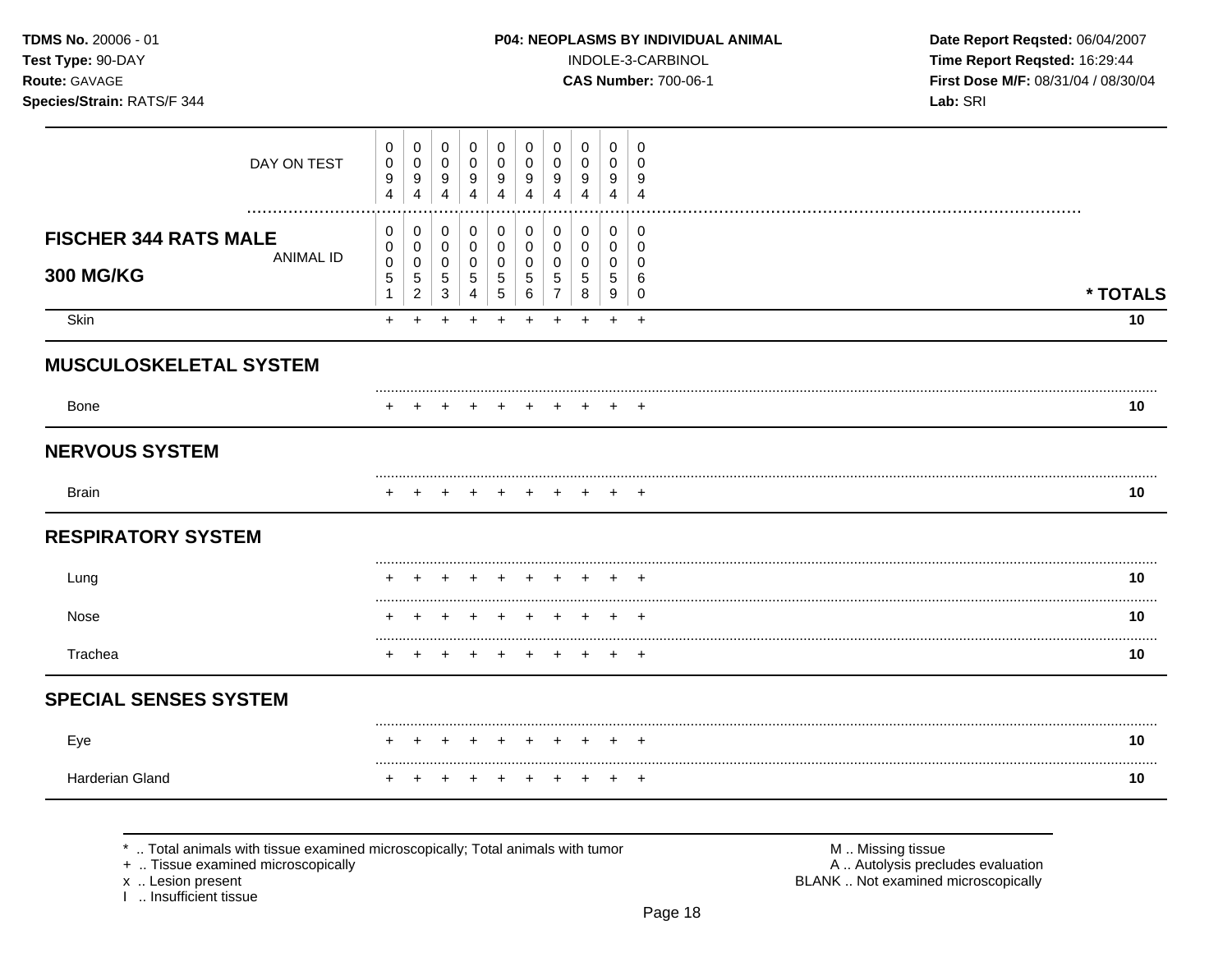| TDMS No. 20006 - 01<br>Test Type: 90-DAY<br>Route: GAVAGE<br>Species/Strain: RATS/F 344 |                 |                            |                       |                  |                  |                       | <b>P04: NEOPLASMS BY INDIVIDUAL ANIMAL</b><br>INDOLE-3-CARBINOL<br><b>CAS Number: 700-06-1</b> |                  | Date Report Reqsted: 06/04/2007<br>Time Report Reqsted: 16:29:44<br>First Dose M/F: 08/31/04 / 08/30/04<br>Lab: SRI |             |                       |  |          |
|-----------------------------------------------------------------------------------------|-----------------|----------------------------|-----------------------|------------------|------------------|-----------------------|------------------------------------------------------------------------------------------------|------------------|---------------------------------------------------------------------------------------------------------------------|-------------|-----------------------|--|----------|
|                                                                                         | DAY ON TEST<br> | 0<br>0<br>9<br>4           | 0<br>0<br>9<br>4      | 0<br>9<br>4      | 0<br>0<br>9<br>4 | 0<br>0<br>9<br>4      | 0<br>0<br>9<br>4                                                                               | 0<br>0<br>9<br>4 | 0<br>0<br>9<br>4                                                                                                    | 0<br>9<br>4 | 0<br>0<br>g           |  |          |
| <b>FISCHER 344 RATS MALE</b><br><b>300 MG/KG</b>                                        | ANIMAL ID       | 0<br>0<br>$\mathbf 0$<br>5 | 0<br>0<br>0<br>5<br>2 | 0<br>0<br>5<br>3 | 0<br>0<br>0<br>5 | 0<br>0<br>0<br>5<br>5 | 0<br>0<br>0<br>5<br>6                                                                          | 0<br>0<br>0<br>5 | 0<br>0<br>0<br>5<br>8                                                                                               | 0<br>5<br>9 | 0<br>0<br>0<br>6<br>0 |  | * TOTALS |
| <b>URINARY SYSTEM</b>                                                                   |                 |                            |                       |                  |                  |                       |                                                                                                |                  |                                                                                                                     |             |                       |  |          |
| Kidney                                                                                  |                 |                            |                       |                  |                  |                       |                                                                                                |                  |                                                                                                                     |             |                       |  | 10       |
| <b>Urinary Bladder</b>                                                                  |                 |                            |                       |                  |                  | $\div$                | $+$                                                                                            | $+$              |                                                                                                                     |             | $+$ $+$               |  | 10       |
| <b>SYSTEMIC LESIONS</b>                                                                 |                 |                            |                       |                  |                  |                       |                                                                                                |                  |                                                                                                                     |             |                       |  |          |
| Multiple Organ                                                                          |                 |                            |                       |                  |                  |                       |                                                                                                |                  |                                                                                                                     |             | $\pm$                 |  | 10       |

\*\*\* END OF MALE DATA \*\*\*

 $*$  .. Total animals with tissue examined microscopically; Total animals with tumor  $\blacksquare$  M .. Missing tissue

x .. Lesion present<br>I .. Insufficient tissue

+ .. Tissue examined microscopically  $\blacksquare$  A .. Autolysis precludes evaluation M .. Missing tissue<br>A .. Autolysis precludes evaluation<br>BLANK .. Not examined microscopically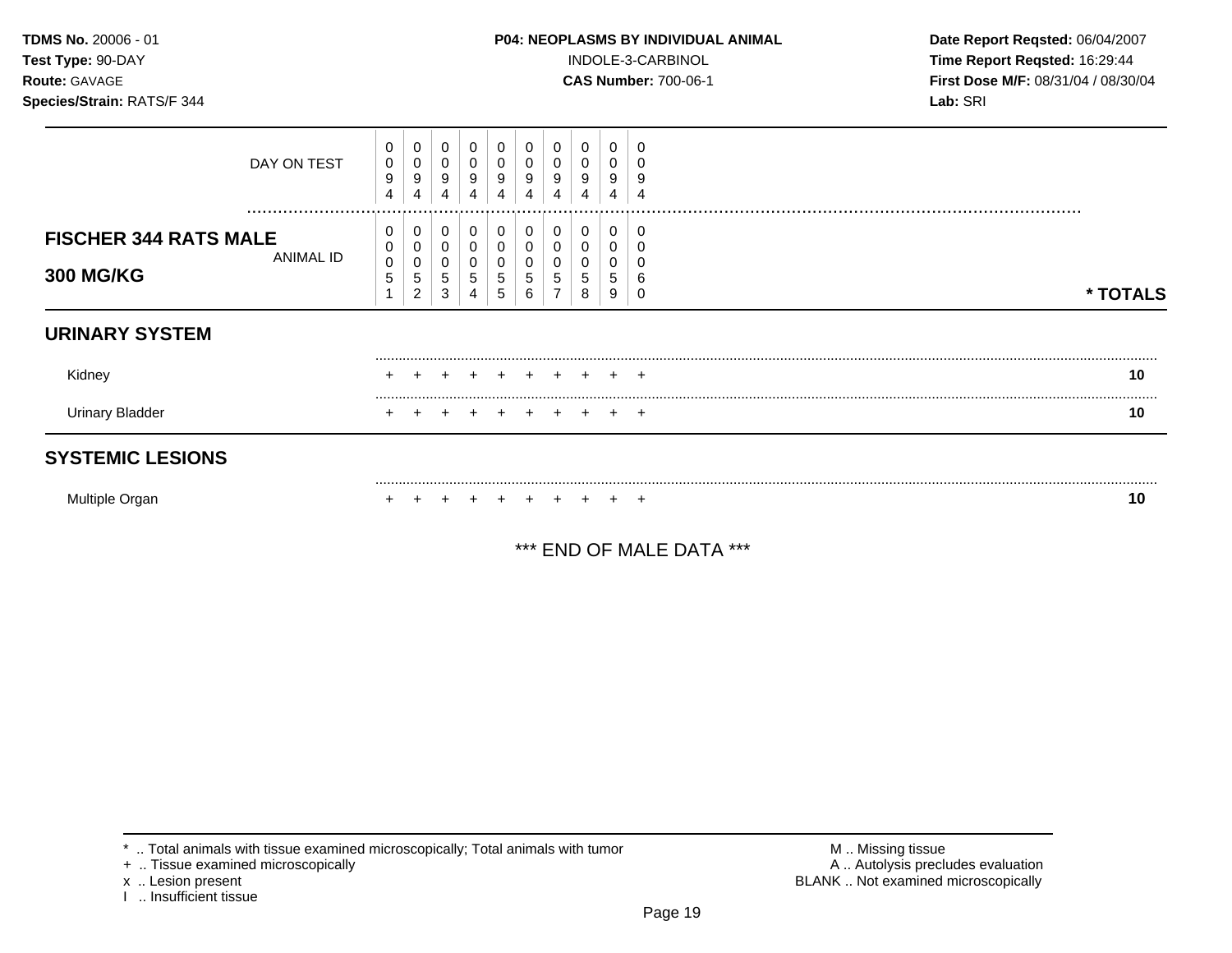TDMS No. 20006 - 01 Test Type: 90-DAY Route: GAVAGE

## Species/Strain: RATS/F 344

INDOLE-3-CARBINOL

**CAS Number: 700-06-1** 

Date Report Reqsted: 06/04/2007 Time Report Reqsted: 16:29:44 First Dose M/F: 08/31/04 / 08/30/04 Lab: SRI

| DAY ON TEST                                                   | 0<br>$\pmb{0}$<br>9<br>$\overline{4}$                | 0<br>$\pmb{0}$<br>9<br>$\overline{4}$                     | 0<br>$\pmb{0}$<br>9<br>$\overline{4}$                          | 0<br>$\pmb{0}$<br>9<br>4                  | 0<br>$\pmb{0}$<br>9<br>$\overline{4}$ | 0<br>$\mathbf 0$<br>9<br>4      | 0<br>0<br>9<br>$\overline{4}$                      | 0<br>$\mathbf 0$<br>9<br>$\overline{4}$       | 0<br>$\mathbf 0$<br>9<br>$\overline{4}$ | 0<br>$\Omega$<br>9<br>4                               |          |
|---------------------------------------------------------------|------------------------------------------------------|-----------------------------------------------------------|----------------------------------------------------------------|-------------------------------------------|---------------------------------------|---------------------------------|----------------------------------------------------|-----------------------------------------------|-----------------------------------------|-------------------------------------------------------|----------|
| <b>FISCHER 344 RATS FEMALE</b><br><b>ANIMAL ID</b><br>0 MG/KG | 0<br>$\pmb{0}$<br>$\pmb{0}$<br>$\,6$<br>$\mathbf{1}$ | 0<br>$\pmb{0}$<br>$\boldsymbol{0}$<br>6<br>$\overline{c}$ | 0<br>$\mathsf{O}\xspace$<br>$\pmb{0}$<br>$\,6\,$<br>$\sqrt{3}$ | 0<br>$\mathbf 0$<br>$\mathbf 0$<br>6<br>4 | 0<br>$\pmb{0}$<br>0<br>$\,6$<br>5     | 0<br>$\mathbf 0$<br>0<br>6<br>6 | $\pmb{0}$<br>$\pmb{0}$<br>0<br>6<br>$\overline{7}$ | $\mathbf 0$<br>$\pmb{0}$<br>0<br>6<br>$\,8\,$ | 0<br>$\mathsf 0$<br>0<br>6<br>9         | $\mathbf 0$<br>$\mathbf 0$<br>$\Omega$<br>$\mathbf 0$ | * TOTALS |
| <b>ALIMENTARY SYSTEM</b>                                      |                                                      |                                                           |                                                                |                                           |                                       |                                 |                                                    |                                               |                                         |                                                       |          |
| Esophagus                                                     |                                                      |                                                           |                                                                |                                           |                                       |                                 |                                                    |                                               |                                         | М                                                     | 9        |
| Intestine Large, Cecum                                        |                                                      |                                                           |                                                                |                                           |                                       |                                 |                                                    |                                               |                                         |                                                       | 10       |
| Intestine Large, Colon                                        |                                                      |                                                           |                                                                |                                           |                                       |                                 |                                                    |                                               |                                         |                                                       | 10       |
| Intestine Large, Rectum                                       |                                                      |                                                           |                                                                |                                           |                                       |                                 |                                                    |                                               |                                         |                                                       | 10       |
| Intestine Small, Duodenum                                     |                                                      |                                                           |                                                                |                                           |                                       |                                 |                                                    |                                               |                                         | $\div$                                                | 10       |
| Intestine Small, Ileum                                        |                                                      |                                                           |                                                                |                                           |                                       |                                 |                                                    |                                               |                                         |                                                       | 10       |
| Intestine Small, Jejunum                                      |                                                      |                                                           |                                                                |                                           |                                       |                                 |                                                    |                                               |                                         | $\pm$                                                 | 10       |
| Liver                                                         |                                                      |                                                           |                                                                |                                           |                                       |                                 |                                                    |                                               |                                         | $\ddot{}$                                             | 10       |
| Pancreas                                                      |                                                      |                                                           |                                                                |                                           |                                       |                                 |                                                    |                                               |                                         |                                                       | 10       |
| Salivary Glands                                               |                                                      |                                                           |                                                                |                                           |                                       |                                 |                                                    |                                               |                                         |                                                       | 10       |
| Stomach, Forestomach                                          |                                                      |                                                           |                                                                |                                           |                                       |                                 |                                                    |                                               |                                         |                                                       | 10       |
| Stomach, Glandular                                            |                                                      |                                                           |                                                                |                                           |                                       |                                 |                                                    |                                               |                                         | ÷                                                     | 10       |

.. Total animals with tissue examined microscopically; Total animals with tumor  $\star$ 

+ .. Tissue examined microscopically

x .. Lesion present<br>I .. Insufficient tissue

M .. Missing tissue<br>A .. Autolysis precludes evaluation BLANK .. Not examined microscopically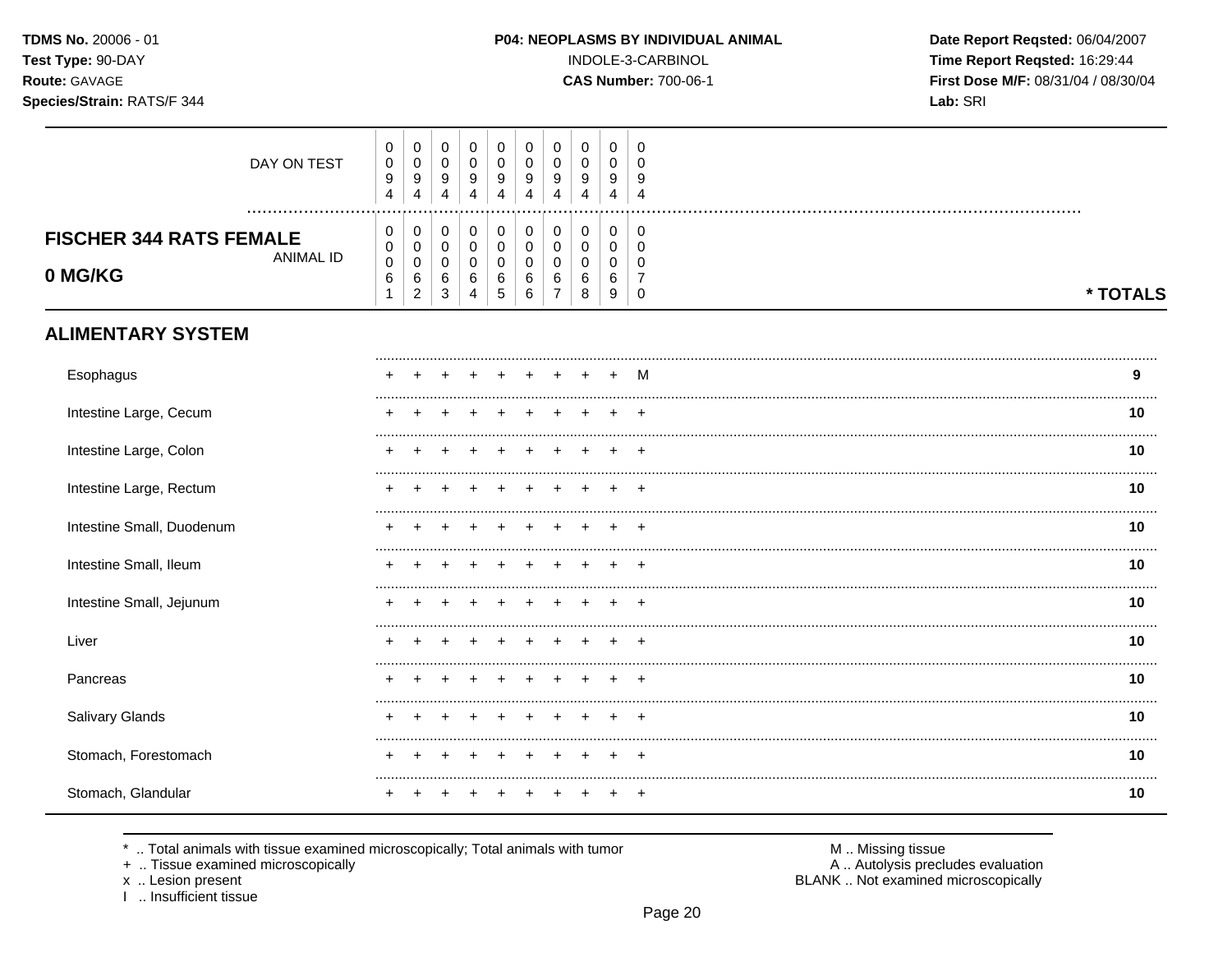| TDMS No. 20006 - 01<br>Test Type: 90-DAY<br>Route: GAVAGE<br>Species/Strain: RATS/F 344 |                               |                                            |                               |                       |                       |                                           |                                                        |                                           |                       | P04: NEOPLASMS BY INDIVIDUAL ANIMAL<br>INDOLE-3-CARBINOL<br><b>CAS Number: 700-06-1</b> | Date Report Reqsted: 06/04/2007<br>Time Report Reqsted: 16:29:44<br>First Dose M/F: 08/31/04 / 08/30/04<br>Lab: SRI |                   |          |
|-----------------------------------------------------------------------------------------|-------------------------------|--------------------------------------------|-------------------------------|-----------------------|-----------------------|-------------------------------------------|--------------------------------------------------------|-------------------------------------------|-----------------------|-----------------------------------------------------------------------------------------|---------------------------------------------------------------------------------------------------------------------|-------------------|----------|
| DAY ON TEST                                                                             | 0<br>0<br>9<br>$\overline{4}$ | 0<br>0<br>9<br>$\overline{4}$              | 0<br>0<br>9<br>4              | 0<br>0<br>9<br>4      | 0<br>0<br>9<br>4      | 0<br>$\,0\,$<br>9<br>$\overline{4}$       | 0<br>0<br>9<br>$\overline{4}$                          | 0<br>0<br>9<br>4                          | 0<br>0<br>9<br>4      | 0<br>0<br>9<br>$\overline{4}$                                                           |                                                                                                                     |                   |          |
| <b>FISCHER 344 RATS FEMALE</b><br><b>ANIMAL ID</b><br>0 MG/KG                           | 0<br>0<br>$\pmb{0}$<br>6      | 0<br>0<br>$\pmb{0}$<br>6<br>$\overline{c}$ | 0<br>0<br>$\pmb{0}$<br>6<br>3 | 0<br>0<br>0<br>6<br>4 | 0<br>0<br>0<br>6<br>5 | 0<br>$\pmb{0}$<br>$\pmb{0}$<br>6<br>$\,6$ | 0<br>$\mathbf 0$<br>$\mathbf 0$<br>6<br>$\overline{7}$ | 0<br>$\mathbf 0$<br>$\mathbf 0$<br>6<br>8 | 0<br>0<br>0<br>6<br>9 | 0<br>0<br>0<br>7<br>0                                                                   |                                                                                                                     |                   | * TOTALS |
| <b>CARDIOVASCULAR SYSTEM</b>                                                            |                               |                                            |                               |                       |                       |                                           |                                                        |                                           |                       |                                                                                         |                                                                                                                     |                   |          |
| Heart                                                                                   |                               |                                            |                               |                       |                       |                                           |                                                        |                                           |                       |                                                                                         |                                                                                                                     |                   | 10       |
| <b>ENDOCRINE SYSTEM</b>                                                                 |                               |                                            |                               |                       |                       |                                           |                                                        |                                           |                       |                                                                                         |                                                                                                                     |                   |          |
| <b>Adrenal Cortex</b>                                                                   |                               |                                            |                               |                       |                       |                                           |                                                        |                                           |                       | $\pm$                                                                                   |                                                                                                                     |                   | 10       |
| Adrenal Medulla                                                                         |                               |                                            |                               |                       |                       |                                           |                                                        |                                           |                       |                                                                                         |                                                                                                                     |                   | 10       |
| Islets, Pancreatic                                                                      |                               |                                            |                               |                       |                       |                                           |                                                        |                                           |                       |                                                                                         |                                                                                                                     |                   | 10       |
| Parathyroid Gland                                                                       |                               |                                            |                               |                       |                       |                                           |                                                        |                                           |                       |                                                                                         |                                                                                                                     |                   | 10       |
| <b>Pituitary Gland</b>                                                                  |                               |                                            |                               |                       |                       |                                           |                                                        |                                           |                       |                                                                                         |                                                                                                                     |                   | 10       |
| <b>Thyroid Gland</b>                                                                    | $\pm$                         | $\ddot{}$                                  | $\ddot{}$                     | $\ddot{}$             |                       | $\ddot{}$                                 | $\ddot{}$                                              |                                           | $^+$                  | $\pm$                                                                                   |                                                                                                                     |                   | 10       |
| <b>GENERAL BODY SYSTEM</b><br><b>NONE</b>                                               |                               |                                            |                               |                       |                       |                                           |                                                        |                                           |                       |                                                                                         |                                                                                                                     |                   |          |
| <b>GENITAL SYSTEM</b>                                                                   |                               |                                            |                               |                       |                       |                                           |                                                        |                                           |                       |                                                                                         |                                                                                                                     |                   |          |
| <b>Clitoral Gland</b>                                                                   |                               |                                            |                               |                       |                       |                                           |                                                        |                                           |                       |                                                                                         |                                                                                                                     |                   | 10       |
| *  Total animals with tissue examined microscopically; Total animals with tumor         |                               |                                            |                               |                       |                       |                                           |                                                        |                                           |                       |                                                                                         |                                                                                                                     | M  Missing tissue |          |

+ .. Tissue examined microscopically

x .. Lesion present<br>I .. Insufficient tissue

Page 21

A .. Autolysis precludes evaluation<br>BLANK .. Not examined microscopically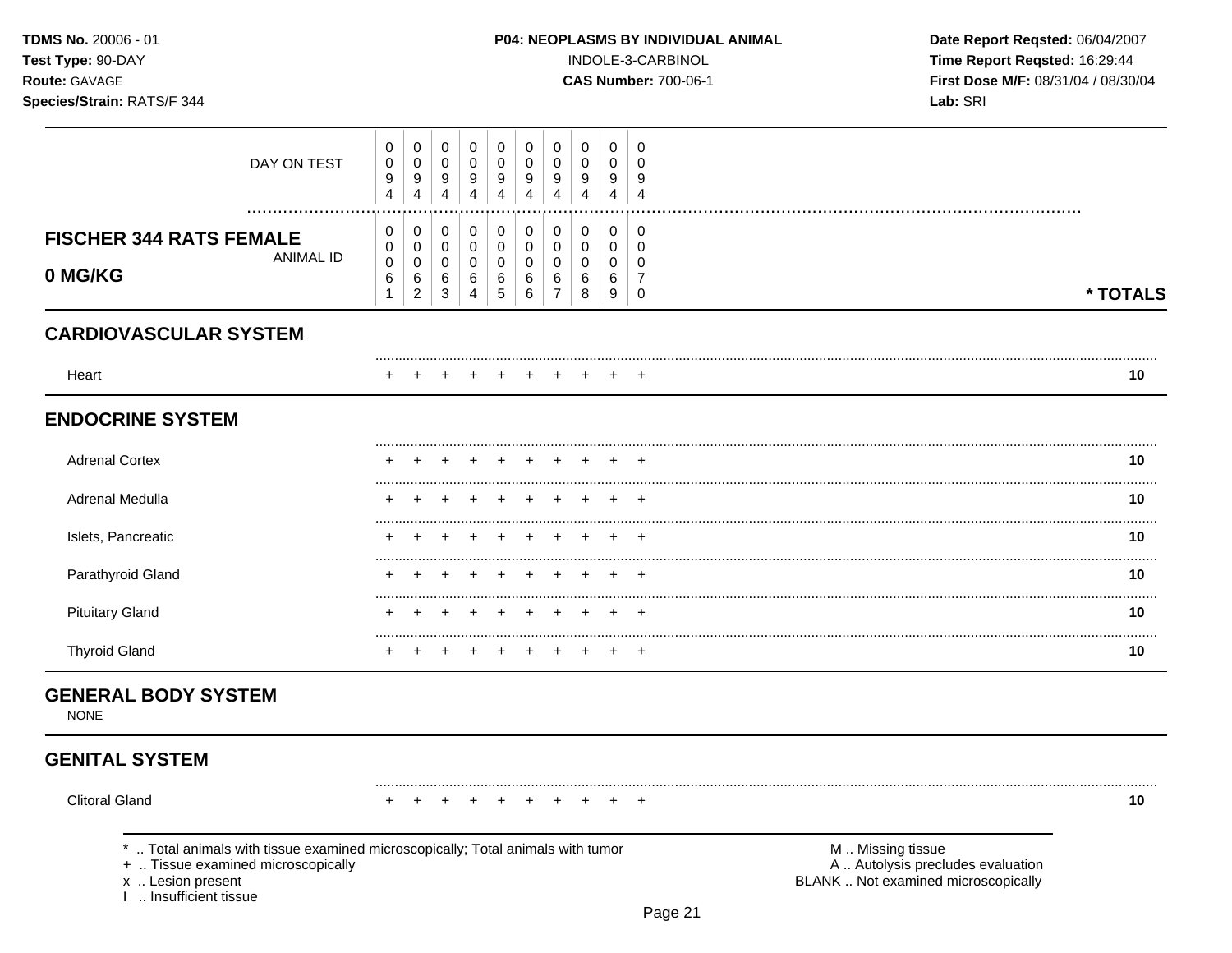TDMS No. 20006 - 01 Test Type: 90-DAY

Species/Strain: RATS/F 344

Route: GAVAGE

#### P04: NEOPLASMS BY INDIVIDUAL ANIMAL

INDOLE-3-CARBINOL

**CAS Number: 700-06-1** 

Date Report Reqsted: 06/04/2007 Time Report Reqsted: 16:29:44 First Dose M/F: 08/31/04 / 08/30/04 Lab: SRI

| DAY ON TEST                                                | 0<br>0<br>9<br>4 | 9<br>4 | 0<br>0<br>9<br>4 | 9                   | 9 | 9<br>4      | 0<br>9<br>4 | 0<br>0<br>9<br>4      | 9     |          |
|------------------------------------------------------------|------------------|--------|------------------|---------------------|---|-------------|-------------|-----------------------|-------|----------|
| <br><b>FISCHER 344 RATS FEMALE</b><br>ANIMAL ID<br>0 MG/KG | 0<br>0<br>0<br>6 | 6<br>◠ | 0<br>C<br>6<br>3 | ь                   | 6 | 0<br>6<br>հ | 0<br>6<br>8 | 0<br>0<br>0<br>6<br>9 |       | * TOTALS |
| Ovary                                                      |                  |        |                  |                     |   |             |             |                       | $\pm$ | 10       |
| <b>Uterus</b>                                              |                  |        |                  |                     |   |             |             |                       | $\pm$ | 10       |
| <b>HEMATOPOIETIC SYSTEM</b>                                |                  |        |                  |                     |   |             |             |                       |       |          |
| <b>Bong Marrow</b>                                         |                  |        |                  | + + + + + + + + + + |   |             |             |                       |       | 1 N      |

| <b>Bone Marrow</b>     |   |   |   |    |  |             |  | 10 |
|------------------------|---|---|---|----|--|-------------|--|----|
| Lymph Node, Mandibular | M | M | M | M. |  | M M M M M M |  |    |
| Lymph Node, Mesenteric |   |   |   |    |  |             |  | 10 |
| Spleen                 |   |   |   |    |  |             |  | 10 |
| I hymus                |   |   |   |    |  |             |  | 10 |

# **INTEGUMENTARY SYSTEM**

|  |  |  |  |  | + + + + + + + + + + |  |
|--|--|--|--|--|---------------------|--|
|  |  |  |  |  | + + + + + + + + + + |  |

# **MUSCULOSKELETAL SYSTEM**

\* .. Total animals with tissue examined microscopically; Total animals with tumor

+ .. Tissue examined microscopically

x .. Lesion present

I .. Insufficient tissue

M .. Missing tissue A .. Autolysis precludes evaluation

BLANK .. Not examined microscopically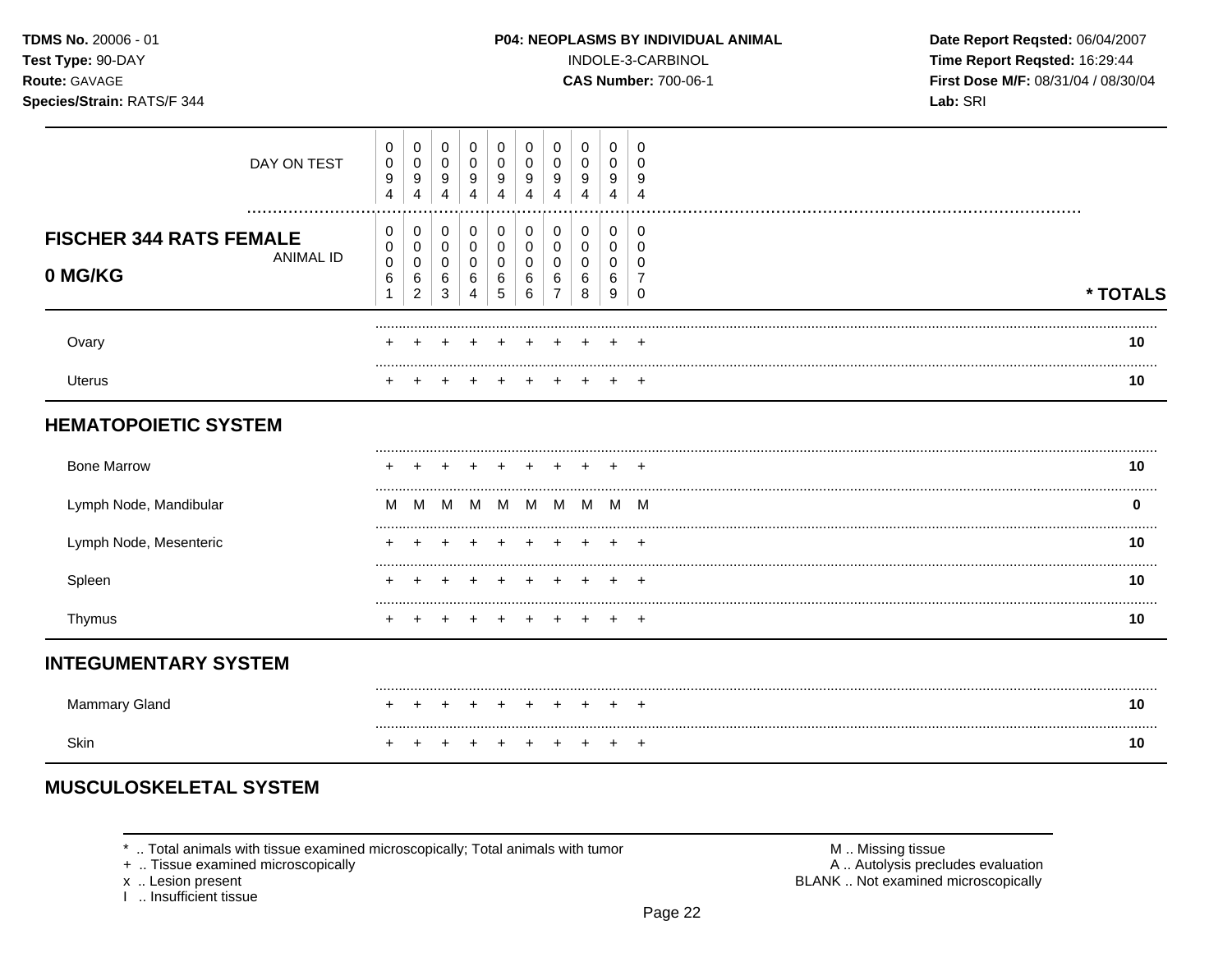| TDMS No. 20006 - 01<br>Test Type: 90-DAY<br>Route: GAVAGE<br>Species/Strain: RATS/F 344 |                                                                                                                    |                                       |                                       |                            |                  |                  |                               |                  |                                    |                  | INDOLE-3-CARBINOL<br><b>CAS Number: 700-06-1</b> | P04: NEOPLASMS BY INDIVIDUAL ANIMAL<br>Date Report Reqsted: 06/04/2007<br>Time Report Reqsted: 16:29:44<br>First Dose M/F: 08/31/04 / 08/30/04<br>Lab: SRI |                |
|-----------------------------------------------------------------------------------------|--------------------------------------------------------------------------------------------------------------------|---------------------------------------|---------------------------------------|----------------------------|------------------|------------------|-------------------------------|------------------|------------------------------------|------------------|--------------------------------------------------|------------------------------------------------------------------------------------------------------------------------------------------------------------|----------------|
|                                                                                         | DAY ON TEST                                                                                                        | 0<br>$\pmb{0}$<br>9<br>$\overline{4}$ | 0<br>$\pmb{0}$<br>9<br>$\overline{4}$ | 0<br>0<br>9<br>4           | 0<br>0<br>9<br>4 | 0<br>0<br>9<br>4 | 0<br>0<br>9<br>$\overline{4}$ | 0<br>0<br>9<br>4 | 0<br>0<br>9<br>$\overline{4}$      | 0<br>0<br>9<br>4 | 0<br>0<br>9<br>4                                 |                                                                                                                                                            |                |
| <b>FISCHER 344 RATS FEMALE</b><br>0 MG/KG                                               | <b>ANIMAL ID</b>                                                                                                   | 0<br>0<br>0<br>6                      | 0<br>0<br>0<br>6                      | 0<br>0<br>$\mathbf 0$<br>6 | 0<br>0<br>0<br>6 | 0<br>0<br>0<br>6 | 0<br>0<br>0<br>6              | 0<br>0<br>0<br>6 | 0<br>0<br>$\mathsf{O}\xspace$<br>6 | 0<br>0<br>0<br>6 | 0<br>0<br>0<br>7                                 |                                                                                                                                                            |                |
| Bone                                                                                    |                                                                                                                    |                                       | $\overline{2}$                        | 3                          | 4                | 5                | 6                             | $\overline{7}$   | 8                                  | 9                | 0                                                |                                                                                                                                                            | * TOTALS<br>10 |
| <b>NERVOUS SYSTEM</b>                                                                   |                                                                                                                    |                                       |                                       |                            |                  |                  |                               |                  |                                    |                  |                                                  |                                                                                                                                                            |                |
| <b>Brain</b>                                                                            |                                                                                                                    |                                       |                                       |                            |                  |                  |                               |                  |                                    |                  |                                                  |                                                                                                                                                            | 10             |
| <b>RESPIRATORY SYSTEM</b>                                                               |                                                                                                                    |                                       |                                       |                            |                  |                  |                               |                  |                                    |                  |                                                  |                                                                                                                                                            |                |
| Lung                                                                                    |                                                                                                                    |                                       |                                       |                            |                  |                  |                               |                  |                                    |                  | $\pm$                                            |                                                                                                                                                            | 10             |
| Nose                                                                                    |                                                                                                                    |                                       |                                       |                            |                  |                  |                               |                  |                                    |                  | $\pm$                                            |                                                                                                                                                            | 10             |
| Trachea                                                                                 |                                                                                                                    |                                       |                                       |                            |                  |                  |                               |                  |                                    | $\pm$            | $\pm$                                            |                                                                                                                                                            | 10             |
| <b>SPECIAL SENSES SYSTEM</b>                                                            |                                                                                                                    |                                       |                                       |                            |                  |                  |                               |                  |                                    |                  |                                                  |                                                                                                                                                            |                |
| Eye                                                                                     |                                                                                                                    |                                       |                                       |                            | $^+$             |                  | $+$ $+$ $+$                   |                  | – M                                | $+$ $+$          |                                                  |                                                                                                                                                            | 9              |
| <b>Harderian Gland</b>                                                                  |                                                                                                                    | $\ddot{}$                             | $+$                                   | $\ddot{}$                  | $\ddot{}$        | $\ddot{}$        | $\ddot{}$                     | $+$              | $+$                                | $+$              | $^{+}$                                           |                                                                                                                                                            | 10             |
| <b>URINARY SYSTEM</b>                                                                   |                                                                                                                    |                                       |                                       |                            |                  |                  |                               |                  |                                    |                  |                                                  |                                                                                                                                                            |                |
| Kidney                                                                                  |                                                                                                                    |                                       |                                       |                            |                  |                  |                               |                  |                                    |                  |                                                  |                                                                                                                                                            | 10             |
| x  Lesion present<br>Insufficient tissue                                                | Total animals with tissue examined microscopically; Total animals with tumor<br>+  Tissue examined microscopically |                                       |                                       |                            |                  |                  |                               |                  |                                    |                  |                                                  | M  Missing tissue<br>A  Autolysis precludes evaluation<br>BLANK  Not examined microscopically                                                              |                |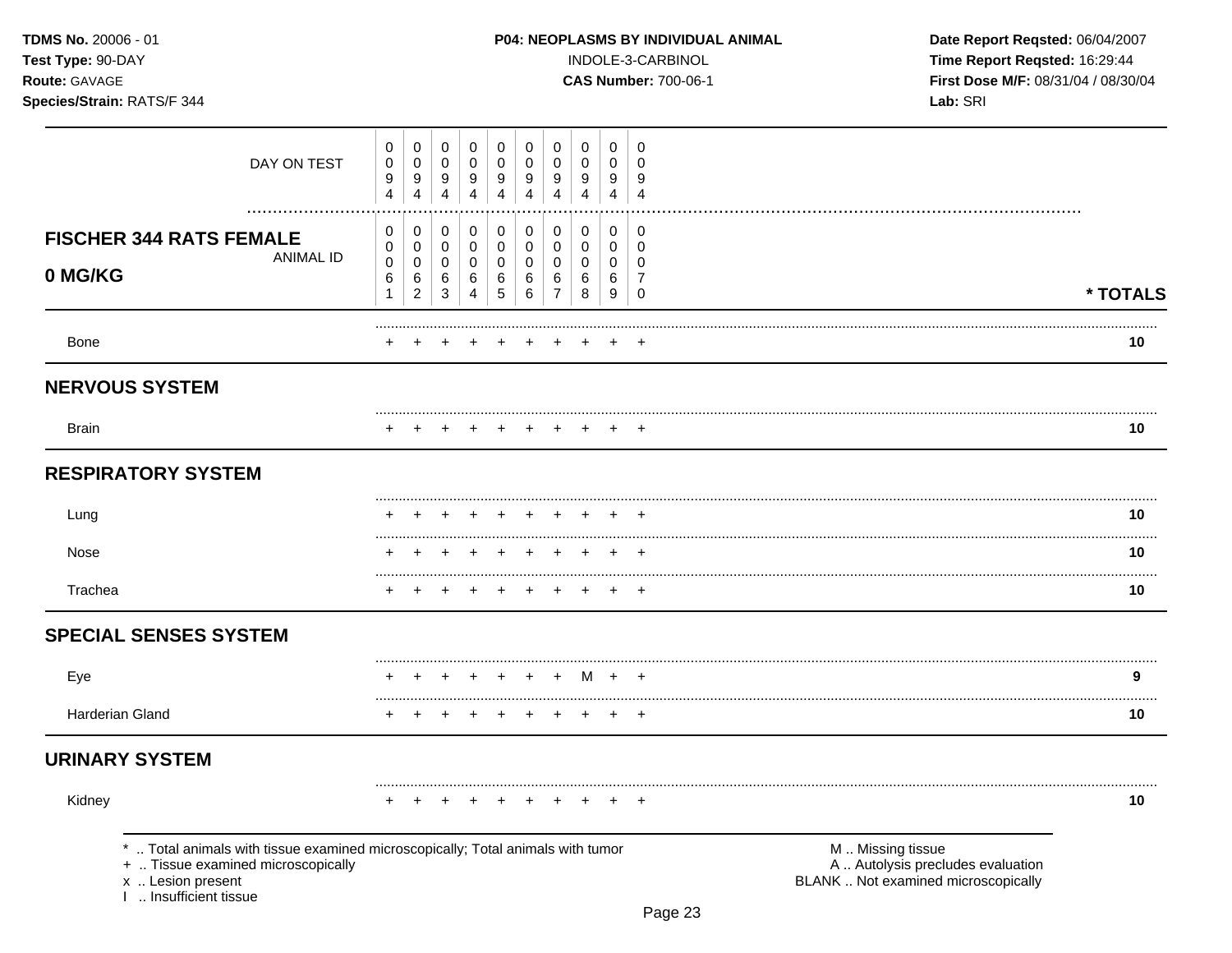**Test Type:** 90-DAY INDOLE-3-CARBINOL **Time Report Reqsted:** 16:29:44 **Route:** GAVAGE **CAS Number:** 700-06-1 **First Dose M/F:** 08/31/04 / 08/30/04

| <b>SYSTEMIC LESIONS</b>                   |                 |                               |                       |                       |                  |                       |                       |        |                       |                       |             |          |
|-------------------------------------------|-----------------|-------------------------------|-----------------------|-----------------------|------------------|-----------------------|-----------------------|--------|-----------------------|-----------------------|-------------|----------|
| <b>Urinary Bladder</b>                    |                 | $\pm$                         |                       |                       |                  |                       |                       | $+$    | $+$                   | $\div$                | $+$         | 10       |
| <b>FISCHER 344 RATS FEMALE</b><br>0 MG/KG | ANIMAL ID       | 0<br>0<br>$\pmb{0}$<br>6<br>и | 0<br>0<br>0<br>6<br>2 | 0<br>0<br>0<br>6<br>3 | 0<br>6<br>4      | 0<br>0<br>0<br>6<br>5 | 0<br>0<br>U<br>6<br>6 | 6      | 0<br>0<br>0<br>6<br>8 | 0<br>0<br>0<br>6<br>9 | U           | * TOTALS |
|                                           | DAY ON TEST<br> | 0<br>$\mathbf 0$<br>9<br>4    | 0<br>0<br>9<br>4      | 0<br>0<br>9<br>4      | 0<br>0<br>9<br>4 | 0<br>0<br>9<br>4      | 0<br>0<br>9<br>4      | 0<br>9 | 0<br>0<br>9<br>4      | 0<br>0<br>9<br>4      | J<br>g<br>4 |          |

Multiple Organ **+ + + + + + + + + + + + + +** + + **10** 

<sup>+ ..</sup> Tissue examined microscopically

I .. Insufficient tissue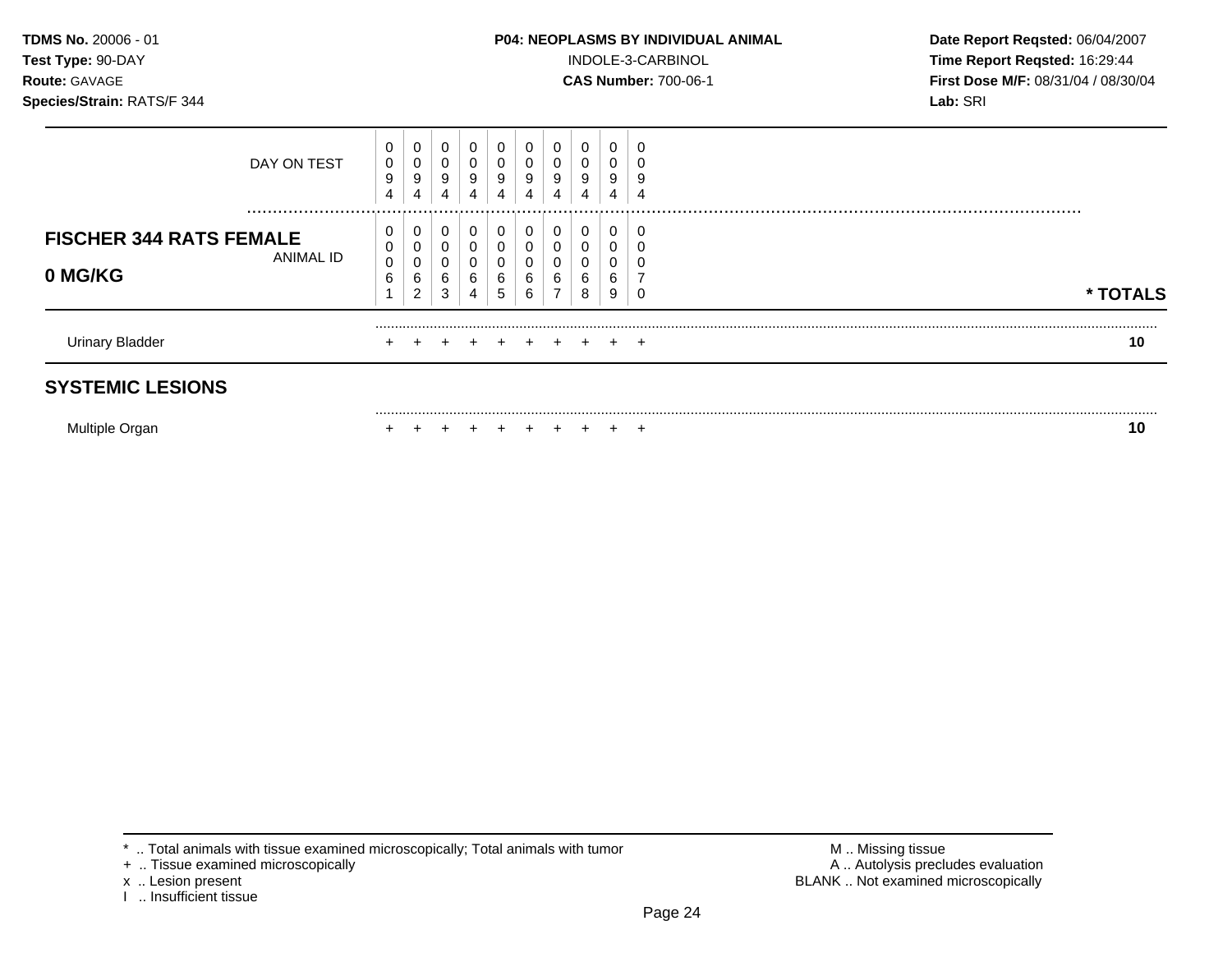| <b>TDMS No.</b> 20006 - 01 |  |
|----------------------------|--|
| Test Type: 90-DAY          |  |
| <b>Route:</b> GAVAGE       |  |

INDOLE-3-CARBINOL **Time Report Reqsted:** 16:29:44 **Route:** GAVAGE **CAS Number:** 700-06-1 **First Dose M/F:** 08/31/04 / 08/30/04

| DAY ON TEST                                                       | 0<br>$\pmb{0}$<br>$\boldsymbol{9}$<br>$\overline{4}$ | 0<br>$\pmb{0}$<br>$\boldsymbol{9}$<br>$\overline{4}$                          | 0<br>$\boldsymbol{0}$<br>9<br>$\overline{4}$           | 0<br>$\mathbf 0$<br>9<br>$\boldsymbol{\Lambda}$        | 0<br>$\mathbf 0$<br>9<br>4                             | 0<br>$\mathbf 0$<br>9<br>4      | 0<br>$\mathbf 0$<br>9<br>Δ                                | 0<br>$\mathbf 0$<br>9<br>4 | 0<br>$\overline{0}$<br>9<br>4                           | 0<br>$\Omega$<br>9<br>$\boldsymbol{\Lambda}$  |          |
|-------------------------------------------------------------------|------------------------------------------------------|-------------------------------------------------------------------------------|--------------------------------------------------------|--------------------------------------------------------|--------------------------------------------------------|---------------------------------|-----------------------------------------------------------|----------------------------|---------------------------------------------------------|-----------------------------------------------|----------|
| <b>FISCHER 344 RATS FEMALE</b><br><b>ANIMAL ID</b><br>18.75 MG/KG | 0<br>0<br>$\,0\,$<br>$\overline{7}$<br>$\mathbf{1}$  | 0<br>$\mathsf{O}\xspace$<br>$\mathbf 0$<br>$\boldsymbol{7}$<br>$\overline{2}$ | 0<br>$\mathbf 0$<br>$\mathbf 0$<br>$\overline{7}$<br>3 | 0<br>$\mathbf 0$<br>$\mathbf 0$<br>$\overline{7}$<br>4 | 0<br>$\mathbf 0$<br>$\mathbf 0$<br>$\overline{7}$<br>5 | 0<br>$\mathbf 0$<br>0<br>7<br>6 | 0<br>$\mathbf 0$<br>0<br>$\overline{7}$<br>$\overline{7}$ | 0<br>0<br>0<br>8           | 0<br>$\mathbf 0$<br>$\mathbf{0}$<br>$\overline{7}$<br>9 | 0<br>$\mathbf 0$<br>$\Omega$<br>8<br>$\Omega$ | * TOTALS |
| <b>ALIMENTARY SYSTEM</b>                                          |                                                      |                                                                               |                                                        |                                                        |                                                        |                                 |                                                           |                            |                                                         |                                               |          |
| Intestine Small, Duodenum                                         |                                                      |                                                                               |                                                        |                                                        |                                                        |                                 |                                                           |                            |                                                         | $\div$                                        | 10       |
| Intestine Small, Jejunum                                          |                                                      |                                                                               |                                                        |                                                        |                                                        |                                 |                                                           |                            |                                                         |                                               | 10       |
| Liver                                                             |                                                      |                                                                               |                                                        |                                                        |                                                        |                                 |                                                           |                            |                                                         |                                               | 10       |
| <b>CARDIOVASCULAR SYSTEM</b><br><b>NONE</b>                       |                                                      |                                                                               |                                                        |                                                        |                                                        |                                 |                                                           |                            |                                                         |                                               |          |
| <b>ENDOCRINE SYSTEM</b><br><b>NONE</b>                            |                                                      |                                                                               |                                                        |                                                        |                                                        |                                 |                                                           |                            |                                                         |                                               |          |
| <b>GENERAL BODY SYSTEM</b><br><b>NONE</b>                         |                                                      |                                                                               |                                                        |                                                        |                                                        |                                 |                                                           |                            |                                                         |                                               |          |
| <b>GENITAL SYSTEM</b>                                             |                                                      |                                                                               |                                                        |                                                        |                                                        |                                 |                                                           |                            |                                                         |                                               |          |
| <b>Clitoral Gland</b>                                             |                                                      |                                                                               |                                                        |                                                        |                                                        | $\ddot{}$                       |                                                           |                            |                                                         |                                               | 1        |
| <b>Uterus</b>                                                     |                                                      |                                                                               | $\ddot{}$                                              |                                                        |                                                        |                                 |                                                           |                            |                                                         |                                               | 1        |
|                                                                   |                                                      |                                                                               |                                                        |                                                        |                                                        |                                 |                                                           |                            |                                                         |                                               |          |

\* .. Total animals with tissue examined microscopically; Total animals with tumor + .. Tissue examined microscopically

x .. Lesion present<br>I .. Insufficient tissue

M .. Missing tissue<br>A .. Autolysis precludes evaluation BLANK .. Not examined microscopically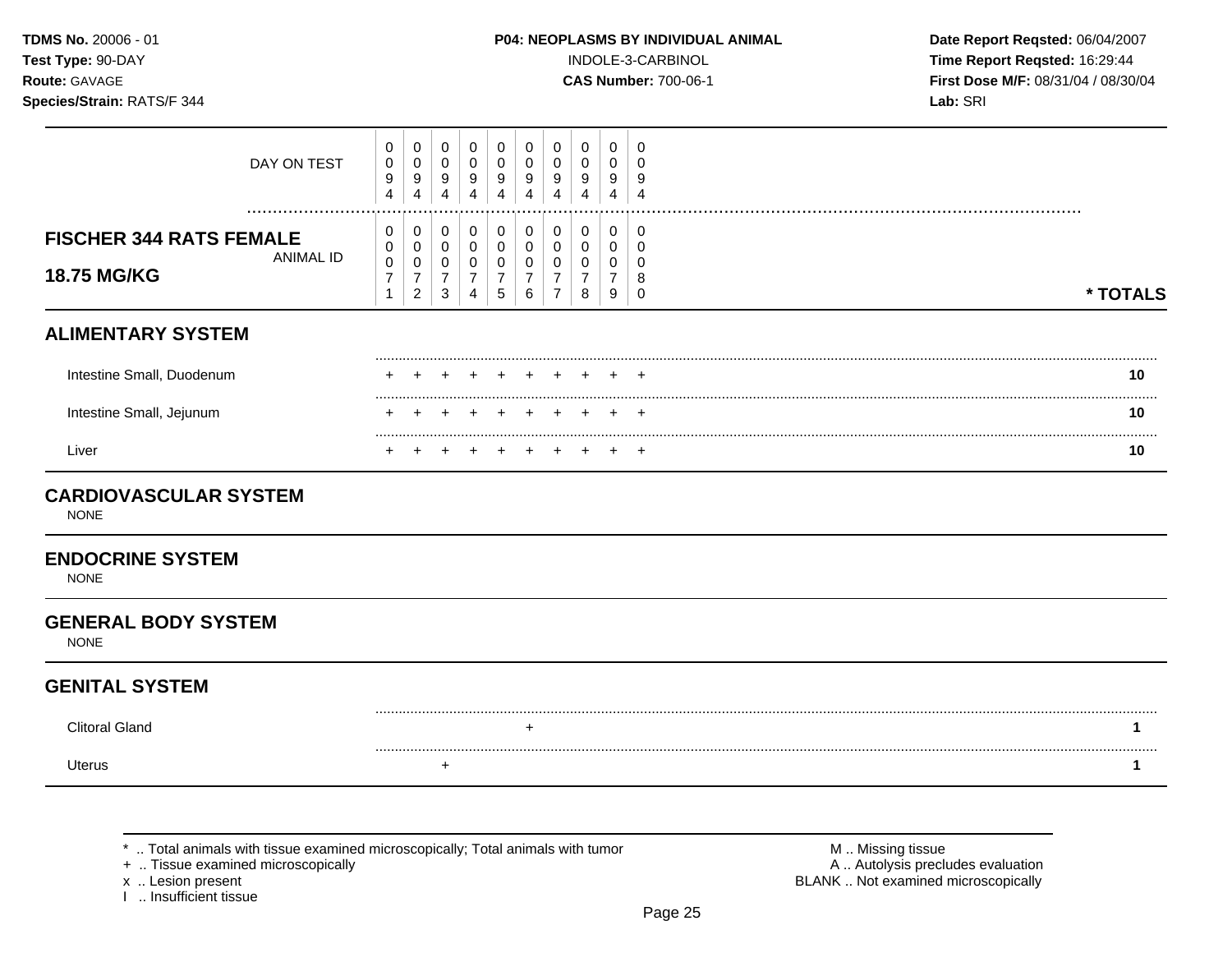**Test Type:** 90-DAY INDOLE-3-CARBINOL **Time Report Reqsted:** 16:29:44 **Route:** GAVAGE **CAS Number:** 700-06-1 **First Dose M/F:** 08/31/04 / 08/30/04

| DAY ON TEST                                                       | 0<br>0<br>9<br>$\overline{\mathbf{4}}$   | 0<br>0<br>9<br>$\overline{4}$      | 0<br>0<br>9<br>$\overline{4}$  | 0<br>0<br>9<br>$\overline{4}$                   | 0<br>$\mathbf 0$<br>$9\,$<br>$\overline{4}$           | 0<br>0<br>9<br>$\overline{4}$                                | 0<br>0<br>9<br>$\overline{4}$      | 0<br>0<br>9<br>4      | $\mathbf 0$<br>0<br>9<br>4          | 0<br>$\Omega$<br>9<br>$\overline{4}$   |   |          |
|-------------------------------------------------------------------|------------------------------------------|------------------------------------|--------------------------------|-------------------------------------------------|-------------------------------------------------------|--------------------------------------------------------------|------------------------------------|-----------------------|-------------------------------------|----------------------------------------|---|----------|
| <b>FISCHER 344 RATS FEMALE</b><br><b>ANIMAL ID</b><br>18.75 MG/KG | 0<br>0<br>$\pmb{0}$<br>7<br>$\mathbf{1}$ | 0<br>0<br>0<br>7<br>$\overline{c}$ | 0<br>0<br>0<br>7<br>$\sqrt{3}$ | 0<br>0<br>0<br>$\overline{7}$<br>$\overline{4}$ | 0<br>0<br>$\mathbf 0$<br>$\overline{7}$<br>$\sqrt{5}$ | 0<br>$\mathbf 0$<br>$\mathbf 0$<br>$\overline{7}$<br>$\,6\,$ | 0<br>0<br>0<br>7<br>$\overline{7}$ | 0<br>0<br>0<br>7<br>8 | 0<br>$\mathbf 0$<br>0<br>7<br>$9\,$ | 0<br>0<br>$\Omega$<br>8<br>$\mathbf 0$ |   | * TOTALS |
| <b>HEMATOPOIETIC SYSTEM</b>                                       |                                          |                                    |                                |                                                 |                                                       |                                                              |                                    |                       |                                     |                                        |   |          |
| Lymph Node, Mesenteric                                            | $\ddot{}$                                | $\div$                             | $+$                            | $+$                                             | $+$                                                   | $+$                                                          | $+$                                | $\ddot{}$             | $\ddot{}$                           | $+$                                    |   | 10       |
| <b>INTEGUMENTARY SYSTEM</b><br><b>NONE</b>                        |                                          |                                    |                                |                                                 |                                                       |                                                              |                                    |                       |                                     |                                        |   |          |
| <b>MUSCULOSKELETAL SYSTEM</b><br><b>NONE</b>                      |                                          |                                    |                                |                                                 |                                                       |                                                              |                                    |                       |                                     |                                        |   |          |
| <b>NERVOUS SYSTEM</b><br><b>NONE</b>                              |                                          |                                    |                                |                                                 |                                                       |                                                              |                                    |                       |                                     |                                        |   |          |
| <b>RESPIRATORY SYSTEM</b><br><b>NONE</b>                          |                                          |                                    |                                |                                                 |                                                       |                                                              |                                    |                       |                                     |                                        |   |          |
| <b>SPECIAL SENSES SYSTEM</b><br><b>NONE</b>                       |                                          |                                    |                                |                                                 |                                                       |                                                              |                                    |                       |                                     |                                        |   |          |
| <b>URINARY SYSTEM</b><br><b>NONE</b>                              |                                          |                                    |                                |                                                 |                                                       |                                                              |                                    |                       |                                     |                                        |   |          |
| <b>SYSTEMIC LESIONS</b>                                           |                                          |                                    |                                |                                                 |                                                       |                                                              |                                    |                       |                                     |                                        |   |          |
|                                                                   |                                          |                                    |                                |                                                 |                                                       |                                                              |                                    |                       |                                     |                                        | . |          |

\* .. Total animals with tissue examined microscopically; Total animals with tumor **Machinal and M** .. Missing tissue<br>+ .. Tissue examined microscopically and the most of the animals with tumor **Machinal and M** .. Autolysis

+ .. Tissue examined microscopically

x .. Lesion present<br>I .. Insufficient tissue

BLANK .. Not examined microscopically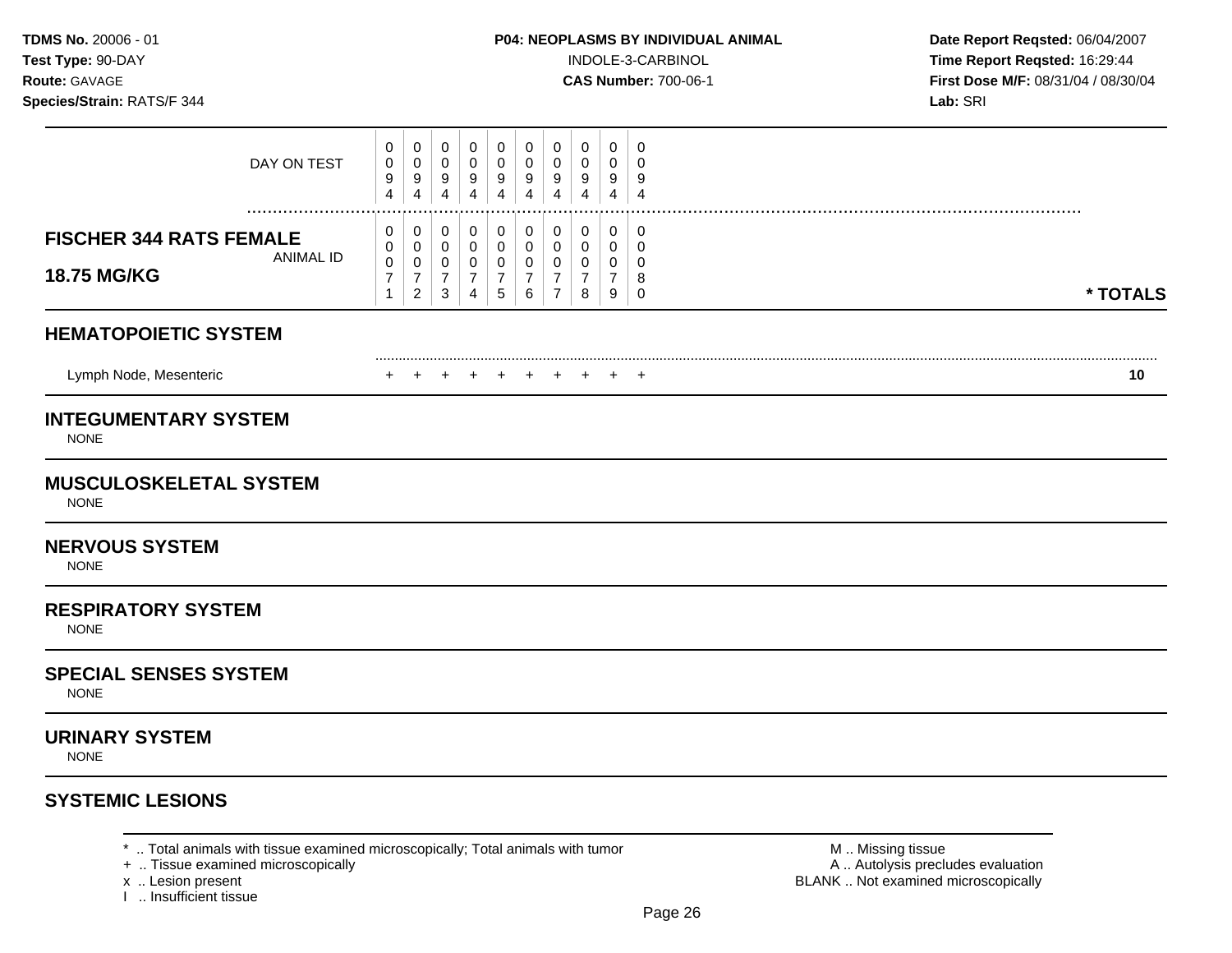## **TDMS No.** 20006 - 01 **P04: NEOPLASMS BY INDIVIDUAL ANIMAL** Date Report Reqsted: 06/04/2007

**Test Type:** 90-DAY INDOLE-3-CARBINOL **Time Report Reqsted:** 16:29:44 **Route: GAVAGE <b>CAS Number: 700-06-1 CAS Number: 700-06-1 First Dose M/F: 08/31/04 / 08/30/04** 

| Multiple Organ                              |                  |                             |                  |        |                  |                  |                  |                  |   | ้าเ      |
|---------------------------------------------|------------------|-----------------------------|------------------|--------|------------------|------------------|------------------|------------------|---|----------|
| <b>18.75 MG/KG</b>                          | -                | U<br>ົ<br>$\epsilon$        | 3                | 4      | 5                | 6                | 8                | v<br>9           |   | * TOTALS |
| <b>FISCHER 344 RATS FEMALE</b><br>ANIMAL ID | 0<br>0<br>0      | $\mathbf{0}$<br>⌒<br>U<br>⌒ | O                |        | 0<br>0<br>0      | υ                | 0<br>0           | 0<br>U           |   |          |
| DAY ON TEST                                 | 0<br>0<br>9<br>4 | $\overline{0}$<br>υ<br>9    | 0<br>0<br>9<br>4 | g<br>4 | 0<br>0<br>9<br>4 | 0<br>U<br>9<br>4 | 0<br>0<br>9<br>4 | 0<br>U<br>9<br>4 | 4 |          |

x .. Lesion present<br>I .. Insufficient tissue

M .. Missing tissue<br>A .. Autolysis precludes evaluation BLANK .. Not examined microscopically

<sup>\* ..</sup> Total animals with tissue examined microscopically; Total animals with tumor + .. Tissue examined microscopically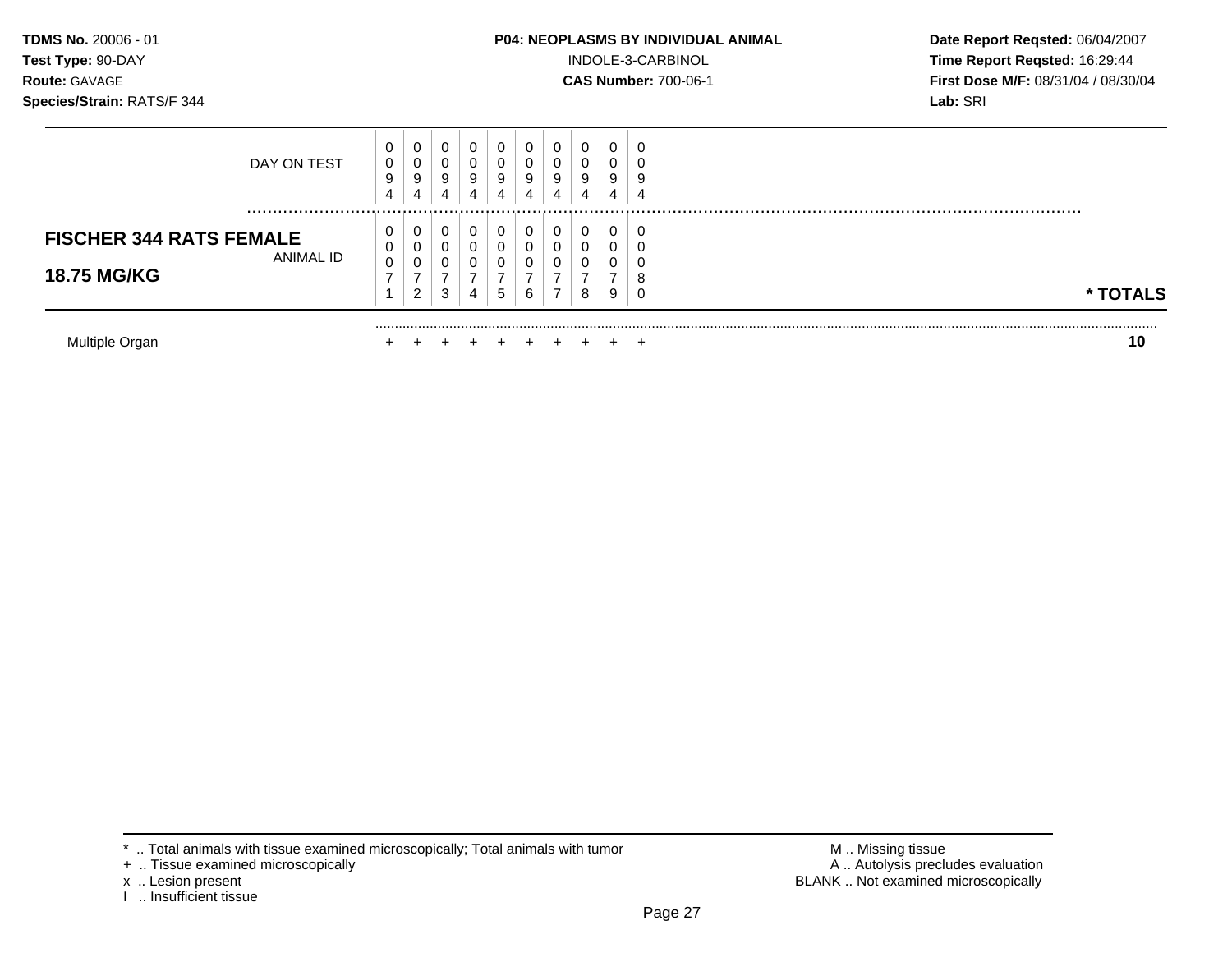| <b>TDMS No. 20006 - 01</b><br>Test Type: 90-DAY<br>Route: GAVAGE<br>Species/Strain: RATS/F 344 |               |                            |                       |        |                                 |                       |                                 |                  |                       |                       |                         | <b>P04: NEOPLASMS BY INDIVIDUAL ANIMAL</b><br>INDOLE-3-CARBINOL<br><b>CAS Number: 700-06-1</b> | Date Report Reqsted: 06/04/2007<br>Time Report Reqsted: 16:29:44<br>First Dose M/F: 08/31/04 / 08/30/04<br>Lab: SRI |
|------------------------------------------------------------------------------------------------|---------------|----------------------------|-----------------------|--------|---------------------------------|-----------------------|---------------------------------|------------------|-----------------------|-----------------------|-------------------------|------------------------------------------------------------------------------------------------|---------------------------------------------------------------------------------------------------------------------|
|                                                                                                | DAY ON TEST   | 0<br>$\mathbf 0$<br>9<br>4 | 0<br>0<br>9<br>4      | 0<br>9 | 0<br>0<br>9<br>4                | 0<br>0<br>9<br>4      | 0<br>9<br>4                     | 0<br>0<br>9<br>4 | 0<br>9<br>4           | 0<br>0<br>9<br>4      | 0<br>9                  |                                                                                                |                                                                                                                     |
| <b>FISCHER 344 RATS FEMALE</b><br>37.5 MG/KG                                                   | <br>ANIMAL ID | 0<br>0<br>$\mathbf 0$<br>8 | 0<br>0<br>0<br>8<br>2 | 8<br>3 | $\mathbf 0$<br>0<br>0<br>8<br>Δ | 0<br>0<br>0<br>8<br>5 | 0<br>0<br>$\mathbf 0$<br>8<br>6 | 0<br>0<br>0      | 0<br>0<br>0<br>8<br>8 | 0<br>0<br>0<br>8<br>9 | 0<br>0<br>9<br>$\Omega$ |                                                                                                | * TOTALS                                                                                                            |
| <b>ALIMENTARY SYSTEM</b>                                                                       |               |                            |                       |        |                                 |                       |                                 |                  |                       |                       |                         |                                                                                                |                                                                                                                     |
| Intestine Small, Duodenum                                                                      |               |                            |                       |        |                                 |                       |                                 |                  |                       |                       |                         |                                                                                                | 10                                                                                                                  |
| Intestine Small, Jejunum                                                                       |               |                            |                       |        |                                 |                       |                                 |                  |                       |                       |                         |                                                                                                | 10                                                                                                                  |
| Liver                                                                                          |               |                            |                       |        |                                 |                       |                                 |                  |                       |                       |                         |                                                                                                | 10                                                                                                                  |

Mesentery + **1** 

# **CARDIOVASCULAR SYSTEM**

NONE

# **ENDOCRINE SYSTEM**

Pituitary Gland

# **GENERAL BODY SYSTEM**

NONE

# **GENITAL SYSTEM**

Uterus

+ + **2** 

.. Total animals with tissue examined microscopically; Total animals with tumor **M** .. Missing tissue M .. Missing tissue<br>M .. Autolysis precludes evaluation .. And .. Autolysis precludes evaluation

+ .. Tissue examined microscopically

I .. Insufficient tissue

.........................................................................................................................................................................................................

.........................................................................................................................................................................................................

+ **1** 

x .. Lesion present **BLANK** .. Not examined microscopically

.........................................................................................................................................................................................................

**\* TOTALS**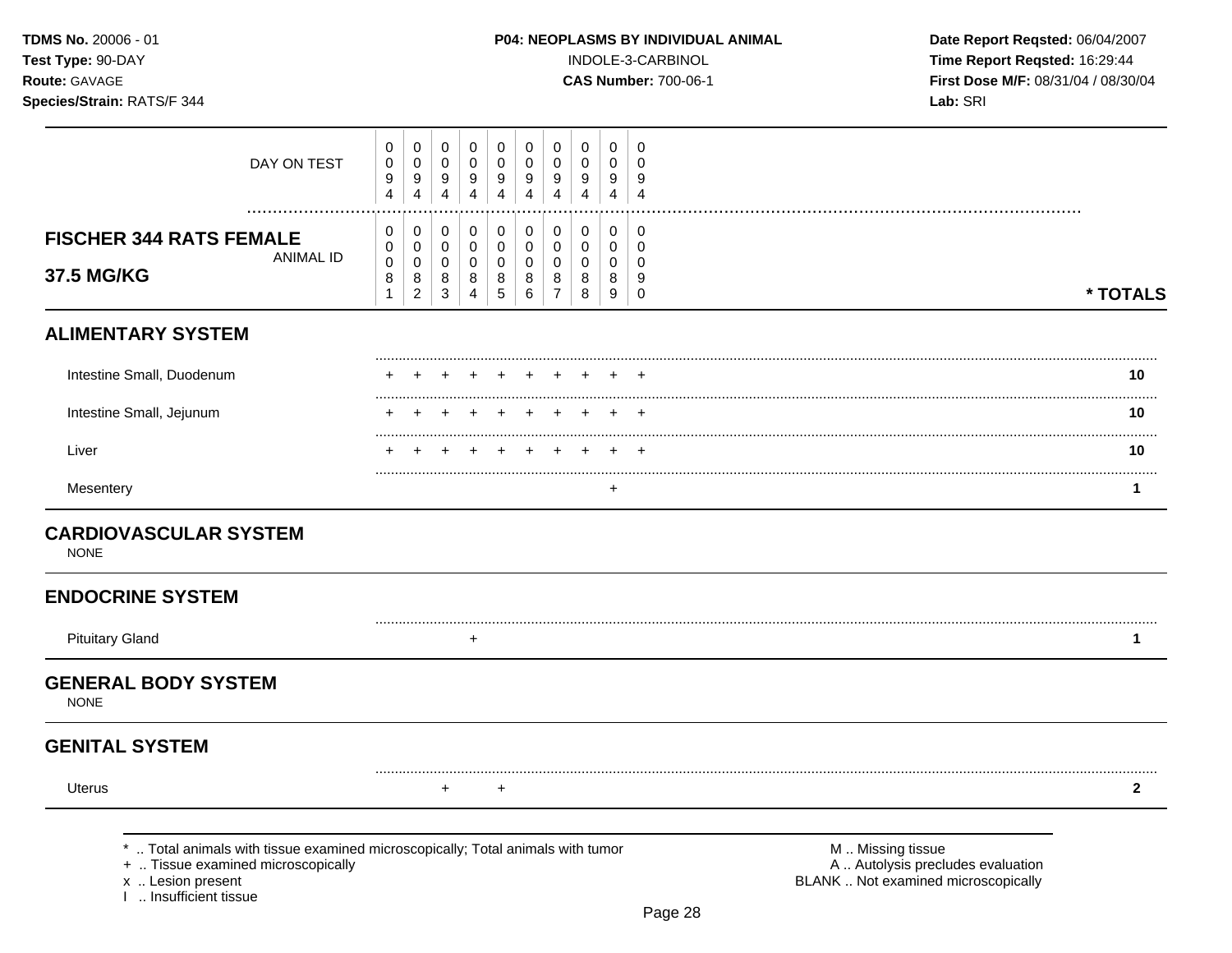**Test Type:** 90-DAY INDOLE-3-CARBINOL **Time Report Reqsted:** 16:29:44 **Route:** GAVAGE **CAS Number:** 700-06-1 **First Dose M/F:** 08/31/04 / 08/30/04

| 0<br>0<br>9<br>4                         | $\mathbf 0$<br>0<br>$\boldsymbol{9}$<br>$\overline{4}$ | $\mathbf 0$<br>$\mathsf 0$<br>9<br>$\overline{4}$ | $\mathbf 0$<br>$\mathbf 0$<br>$\boldsymbol{9}$<br>$\overline{4}$     | 0<br>0<br>9<br>4               | 0<br>0<br>9<br>4                      | $\mathbf 0$<br>0<br>9<br>4                   | $\mathbf 0$<br>$\Omega$<br>9<br>$\overline{\mathbf{4}}$ | 0<br>0<br>9<br>4                                       | $\mathbf 0$<br>$\mathbf 0$<br>9<br>$\overline{4}$   |  |          |
|------------------------------------------|--------------------------------------------------------|---------------------------------------------------|----------------------------------------------------------------------|--------------------------------|---------------------------------------|----------------------------------------------|---------------------------------------------------------|--------------------------------------------------------|-----------------------------------------------------|--|----------|
| 0<br>0<br>$\pmb{0}$<br>8<br>$\mathbf{1}$ | 0<br>0<br>0<br>8<br>$\sqrt{2}$                         | 0<br>0<br>0<br>8<br>$\sqrt{3}$                    | 0<br>$\mathsf{O}\xspace$<br>$\mathbf 0$<br>$\bf 8$<br>$\overline{4}$ | 0<br>0<br>0<br>8<br>$\sqrt{5}$ | 0<br>$\mathbf 0$<br>0<br>8<br>$\,6\,$ | 0<br>$\mathbf 0$<br>0<br>8<br>$\overline{7}$ | 0<br>$\mathbf 0$<br>0<br>8<br>8                         | $\pmb{0}$<br>$\mathbf 0$<br>0<br>8<br>$\boldsymbol{9}$ | 0<br>$\mathbf 0$<br>$\mathbf 0$<br>9<br>$\mathbf 0$ |  | * TOTALS |
|                                          |                                                        |                                                   |                                                                      |                                |                                       |                                              |                                                         |                                                        |                                                     |  |          |
|                                          |                                                        |                                                   |                                                                      |                                |                                       |                                              |                                                         |                                                        |                                                     |  | 1        |
|                                          |                                                        |                                                   |                                                                      |                                | $+$                                   |                                              |                                                         | $\pm$                                                  | $\pm$                                               |  | 10       |
|                                          |                                                        |                                                   |                                                                      |                                |                                       |                                              |                                                         |                                                        |                                                     |  |          |
|                                          |                                                        |                                                   |                                                                      |                                |                                       |                                              |                                                         |                                                        |                                                     |  |          |
|                                          |                                                        |                                                   |                                                                      |                                |                                       |                                              |                                                         |                                                        |                                                     |  |          |
|                                          |                                                        |                                                   |                                                                      |                                |                                       |                                              |                                                         |                                                        |                                                     |  |          |
|                                          |                                                        |                                                   |                                                                      |                                |                                       |                                              |                                                         |                                                        |                                                     |  |          |
|                                          |                                                        |                                                   |                                                                      |                                |                                       |                                              |                                                         |                                                        |                                                     |  |          |
|                                          |                                                        |                                                   |                                                                      |                                |                                       |                                              |                                                         |                                                        |                                                     |  |          |

- 
- x .. Lesion present<br>I .. Insufficient tissue
- 

A .. Autolysis precludes evaluation BLANK .. Not examined microscopically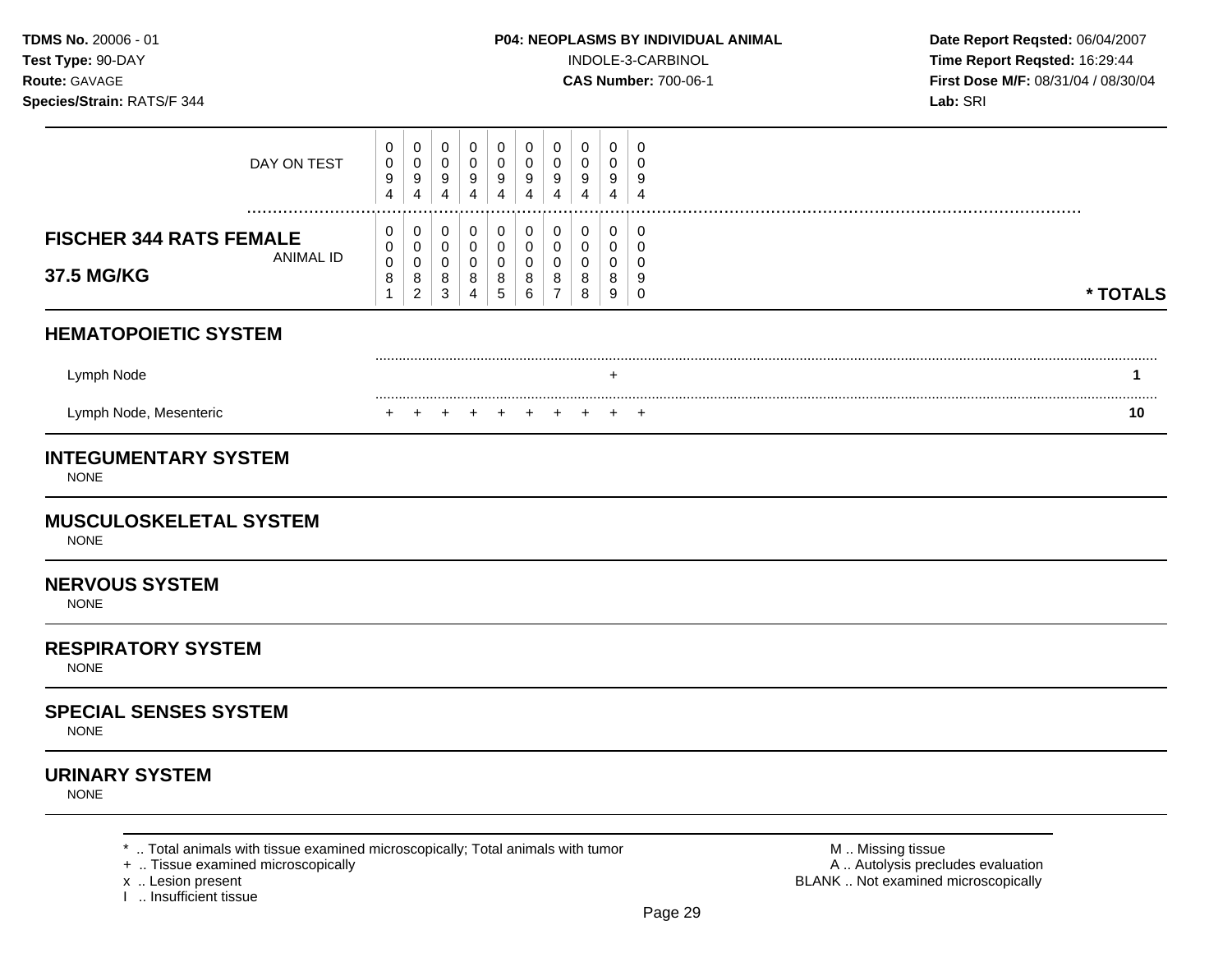.........................................................................................................................................................................................................

**Test Type:** 90-DAY INDOLE-3-CARBINOL **Time Report Reqsted:** 16:29:44 **Route: GAVAGE <b>CAS Number: 700-06-1 CAS Number: 700-06-1 First Dose M/F: 08/31/04 / 08/30/04** 

| <b>FISCHER 344 RATS FEMALE</b><br>ANIMAL ID<br>37.5 MG/KG | υ<br>U<br>0<br>o | 0<br>0<br>0<br>8<br>ົ<br>∠ | 0<br>0<br>0<br>8<br>3 | $\circ$<br>o<br>4 | 0<br>0<br>0<br>8<br>. 5 | 0<br>υ<br>8<br>6 | 8           | 0<br>0<br>8<br>8 | 8<br>9      | C<br>v<br>9<br>υ | * TOTALS |
|-----------------------------------------------------------|------------------|----------------------------|-----------------------|-------------------|-------------------------|------------------|-------------|------------------|-------------|------------------|----------|
| DAY ON TEST                                               | U<br>0<br>9<br>4 | 0<br>0<br>9<br>4           | 0<br>0<br>9<br>4      | 9<br>4            | 0<br>0<br>9<br>4        | U<br>υ<br>9<br>4 | u<br>9<br>д | 0<br>0<br>9<br>4 | ີ<br>9<br>4 | 0<br>v<br>9<br>4 |          |

# **SYSTEMIC LESIONS**

Multiple Organ + + + + + + + + + + **10** 

- + .. Tissue examined microscopically
- 
- I .. Insufficient tissue

\* .. Total animals with tissue examined microscopically; Total animals with tumor **M** . Missing tissue M .. Missing tissue<br>
+ .. Tissue examined microscopically x .. Lesion present **BLANK** .. Not examined microscopically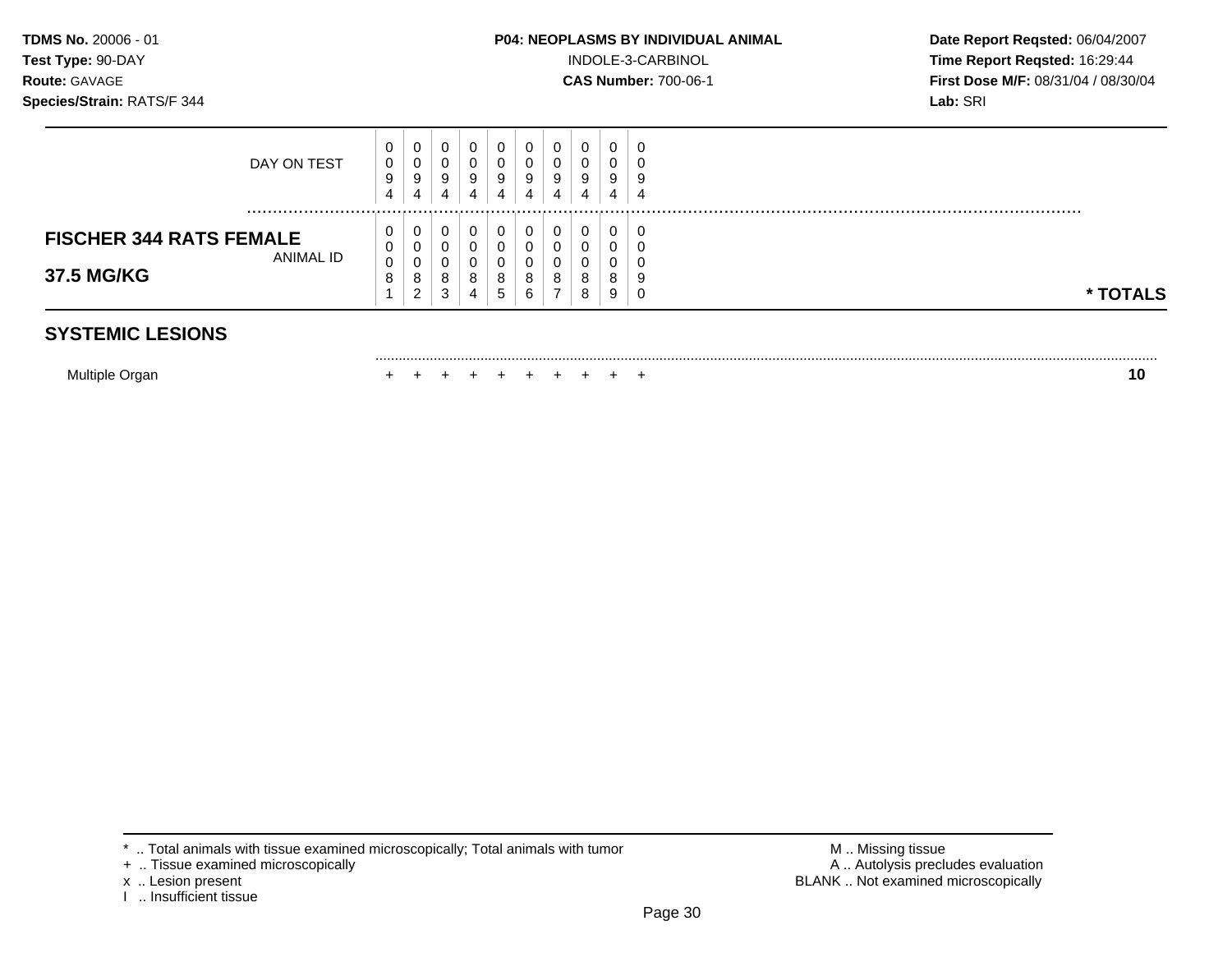| <b>TDMS No.</b> 20006 - 01 |
|----------------------------|
| Test Type: 90-DAY          |
| <b>Route: GAVAGE</b>       |

INDOLE-3-CARBINOL **Time Report Reqsted:** 16:29:44 **Route:** GAVAGE **CAS Number:** 700-06-1 **First Dose M/F:** 08/31/04 / 08/30/04

| DAY ON TEST                                                           | 0<br>0<br>9<br>$\overline{4}$ | 0<br>$\mathbf 0$<br>9<br>$\overline{4}$    | 0<br>$\mathbf 0$<br>9<br>4                 | 0<br>$\mathbf 0$<br>9<br>4                 | 0<br>0<br>9<br>4                        | 0<br>0<br>9           | 0<br>$\Omega$<br>9                           | 0<br>0<br>9<br>$\Delta$         | 0<br>0<br>9<br>4      | 0<br>$\Omega$<br>9<br>$\overline{4}$  |          |
|-----------------------------------------------------------------------|-------------------------------|--------------------------------------------|--------------------------------------------|--------------------------------------------|-----------------------------------------|-----------------------|----------------------------------------------|---------------------------------|-----------------------|---------------------------------------|----------|
| <b>FISCHER 344 RATS FEMALE</b><br><b>ANIMAL ID</b><br><b>75 MG/KG</b> | 0<br>0<br>$\pmb{0}$<br>9<br>1 | 0<br>0<br>$\pmb{0}$<br>9<br>$\overline{c}$ | 0<br>0<br>$\mathbf 0$<br>9<br>$\mathbf{3}$ | 0<br>0<br>$\pmb{0}$<br>9<br>$\overline{4}$ | 0<br>0<br>$\pmb{0}$<br>9<br>$\,$ 5 $\,$ | 0<br>0<br>0<br>9<br>6 | 0<br>0<br>$\mathbf 0$<br>9<br>$\overline{7}$ | 0<br>0<br>$\mathbf 0$<br>9<br>8 | 0<br>0<br>0<br>9<br>9 | 0<br>$\Omega$<br>$\Omega$<br>$\Omega$ | * TOTALS |
| <b>ALIMENTARY SYSTEM</b>                                              |                               |                                            |                                            |                                            |                                         |                       |                                              |                                 |                       |                                       |          |
| Intestine Small, Duodenum                                             |                               |                                            |                                            |                                            |                                         |                       |                                              |                                 |                       | +                                     | 10       |
| Intestine Small, Jejunum                                              |                               |                                            |                                            |                                            |                                         |                       |                                              |                                 |                       | $\div$                                | 10       |
| Liver                                                                 |                               |                                            |                                            |                                            |                                         |                       |                                              |                                 |                       | $\div$                                | 10       |
| <b>CARDIOVASCULAR SYSTEM</b><br><b>NONE</b>                           |                               |                                            |                                            |                                            |                                         |                       |                                              |                                 |                       |                                       |          |
| <b>ENDOCRINE SYSTEM</b><br><b>NONE</b>                                |                               |                                            |                                            |                                            |                                         |                       |                                              |                                 |                       |                                       |          |
| <b>GENERAL BODY SYSTEM</b><br><b>NONE</b>                             |                               |                                            |                                            |                                            |                                         |                       |                                              |                                 |                       |                                       |          |
| <b>GENITAL SYSTEM</b>                                                 |                               |                                            |                                            |                                            |                                         |                       |                                              |                                 |                       |                                       |          |
| <b>Clitoral Gland</b>                                                 |                               | $\ddot{}$                                  |                                            |                                            |                                         |                       |                                              |                                 |                       |                                       | 1        |
| <b>Uterus</b>                                                         |                               |                                            |                                            | +                                          |                                         |                       |                                              |                                 |                       |                                       | 1        |

\* .. Total animals with tissue examined microscopically; Total animals with tumor + .. Tissue examined microscopically

x .. Lesion present<br>I .. Insufficient tissue

M .. Missing tissue<br>A .. Autolysis precludes evaluation BLANK .. Not examined microscopically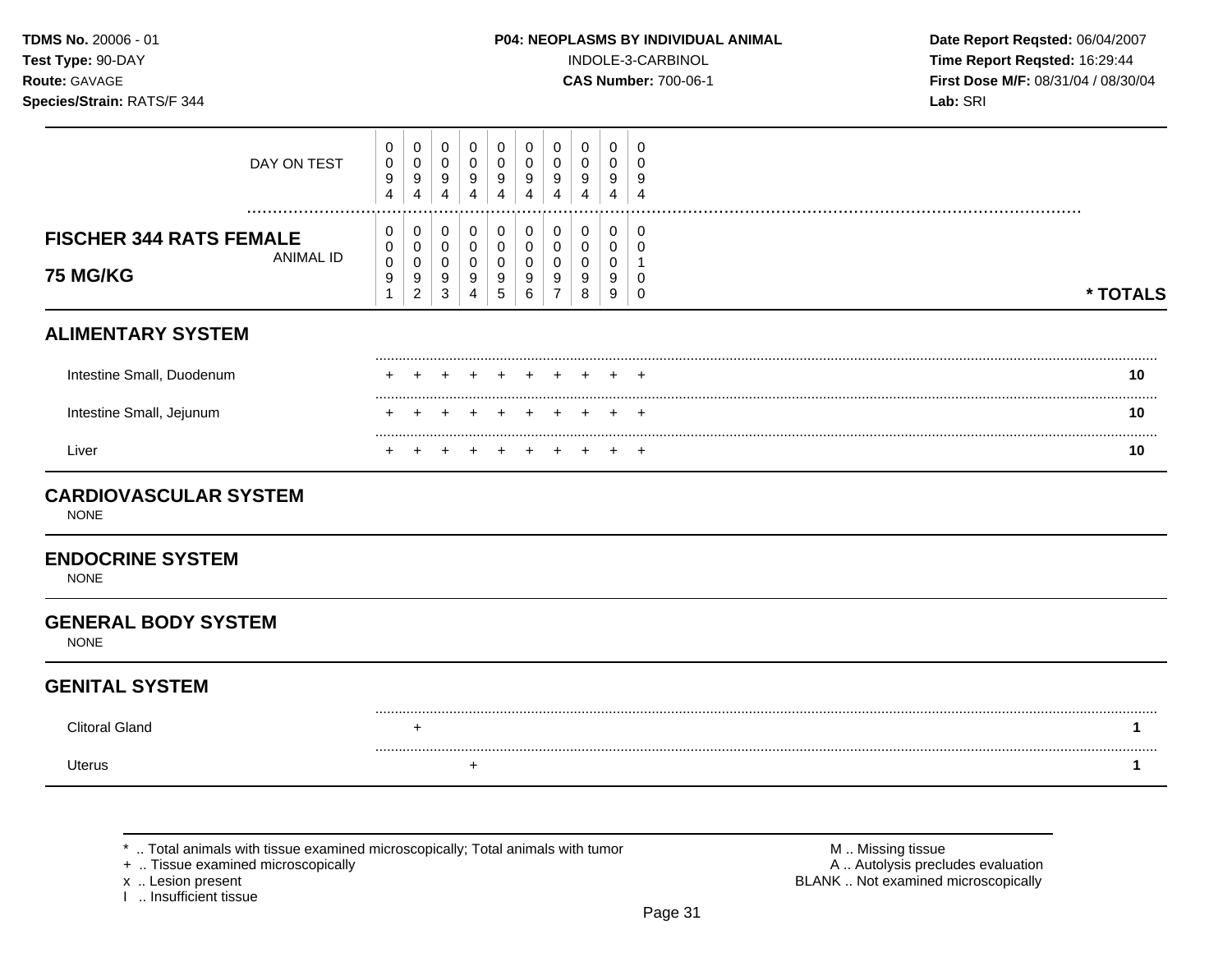**Test Type:** 90-DAY INDOLE-3-CARBINOL **Time Report Reqsted:** 16:29:44 **Route:** GAVAGE **CAS Number:** 700-06-1 **First Dose M/F:** 08/31/04 / 08/30/04

| DAY ON TEST                                                                | 0<br>0<br>9<br>$\overline{\mathbf{4}}$   | 0<br>0<br>9<br>$\overline{4}$                         | 0<br>0<br>9<br>$\overline{4}$                 | 0<br>0<br>$\boldsymbol{9}$<br>$\overline{4}$                   | 0<br>0<br>9<br>$\overline{4}$                            | 0<br>0<br>9<br>$\overline{4}$        | 0<br>0<br>9<br>4                           | 0<br>0<br>9<br>4      | 0<br>0<br>9<br>$\overline{4}$                            | 0<br>$\Omega$<br>9<br>$\overline{4}$       |          |
|----------------------------------------------------------------------------|------------------------------------------|-------------------------------------------------------|-----------------------------------------------|----------------------------------------------------------------|----------------------------------------------------------|--------------------------------------|--------------------------------------------|-----------------------|----------------------------------------------------------|--------------------------------------------|----------|
| .<br><b>FISCHER 344 RATS FEMALE</b><br><b>ANIMAL ID</b><br><b>75 MG/KG</b> | 0<br>0<br>$\pmb{0}$<br>9<br>$\mathbf{1}$ | 0<br>0<br>$\pmb{0}$<br>$\boldsymbol{9}$<br>$\sqrt{2}$ | 0<br>0<br>$\boldsymbol{0}$<br>9<br>$\sqrt{3}$ | $\pmb{0}$<br>$\mathbf 0$<br>$\mathbf 0$<br>9<br>$\overline{4}$ | $\pmb{0}$<br>$\mathbf 0$<br>$\pmb{0}$<br>9<br>$\sqrt{5}$ | 0<br>0<br>$\boldsymbol{0}$<br>9<br>6 | $\pmb{0}$<br>0<br>0<br>9<br>$\overline{7}$ | 0<br>0<br>0<br>9<br>8 | $\mathbf 0$<br>0<br>$\mathbf 0$<br>9<br>$\boldsymbol{9}$ | 0<br>$\mathbf 0$<br>-1<br>0<br>$\mathbf 0$ | * TOTALS |
| <b>HEMATOPOIETIC SYSTEM</b>                                                |                                          |                                                       |                                               |                                                                |                                                          |                                      |                                            |                       |                                                          |                                            |          |
| Lymph Node, Mesenteric                                                     | $\pm$                                    |                                                       | $^{+}$                                        | $\overline{+}$                                                 | $^{+}$                                                   | $\pm$                                | ÷                                          |                       | $\div$                                                   | $^+$                                       | 10       |
| <b>INTEGUMENTARY SYSTEM</b><br><b>NONE</b>                                 |                                          |                                                       |                                               |                                                                |                                                          |                                      |                                            |                       |                                                          |                                            |          |
| <b>MUSCULOSKELETAL SYSTEM</b><br><b>NONE</b>                               |                                          |                                                       |                                               |                                                                |                                                          |                                      |                                            |                       |                                                          |                                            |          |
| <b>NERVOUS SYSTEM</b><br><b>NONE</b>                                       |                                          |                                                       |                                               |                                                                |                                                          |                                      |                                            |                       |                                                          |                                            |          |
| <b>RESPIRATORY SYSTEM</b><br><b>NONE</b>                                   |                                          |                                                       |                                               |                                                                |                                                          |                                      |                                            |                       |                                                          |                                            |          |
| <b>SPECIAL SENSES SYSTEM</b><br><b>NONE</b>                                |                                          |                                                       |                                               |                                                                |                                                          |                                      |                                            |                       |                                                          |                                            |          |
| <b>URINARY SYSTEM</b><br><b>NONE</b>                                       |                                          |                                                       |                                               |                                                                |                                                          |                                      |                                            |                       |                                                          |                                            |          |
|                                                                            |                                          |                                                       |                                               |                                                                |                                                          |                                      |                                            |                       |                                                          |                                            |          |

\* .. Total animals with tissue examined microscopically; Total animals with tumor  $\blacksquare$  M .. Missing tissue<br>
+ .. Tissue examined microscopically<br>
+ .. Tissue examined microscopically

- 
- 
- x .. Lesion present<br>I .. Insufficient tissue

A .. Autolysis precludes evaluation BLANK .. Not examined microscopically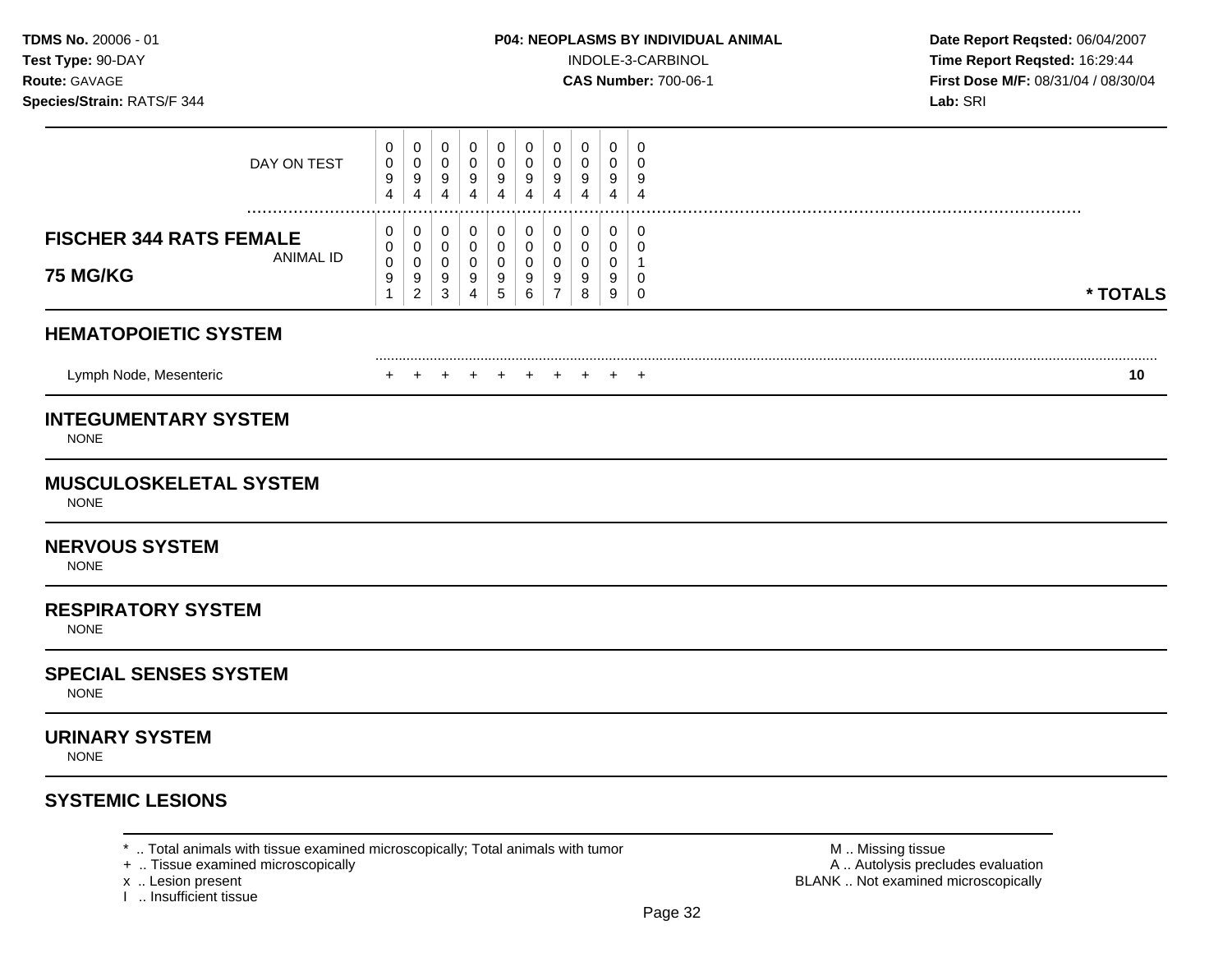## **TDMS No.** 20006 - 01 **P04: NEOPLASMS BY INDIVIDUAL ANIMAL** Date Report Reqsted: 06/04/2007

**Test Type:** 90-DAY INDOLE-3-CARBINOL **Time Report Reqsted:** 16:29:44 **Route: GAVAGE <b>CAS Number: 700-06-1 CAS Number: 700-06-1 First Dose M/F: 08/31/04 / 08/30/04** 

|                                                                                                                                                                                     | ้าเ      |
|-------------------------------------------------------------------------------------------------------------------------------------------------------------------------------------|----------|
| 0<br>0<br>U<br>J<br>9<br>9<br>9<br>9<br>9<br>9<br>9<br>9<br>ົ<br>-<br>8<br>3<br>9<br>6<br>4<br>b<br>∠                                                                               | * TOTALS |
| 0<br>0<br>0<br>Ü<br>υ<br>υ<br><b>FISCHER 344 RATS FEMALE</b><br>0<br>0<br>0<br>υ<br>ANIMAL ID                                                                                       |          |
| 0<br>0<br>0<br>0<br>0<br>υ<br>υ<br>0<br>DAY ON TEST<br>0<br>O<br>υ<br>J<br>υ<br>υ<br>9<br>9<br>9<br>9<br>9<br>9<br>9<br>9<br>4<br>4<br>4<br>4<br>4<br>4<br>$\overline{a}$<br>4<br>4 |          |

<sup>\* ..</sup> Total animals with tissue examined microscopically; Total animals with tumor + .. Tissue examined microscopically

x .. Lesion present<br>I .. Insufficient tissue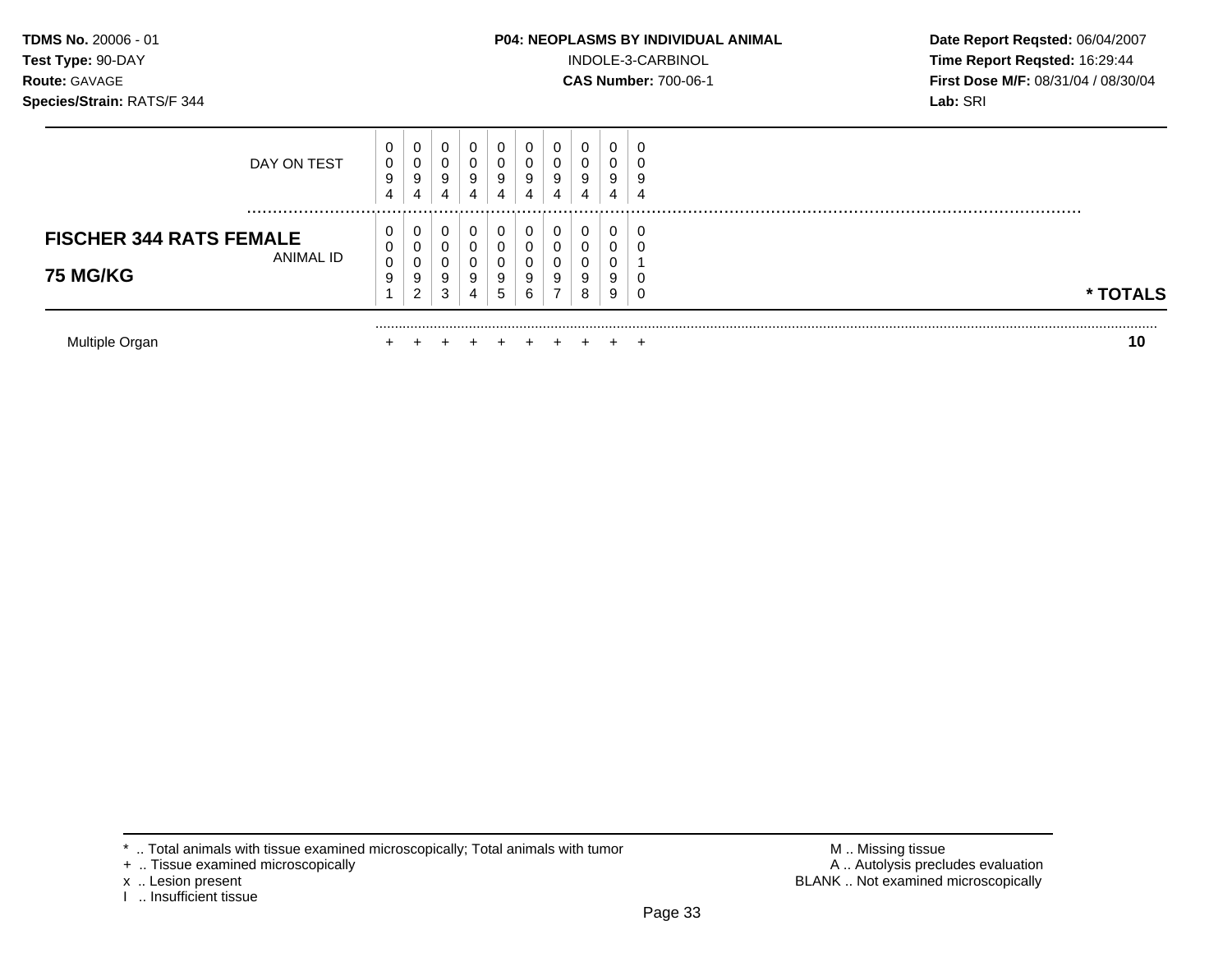**Test Type:** 90-DAY INDOLE-3-CARBINOL **Time Report Reqsted:** 16:29:44 **Route:** GAVAGE **CAS Number:** 700-06-1 **First Dose M/F:** 08/31/04 / 08/30/04

| <b>ENDOCRINE SYSTEM</b><br><b>NONE</b>                                 |                                  |                               |                                  |                               |                  |                  |                  |                  |                  |                               |          |
|------------------------------------------------------------------------|----------------------------------|-------------------------------|----------------------------------|-------------------------------|------------------|------------------|------------------|------------------|------------------|-------------------------------|----------|
| <b>CARDIOVASCULAR SYSTEM</b><br><b>NONE</b>                            |                                  |                               |                                  |                               |                  |                  |                  |                  |                  |                               |          |
| Mesentery                                                              |                                  |                               |                                  |                               |                  |                  |                  | +                |                  |                               | 1        |
| Liver                                                                  |                                  |                               |                                  |                               |                  |                  |                  |                  |                  |                               | 10       |
| Intestine Small, Jejunum                                               |                                  |                               |                                  |                               |                  |                  |                  |                  |                  | +                             | 10       |
| Intestine Small, Duodenum                                              |                                  |                               |                                  |                               |                  |                  |                  |                  |                  |                               | 10       |
| <b>ALIMENTARY SYSTEM</b>                                               |                                  |                               |                                  |                               |                  |                  |                  |                  |                  |                               |          |
| <b>FISCHER 344 RATS FEMALE</b><br><b>ANIMAL ID</b><br><b>150 MG/KG</b> | 0<br>0<br>$\mathbf{1}$<br>0<br>1 | 0<br>0<br>0<br>$\overline{c}$ | 0<br>0<br>1<br>0<br>$\mathbf{3}$ | 0<br>$\pmb{0}$<br>1<br>0<br>4 | 0<br>0<br>0<br>5 | 0<br>0<br>0<br>6 | 0<br>0           | 0<br>0<br>0<br>8 | 0<br>0<br>0<br>9 | 0<br>Ω<br>0                   | * TOTALS |
| DAY ON TEST                                                            | 0<br>0<br>9<br>4                 | 0<br>$\pmb{0}$<br>9<br>4      | 0<br>0<br>9<br>4                 | 0<br>$\pmb{0}$<br>9<br>4      | 0<br>0<br>9<br>4 | 0<br>0<br>9<br>4 | 0<br>0<br>9<br>4 | 0<br>0<br>9<br>4 | 0<br>0<br>9<br>4 | 0<br>0<br>9<br>$\overline{4}$ |          |

NONE

# **GENITAL SYSTEM**

NONE

# **HEMATOPOIETIC SYSTEM**

\* .. Total animals with tissue examined microscopically; Total animals with tumor <br>
+ .. Tissue examined microscopically<br>
+ .. Tissue examined microscopically

+ .. Tissue examined microscopically

I .. Insufficient tissue

x .. Lesion present **BLANK** .. Not examined microscopically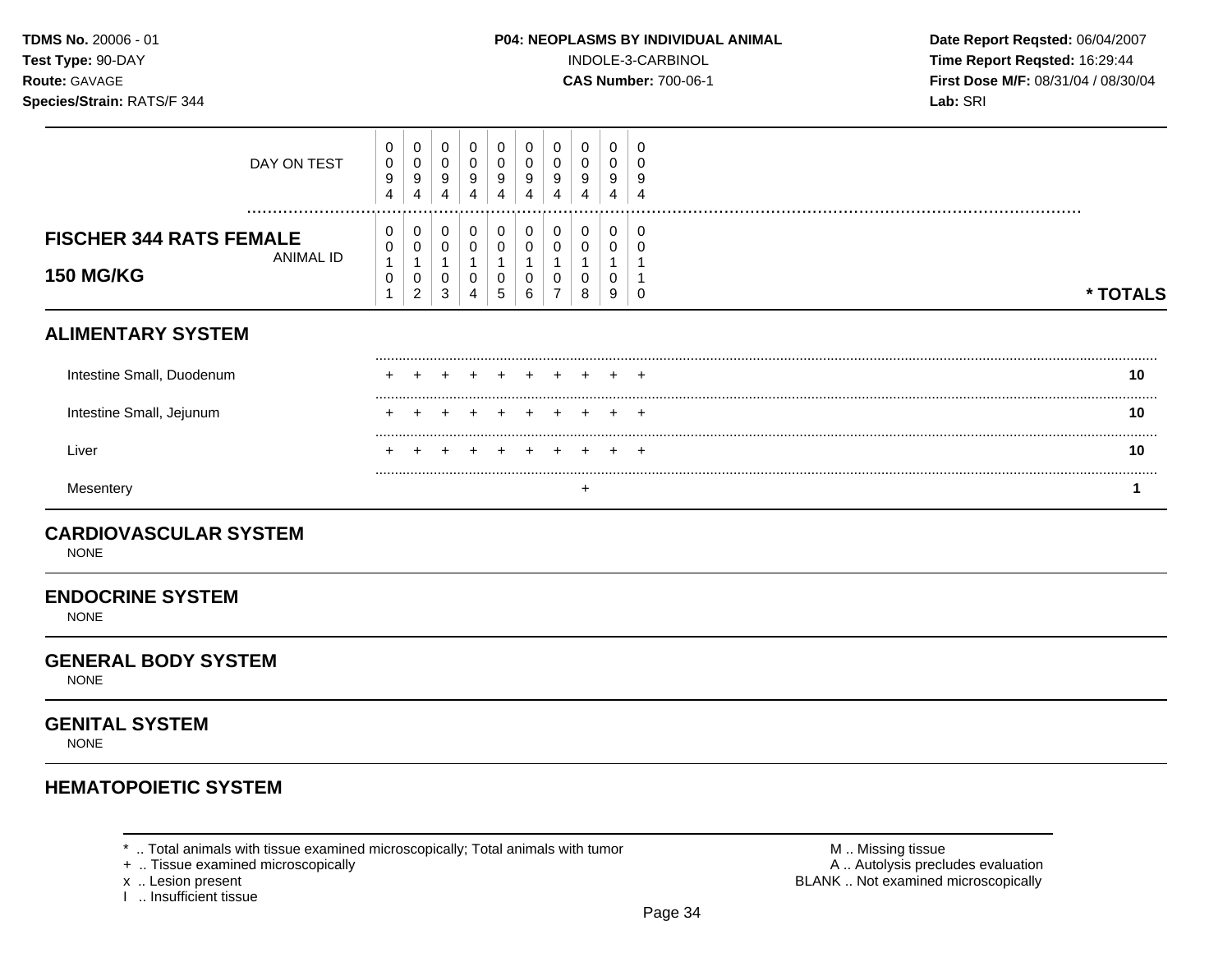#### **TDMS No.** 20006 - 01 **P04: NEOPLASMS BY INDIVIDUAL ANIMAL Date Report Reqsted:** 06/04/2007

**Test Type:**  $90-DAY$  **INDOLE-3-CARBINOL Time Report Reqsted: 16:29:44 Route:** GAVAGE **CAS Number:** 700-06-1 **First Dose M/F:** 08/31/04 / 08/30/04

| Lymph Node, Mesenteric<br><b>INTEGUMENTARY SYSTEM</b>           | $+$<br>$+$ $+$<br>$+$<br>÷<br>$+$<br>$+$<br>÷                                                                                                                                                                | 10       |
|-----------------------------------------------------------------|--------------------------------------------------------------------------------------------------------------------------------------------------------------------------------------------------------------|----------|
| <b>FISCHER 344 RATS FEMALE</b><br>ANIMAL ID<br><b>150 MG/KG</b> | 0<br>0<br>0<br>0<br>0<br>0<br>0<br>0<br>$\mathbf 0$<br>0<br>0<br>0<br>0<br>0<br>0<br>u<br>$\boldsymbol{A}$<br>0<br>0<br>0<br>0<br>0<br>0<br>0<br>0<br>$\overline{2}$<br>5<br>3<br>6<br>⇁<br>9<br>8<br>0<br>4 | * TOTALS |
| DAY ON TEST<br>                                                 | 0<br>0<br>0<br>$\mathbf{0}$<br>0<br>0<br>0<br>U<br>0<br>0<br>0<br>0<br>0<br>0<br>0<br>0<br>0<br>u<br>9<br>9<br>9<br>9<br>9<br>9<br>9<br>9<br>9<br>9<br>4<br>4<br>4<br>4<br>4<br>4<br>4                       |          |

# **MUSCULOSKELETAL SYSTEM**

NONE

#### **NERVOUS SYSTEM**

NONE

# **RESPIRATORY SYSTEM**

NONE

# **SPECIAL SENSES SYSTEM**

NONE

# **URINARY SYSTEM**

NONE

# **SYSTEMIC LESIONS**

Multiple Organ + + + + + + + + + + **10** 

\* .. Total animals with tissue examined microscopically; Total animals with tumor **M** . Missing tissue M .. Missing tissue<br>  $\blacksquare$  . Tissue examined microscopically<br>  $\blacksquare$  . Autolysis precludes evaluation

+ .. Tissue examined microscopically

I .. Insufficient tissue

x .. Lesion present **BLANK** .. Not examined microscopically

.........................................................................................................................................................................................................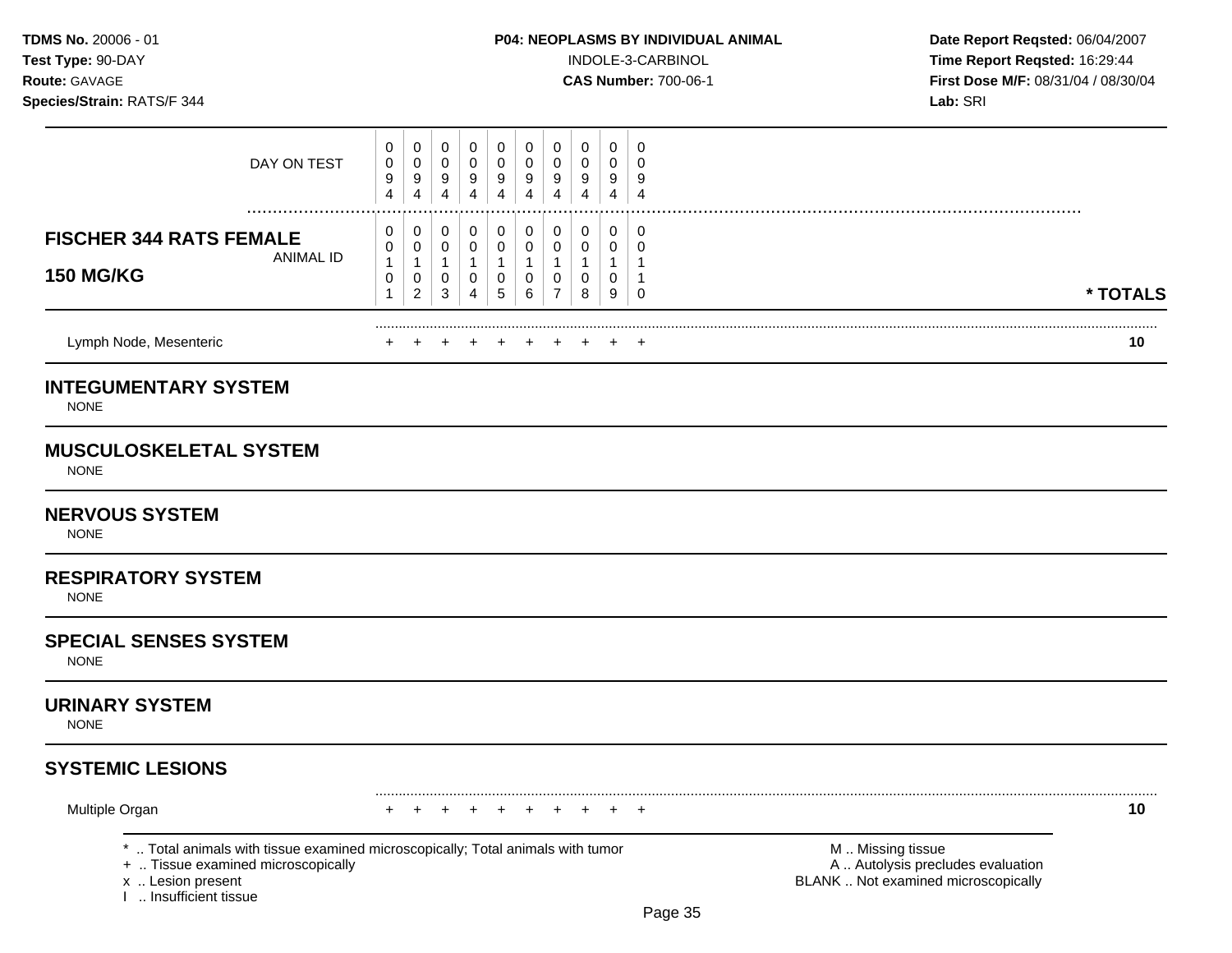TDMS No. 20006 - 01 Test Type: 90-DAY Route: GAVAGE

### Species/Strain: RATS/F 344

INDOLE-3-CARBINOL

**CAS Number: 700-06-1** 

Date Report Reqsted: 06/04/2007 Time Report Reqsted: 16:29:44 First Dose M/F: 08/31/04 / 08/30/04 Lab: SRI

| DAY ON TEST                                                            | 0<br>$\pmb{0}$<br>$\boldsymbol{9}$<br>$\overline{4}$           | 0<br>$\pmb{0}$<br>9<br>4                             | $\mathbf 0$<br>$\mathsf 0$<br>9<br>$\overline{4}$             | $\mathbf 0$<br>$\pmb{0}$<br>9<br>4                               | 0<br>$\mathbf 0$<br>9<br>4                                 | 0<br>$\mathbf 0$<br>9<br>4 | 0<br>$\mathbf 0$<br>9<br>4                   | $\mathbf 0$<br>$\pmb{0}$<br>9<br>$\overline{4}$ | 0<br>0<br>9<br>4                           | 0<br>$\Omega$<br>9<br>$\overline{4}$           |          |
|------------------------------------------------------------------------|----------------------------------------------------------------|------------------------------------------------------|---------------------------------------------------------------|------------------------------------------------------------------|------------------------------------------------------------|----------------------------|----------------------------------------------|-------------------------------------------------|--------------------------------------------|------------------------------------------------|----------|
| <b>FISCHER 344 RATS FEMALE</b><br><b>ANIMAL ID</b><br><b>300 MG/KG</b> | 0<br>$\pmb{0}$<br>$\mathbf{1}$<br>$\mathbf{1}$<br>$\mathbf{1}$ | 0<br>$\mathsf{O}\xspace$<br>1<br>1<br>$\overline{2}$ | 0<br>$\mathsf{O}\xspace$<br>1<br>$\mathbf{1}$<br>$\mathbf{3}$ | 0<br>$\pmb{0}$<br>$\mathbf{1}$<br>$\mathbf{1}$<br>$\overline{4}$ | 0<br>$\mathsf{O}\xspace$<br>1<br>$\mathbf 1$<br>$\sqrt{5}$ | 0<br>$\mathbf 0$<br>1<br>6 | 0<br>$\mathbf 0$<br>1<br>1<br>$\overline{7}$ | $\pmb{0}$<br>$\pmb{0}$<br>8                     | 0<br>$\mathbf 0$<br>$\mathbf{1}$<br>1<br>9 | 0<br>$\mathbf 0$<br>$\overline{2}$<br>$\Omega$ | * TOTALS |
| <b>ALIMENTARY SYSTEM</b>                                               |                                                                |                                                      |                                                               |                                                                  |                                                            |                            |                                              |                                                 |                                            |                                                |          |
| Esophagus                                                              |                                                                |                                                      |                                                               |                                                                  |                                                            |                            |                                              |                                                 |                                            |                                                | 10       |
| Intestine Large, Cecum                                                 |                                                                |                                                      |                                                               |                                                                  |                                                            |                            |                                              |                                                 |                                            |                                                | 10       |
| Intestine Large, Colon                                                 |                                                                |                                                      |                                                               |                                                                  |                                                            |                            |                                              |                                                 |                                            |                                                | 10       |
| Intestine Large, Rectum                                                |                                                                |                                                      |                                                               |                                                                  |                                                            |                            |                                              |                                                 |                                            | $\ddot{}$                                      | 10       |
| Intestine Small, Duodenum                                              |                                                                |                                                      |                                                               |                                                                  |                                                            |                            |                                              |                                                 |                                            |                                                | 10       |
| Intestine Small, Ileum                                                 |                                                                |                                                      |                                                               |                                                                  |                                                            |                            |                                              |                                                 |                                            |                                                | 10       |
| Intestine Small, Jejunum                                               |                                                                |                                                      |                                                               |                                                                  |                                                            |                            |                                              |                                                 |                                            |                                                | 10       |
| Liver                                                                  |                                                                |                                                      |                                                               |                                                                  |                                                            |                            |                                              |                                                 |                                            |                                                | 10       |
| Mesentery                                                              |                                                                |                                                      |                                                               |                                                                  |                                                            | $\ddot{}$                  |                                              |                                                 |                                            |                                                | 1        |
| Pancreas                                                               |                                                                |                                                      |                                                               |                                                                  |                                                            |                            |                                              |                                                 |                                            |                                                | 10       |
| Salivary Glands                                                        |                                                                |                                                      |                                                               |                                                                  |                                                            |                            |                                              |                                                 |                                            |                                                | 10       |
| Stomach, Forestomach                                                   |                                                                |                                                      |                                                               |                                                                  |                                                            |                            |                                              |                                                 |                                            |                                                | 10       |

\* .. Total animals with tissue examined microscopically; Total animals with tumor

+ .. Tissue examined microscopically

x .. Lesion present<br>I .. Insufficient tissue

M .. Missing tissue A .. Autolysis precludes evaluation

BLANK .. Not examined microscopically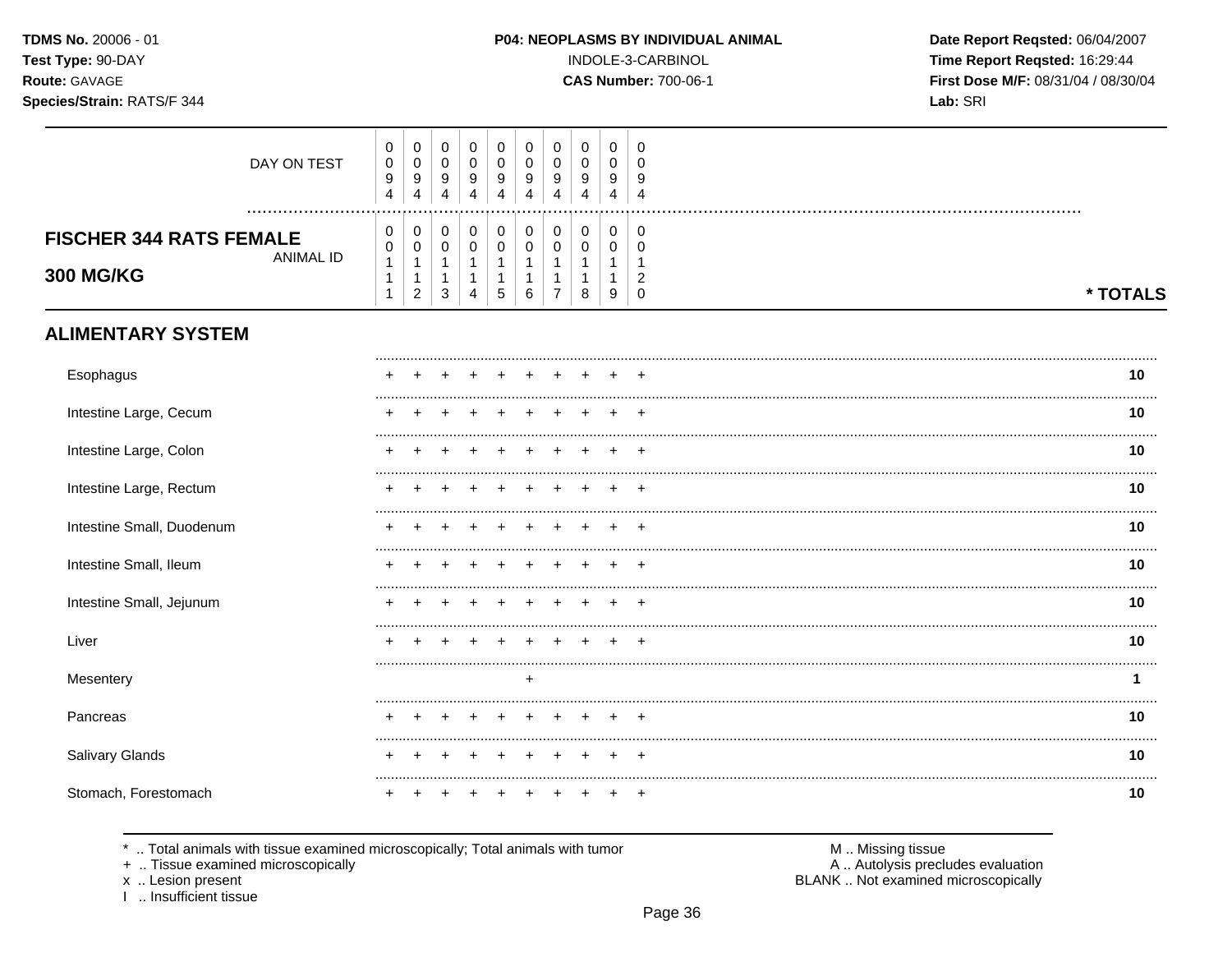| TDMS No. 20006 - 01<br>Test Type: 90-DAY<br>Route: GAVAGE<br>Species/Strain: RATS/F 344 |                  |             |                                         |                                 |                     |                     |   |                            |                          |               | <b>P04: NEOPLASMS BY INDIVIDUAL ANIMAL</b><br>INDOLE-3-CARBINOL<br><b>CAS Number: 700-06-1</b> | Date Report Reqsted: 06/04/2007<br>Time Report Reqsted: 16:29:44<br>First Dose M/F: 08/31/04 / 08/30/04<br>Lab: SRI |
|-----------------------------------------------------------------------------------------|------------------|-------------|-----------------------------------------|---------------------------------|---------------------|---------------------|---|----------------------------|--------------------------|---------------|------------------------------------------------------------------------------------------------|---------------------------------------------------------------------------------------------------------------------|
| DAY ON TEST                                                                             | 0<br>0<br>9<br>4 | 0<br>9<br>4 | 0<br>$\pmb{0}$<br>$\boldsymbol{9}$<br>4 | 0<br>0<br>$\boldsymbol{9}$<br>4 | $\pmb{0}$<br>9<br>4 | $\pmb{0}$<br>9<br>4 | 9 | 0<br>$\boldsymbol{9}$<br>4 | 0<br>$\pmb{0}$<br>9<br>4 | 9             |                                                                                                |                                                                                                                     |
| <br><b>FISCHER 344 RATS FEMALE</b><br><b>ANIMAL ID</b><br><b>300 MG/KG</b>              | 0<br>0<br>1      | 2           | 0<br>0<br>3                             | 0<br>0<br>4                     | 0<br>$\Omega$<br>5  | 0<br>0<br>6         | ⇁ | 0<br>0<br>8                | 0<br>0<br>9              | $\Omega$<br>2 |                                                                                                | * TOTAL                                                                                                             |
| Stomach, Glandular                                                                      |                  |             |                                         |                                 |                     |                     |   |                            |                          | $+$           |                                                                                                | 10                                                                                                                  |
| <b>CARDIOVASCULAR SYSTEM</b>                                                            |                  |             |                                         |                                 |                     |                     |   |                            |                          |               |                                                                                                |                                                                                                                     |
| Heart                                                                                   |                  |             |                                         |                                 |                     |                     |   |                            |                          | $+$           |                                                                                                | 10                                                                                                                  |

| <b>Adrenal Cortex</b>  |  |  |  |  |  | 10 |
|------------------------|--|--|--|--|--|----|
| Adrenal Medulla        |  |  |  |  |  | 10 |
| Islets, Pancreatic     |  |  |  |  |  | 10 |
| Parathyroid Gland      |  |  |  |  |  | 10 |
| <b>Pituitary Gland</b> |  |  |  |  |  | 10 |
| <b>Thyroid Gland</b>   |  |  |  |  |  | 10 |

# **GENERAL BODY SYSTEM**

**NONE** 

\* .. Total animals with tissue examined microscopically; Total animals with tumor

+ .. Tissue examined microscopically

x .. Lesion present<br>I .. Insufficient tissue

M .. Missing tissue A .. Autolysis precludes evaluation BLANK .. Not examined microscopically

\* TOTALS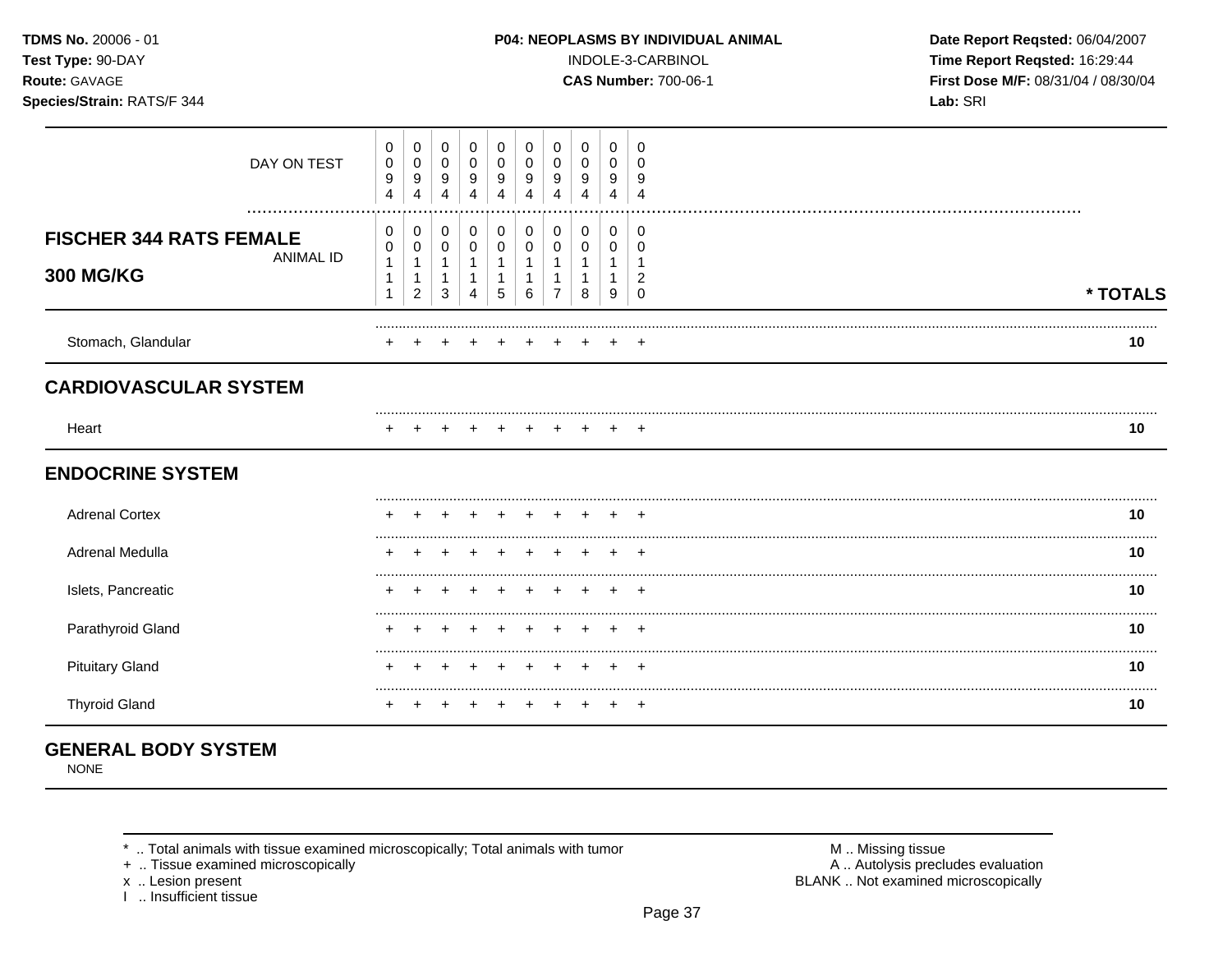| <b>TDMS No. 20006 - 01</b> |  |
|----------------------------|--|
| Test Type: 90-DAY          |  |
| <b>Route: GAVAGE</b>       |  |

#### Species/Strain: RATS/F 344

INDOLE-3-CARBINOL

**CAS Number: 700-06-1** 

Date Report Reqsted: 06/04/2007 Time Report Reqsted: 16:29:44 First Dose M/F: 08/31/04 / 08/30/04 Lab: SRI

| DAY ON TEST                                                                     | $\pmb{0}$<br>$\pmb{0}$<br>9<br>4                       | $\boldsymbol{0}$<br>$\boldsymbol{0}$<br>9<br>$\overline{4}$  | $\mathbf 0$<br>$\mathsf{O}\xspace$<br>$\boldsymbol{9}$<br>$\overline{4}$ | $\mathbf 0$<br>$\pmb{0}$<br>$\boldsymbol{9}$<br>$\overline{4}$             | 0<br>$\mathbf 0$<br>9<br>$\overline{4}$                      | $\mathbf 0$<br>$\mathbf 0$<br>9<br>$\overline{4}$                   | 0<br>$\mathbf 0$<br>9<br>$\overline{4}$    | $\mathbf 0$<br>0<br>9<br>$\overline{4}$               | $\mathbf 0$<br>$\mathbf 0$<br>9<br>$\overline{4}$    | $\mathbf 0$<br>$\mathbf 0$<br>9<br>$\overline{4}$      |                   |          |
|---------------------------------------------------------------------------------|--------------------------------------------------------|--------------------------------------------------------------|--------------------------------------------------------------------------|----------------------------------------------------------------------------|--------------------------------------------------------------|---------------------------------------------------------------------|--------------------------------------------|-------------------------------------------------------|------------------------------------------------------|--------------------------------------------------------|-------------------|----------|
| .<br><b>FISCHER 344 RATS FEMALE</b><br><b>ANIMAL ID</b><br><b>300 MG/KG</b>     | 0<br>0<br>$\mathbf{1}$<br>$\mathbf{1}$<br>$\mathbf{1}$ | 0<br>$\pmb{0}$<br>$\mathbf{1}$<br>$\mathbf{1}$<br>$\sqrt{2}$ | 0<br>$\mathbf 0$<br>$\mathbf{1}$<br>$\mathbf{1}$<br>$\mathbf{3}$         | $\pmb{0}$<br>$\mathbf 0$<br>$\mathbf{1}$<br>$\mathbf{1}$<br>$\overline{4}$ | 0<br>$\pmb{0}$<br>$\mathbf{1}$<br>$\mathbf{1}$<br>$\sqrt{5}$ | $\pmb{0}$<br>$\mathbf 0$<br>$\mathbf{1}$<br>$\mathbf{1}$<br>$\,6\,$ | $\pmb{0}$<br>0<br>1<br>1<br>$\overline{7}$ | $\mathbf 0$<br>0<br>$\mathbf{1}$<br>$\mathbf{1}$<br>8 | $\mathbf 0$<br>$\mathbf 0$<br>1<br>$\mathbf{1}$<br>9 | 0<br>$\mathbf 0$<br>1<br>$\overline{2}$<br>$\mathbf 0$ |                   | * TOTALS |
| <b>GENITAL SYSTEM</b>                                                           |                                                        |                                                              |                                                                          |                                                                            |                                                              |                                                                     |                                            |                                                       |                                                      |                                                        |                   |          |
| <b>Clitoral Gland</b>                                                           |                                                        |                                                              |                                                                          |                                                                            |                                                              |                                                                     |                                            |                                                       |                                                      |                                                        |                   | 10       |
| Ovary                                                                           |                                                        |                                                              |                                                                          |                                                                            |                                                              |                                                                     |                                            |                                                       |                                                      | $\overline{ }$                                         |                   | 10       |
| <b>Uterus</b>                                                                   |                                                        |                                                              |                                                                          |                                                                            |                                                              |                                                                     |                                            |                                                       |                                                      |                                                        |                   | 10       |
| <b>HEMATOPOIETIC SYSTEM</b>                                                     |                                                        |                                                              |                                                                          |                                                                            |                                                              |                                                                     |                                            |                                                       |                                                      |                                                        |                   |          |
| <b>Bone Marrow</b>                                                              |                                                        |                                                              |                                                                          |                                                                            |                                                              |                                                                     |                                            |                                                       |                                                      | $\pm$                                                  |                   | 10       |
| Lymph Node, Mandibular                                                          | м                                                      | M                                                            | M                                                                        | M                                                                          | M                                                            | M                                                                   | M                                          | M                                                     | M                                                    | M                                                      |                   | 0        |
| Lymph Node, Mesenteric                                                          |                                                        |                                                              |                                                                          |                                                                            |                                                              |                                                                     |                                            |                                                       |                                                      |                                                        |                   | 10       |
| Spleen                                                                          |                                                        |                                                              |                                                                          |                                                                            |                                                              |                                                                     |                                            |                                                       |                                                      | +                                                      |                   | 10       |
| Thymus                                                                          |                                                        |                                                              |                                                                          |                                                                            |                                                              |                                                                     |                                            |                                                       |                                                      | $^{+}$                                                 |                   | 10       |
| <b>INTEGUMENTARY SYSTEM</b>                                                     |                                                        |                                                              |                                                                          |                                                                            |                                                              |                                                                     |                                            |                                                       |                                                      |                                                        |                   |          |
| Mammary Gland                                                                   |                                                        |                                                              |                                                                          |                                                                            |                                                              |                                                                     |                                            |                                                       |                                                      |                                                        |                   | 10       |
|                                                                                 |                                                        |                                                              |                                                                          |                                                                            |                                                              |                                                                     |                                            |                                                       |                                                      |                                                        |                   |          |
| *  Total animals with tissue examined microscopically; Total animals with tumor |                                                        |                                                              |                                                                          |                                                                            |                                                              |                                                                     |                                            |                                                       |                                                      |                                                        | M  Missing tissue |          |

+ .. Tissue examined microscopically

x .. Lesion present<br>I .. Insufficient tissue

A .. Autolysis precludes evaluation BLANK .. Not examined microscopically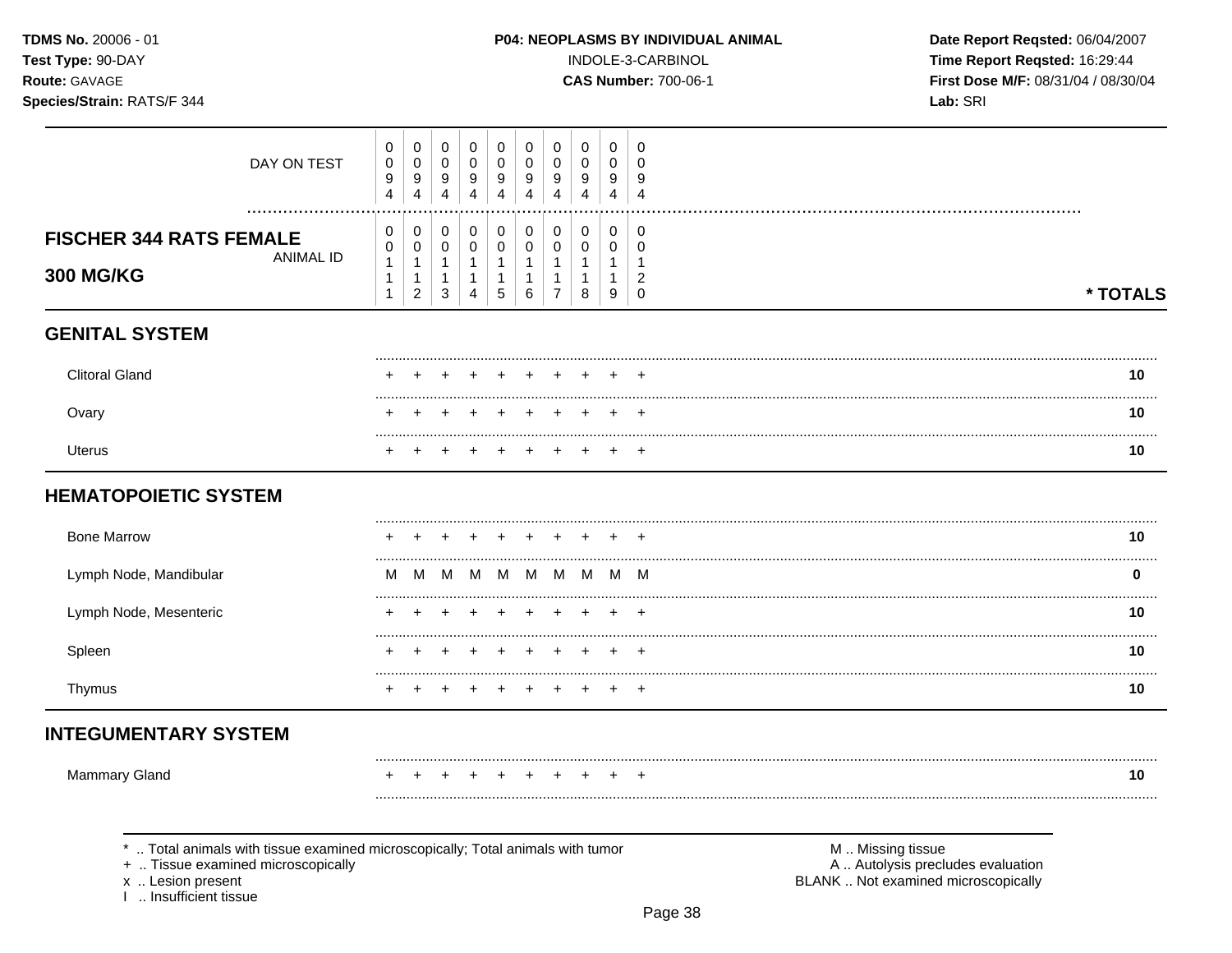| <b>TDMS No. 20006 - 01</b> |
|----------------------------|
| <b>Test Type: 90-DAY</b>   |
| <b>Route: GAVAGE</b>       |

#### Species/Strain: RATS/F 344

#### P04: NEOPLASMS BY INDIVIDUAL ANIMAL

INDOLE-3-CARBINOL

**CAS Number: 700-06-1** 

Date Report Reqsted: 06/04/2007 Time Report Reqsted: 16:29:44 First Dose M/F: 08/31/04 / 08/30/04 Lab: SRI

| DAY ON TEST                                                            | 0<br>0<br>9<br>$\overline{4}$                        | 0<br>0<br>9<br>4                              | 0<br>0<br>9<br>$\overline{4}$                      | 0<br>0<br>9<br>$\overline{4}$                                    | 0<br>0<br>9<br>4                                    | 0<br>0<br>9<br>$\overline{4}$             | 0<br>0<br>9<br>4                             | 0<br>0<br>9<br>4                          | 0<br>0<br>9<br>4                                   | 0<br>0<br>9<br>$\overline{4}$                                               |          |
|------------------------------------------------------------------------|------------------------------------------------------|-----------------------------------------------|----------------------------------------------------|------------------------------------------------------------------|-----------------------------------------------------|-------------------------------------------|----------------------------------------------|-------------------------------------------|----------------------------------------------------|-----------------------------------------------------------------------------|----------|
| <b>FISCHER 344 RATS FEMALE</b><br><b>ANIMAL ID</b><br><b>300 MG/KG</b> | 0<br>0<br>$\mathbf{1}$<br>$\mathbf 1$<br>$\mathbf 1$ | 0<br>0<br>$\mathbf{1}$<br>1<br>$\overline{c}$ | $\mathbf 0$<br>$\pmb{0}$<br>$\mathbf{1}$<br>1<br>3 | 0<br>$\pmb{0}$<br>$\mathbf{1}$<br>$\mathbf{1}$<br>$\overline{4}$ | 0<br>$\pmb{0}$<br>$\mathbf{1}$<br>$\mathbf{1}$<br>5 | $\mathbf 0$<br>$\mathsf 0$<br>1<br>1<br>6 | $\mathbf 0$<br>$\mathbf 0$<br>$\overline{7}$ | $\mathbf 0$<br>$\mathbf 0$<br>1<br>1<br>8 | $\mathbf 0$<br>$\pmb{0}$<br>$\mathbf{1}$<br>1<br>9 | $\mathbf 0$<br>$\mathbf 0$<br>$\mathbf{1}$<br>$\overline{2}$<br>$\mathbf 0$ | * TOTALS |
| Skin                                                                   | $+$                                                  | $+$                                           | $\div$                                             | $\ddot{}$                                                        | $\div$                                              | $\div$                                    | $+$                                          | $\div$                                    | $\ddot{}$                                          | $+$                                                                         | 10       |
| <b>MUSCULOSKELETAL SYSTEM</b>                                          |                                                      |                                               |                                                    |                                                                  |                                                     |                                           |                                              |                                           |                                                    |                                                                             |          |
| Bone                                                                   |                                                      |                                               |                                                    |                                                                  |                                                     |                                           |                                              |                                           |                                                    |                                                                             | 10       |
| <b>NERVOUS SYSTEM</b>                                                  |                                                      |                                               |                                                    |                                                                  |                                                     |                                           |                                              |                                           |                                                    |                                                                             |          |
| <b>Brain</b>                                                           |                                                      |                                               |                                                    |                                                                  |                                                     |                                           |                                              |                                           |                                                    |                                                                             | 10       |
| <b>RESPIRATORY SYSTEM</b>                                              |                                                      |                                               |                                                    |                                                                  |                                                     |                                           |                                              |                                           |                                                    |                                                                             |          |
| Lung                                                                   |                                                      |                                               |                                                    |                                                                  |                                                     |                                           |                                              |                                           |                                                    | $\div$                                                                      | 10       |
| Nose                                                                   |                                                      |                                               |                                                    |                                                                  |                                                     |                                           |                                              |                                           |                                                    | $\overline{ }$                                                              | <br>10   |
| Trachea                                                                |                                                      |                                               |                                                    |                                                                  |                                                     |                                           |                                              |                                           |                                                    | $^+$                                                                        | .<br>10  |
| <b>SPECIAL SENSES SYSTEM</b>                                           |                                                      |                                               |                                                    |                                                                  |                                                     |                                           |                                              |                                           |                                                    |                                                                             |          |
| Eye                                                                    | $\div$                                               | ÷                                             | +                                                  | $\pm$                                                            | $\overline{+}$                                      | $^+$                                      | $+$                                          | $+$                                       | $+$                                                | $^{+}$                                                                      | 10       |
| Harderian Gland                                                        |                                                      |                                               |                                                    |                                                                  |                                                     |                                           |                                              |                                           |                                                    | $^{+}$                                                                      | <br>10   |

\* .. Total animals with tissue examined microscopically; Total animals with tumor

+ .. Tissue examined microscopically

x .. Lesion present<br>I .. Insufficient tissue

M .. Missing tissue<br>A .. Autolysis precludes evaluation

BLANK .. Not examined microscopically